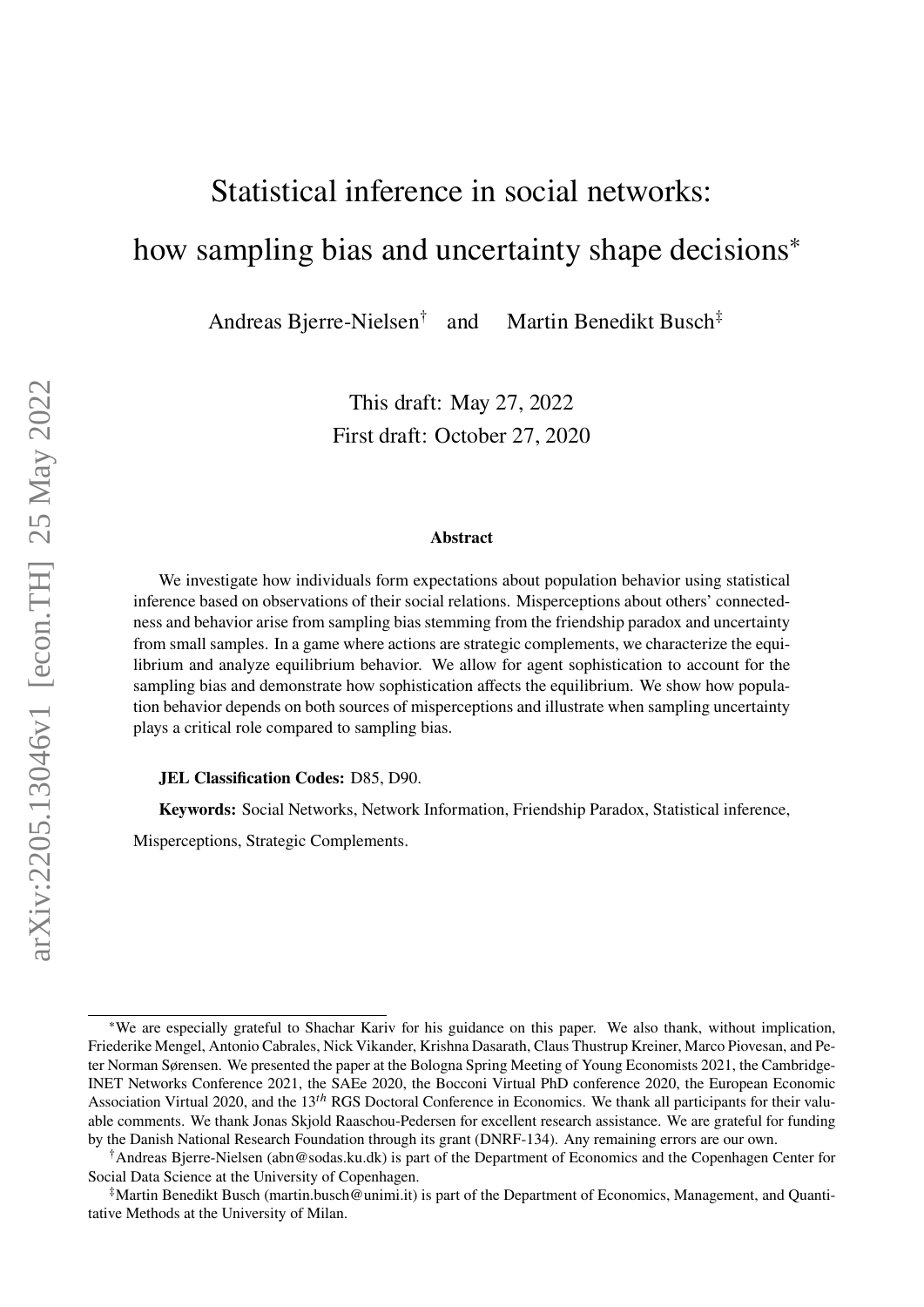# **1 Introduction**

In many real-life situations, people base their decisions on what they think other people will do, e.g., to conform to, copy, or oppose others' behaviors.<sup>[1](#page-1-0)</sup> As people rarely observe everyone in a given society, they must guess what other people do based on what they actually observe - for example their friends. However, observations based on friends are skewed by two factors. First, sampling bias due to a statistical law known as the *friendship paradox* [\(Feld,](#page-24-0) [1991\)](#page-24-0), leading to an overrepresentation of friends with many social connections. Second, sample variance due to a limited sample of friends. Therefore, inferences from friends can cause systematic misperceptions, leading to changes in behavior.

Consider the following example to highlight the interplay between sampling bias and sampling uncertainty.<sup>[2](#page-1-1)</sup> Before a typical school party, students decide on the amount of alcohol to bring for consumption. To make a decision, they attempt to guess the average alcohol consumption of other students by thinking about what their friends would do. That is, students bring more of their own alcohol when they perceive others' to bring more. Furthermore, popular students respond more to their perceptions of others as they have more social connections and consequently bring more alcohol on average. Due to small samples, students do not know how many friends other students have and must infer this to predict the alcohol consumption of other students. Due to the friendship paradox, students are more likely to observe others with more connections and thus may overestimate how much alcohol to bring and consume when forming perceptions based on friends. Existing work deals with these two issues separately by analyzing how equilibrium behavior is affected by sample bias due to the friendship paradox in networks [\(Jackson,](#page-24-1) [2019\)](#page-24-1) as well as uncertainty in games of complete and incomplete information (see [Salant and Cherry,](#page-25-0) [2020;](#page-25-0) [Liang,](#page-25-1) [2019\)](#page-25-1). Yet, some fundamental questions remain. How do agents deal with these two sampling issues simultaneously and what is the role of agents' sophistication about the sampling bias? Is one of the sampling issues more important than the other and is there an interplay between the two issues and their consequences for agents' behavior?

In this paper, we provide a framework for how people form expectations about others' behavior based on observing their social relations, where sample bias and variance affect own and others' perceptions and behavior. This approach allows us to determine how misperceptions stemming from small samples relate to misperceptions stemming from the friendship paradox. We make two key assumptions. First, agents have a limited number of social relations from which they make statistical inferences about population behavior. Second, we assume that a share of agents in the population are sophisticated and the rest are naive. Sophisticated agents are aware of the sampling bias due to the

<span id="page-1-1"></span><span id="page-1-0"></span><sup>&</sup>lt;sup>1</sup>See [Bursztyn and Yang](#page-24-2) [\(2021\)](#page-24-2) for a recent and thorough review.

<sup>&</sup>lt;sup>2</sup>We modify the example from [Jackson](#page-24-1) [\(2019\)](#page-24-1) who solely focuses on the sampling bias caused by the friendship paradox in large samples where all agents are naive.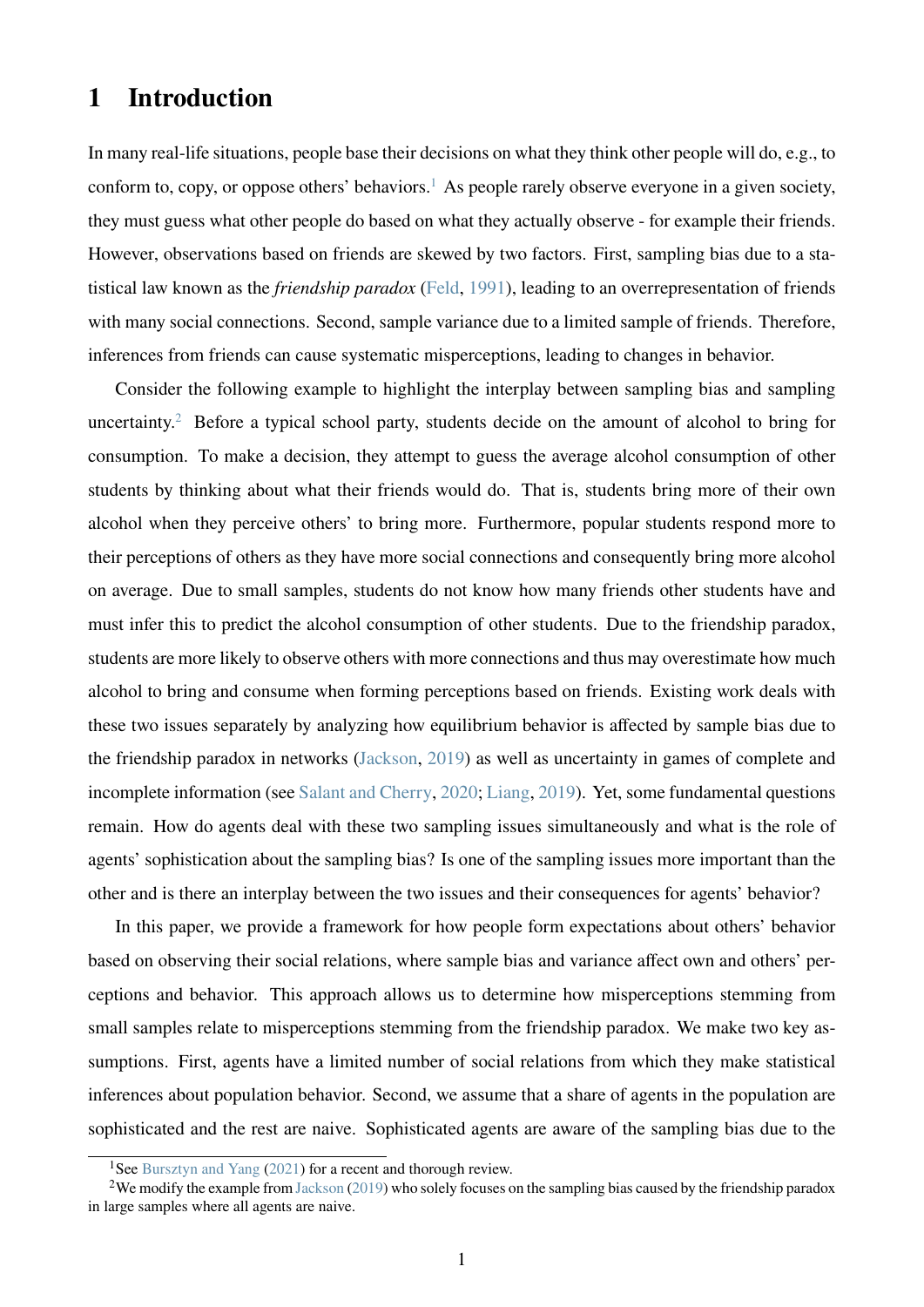friendship paradox and use a consistent estimation rule, whereas naive agents think their social relations constitute a representative population sample. Our two assumptions come from the empirical literature showing that people use network information (i.e., people are not naive) and usually do not know everyone in a network.<sup>[3](#page-2-0)</sup>

We consider a large population of agents that differ with respect to the number of social connections that they form with one another.<sup>[4](#page-2-1)</sup> We model the degree distribution as an unknown state of the world and agents must estimate the degree distribution based on their sample of network neighbors. We assume that naive and sophisticated agents know the distribution of peoples' social connections among network neighbors. Misperceptions arise due to the friendship paradox, which entails an oversampling of people with many social connections as network neighbors and uncertainty from a finite number of social connections.

Our model connects misperceptions stemming from a network to the way agents process information about the underlying network using statistical inference. Using this model, we exhibit a number of novel and testable predictions about how humans form perceptions from their social connections and how these perceptions, in turn, affect their behavior.

Our first set of results show how agents' sophistication about the sampling bias affects the equilibrium. We show a number of fundamental results. First, when all agents in the population are sophisticated and their sample is large, the friendship paradox has no impact on population perception and behavior, despite agents only seeing a biased sample of network neighbors. Second, when all agents in the population are naive, our results align with [Jackson](#page-24-1) [\(2019\)](#page-24-1) and the friendship paradox causes an inflation of population behavior. Third, when the population consists of a mix of naive and sophisticated agents, sophisticated agents choose higher equilibrium actions than when all agents are sophisticated, even though they (exactly) adjust their estimate of the degree distribution. The reason is that the equilibrium behavior of naive agents does not change. Naive agents do not regard network information as helpful hence they (incorrectly) expect that all other agents are naive. This is common knowledge among sophisticated agents, who increase equilibrium actions (non-linearly) as the share of naive agents in the population increases. Therefore, naive agents always choose a weakly higher action than sophisticated agents given the higher equilibrium expectations of naive agents. The contribution here is to provide a micro-foundation of how the friendship paradox may or may not cause systematic misperceptions and changes in behavior.

Our second set of results demonstrate how the precision of information, in terms of sample size (number of connections), plays an essential role in determining perceptions and behavior - independent

<span id="page-2-1"></span><span id="page-2-0"></span> $3$ We provide a thorough discussion of the two assumptions and relate our paper to the relevant literature in Section [5.](#page-19-0) <sup>4</sup>We focus on a large population to exactly characterize the solution and to isolate the effect of the friendship paradox.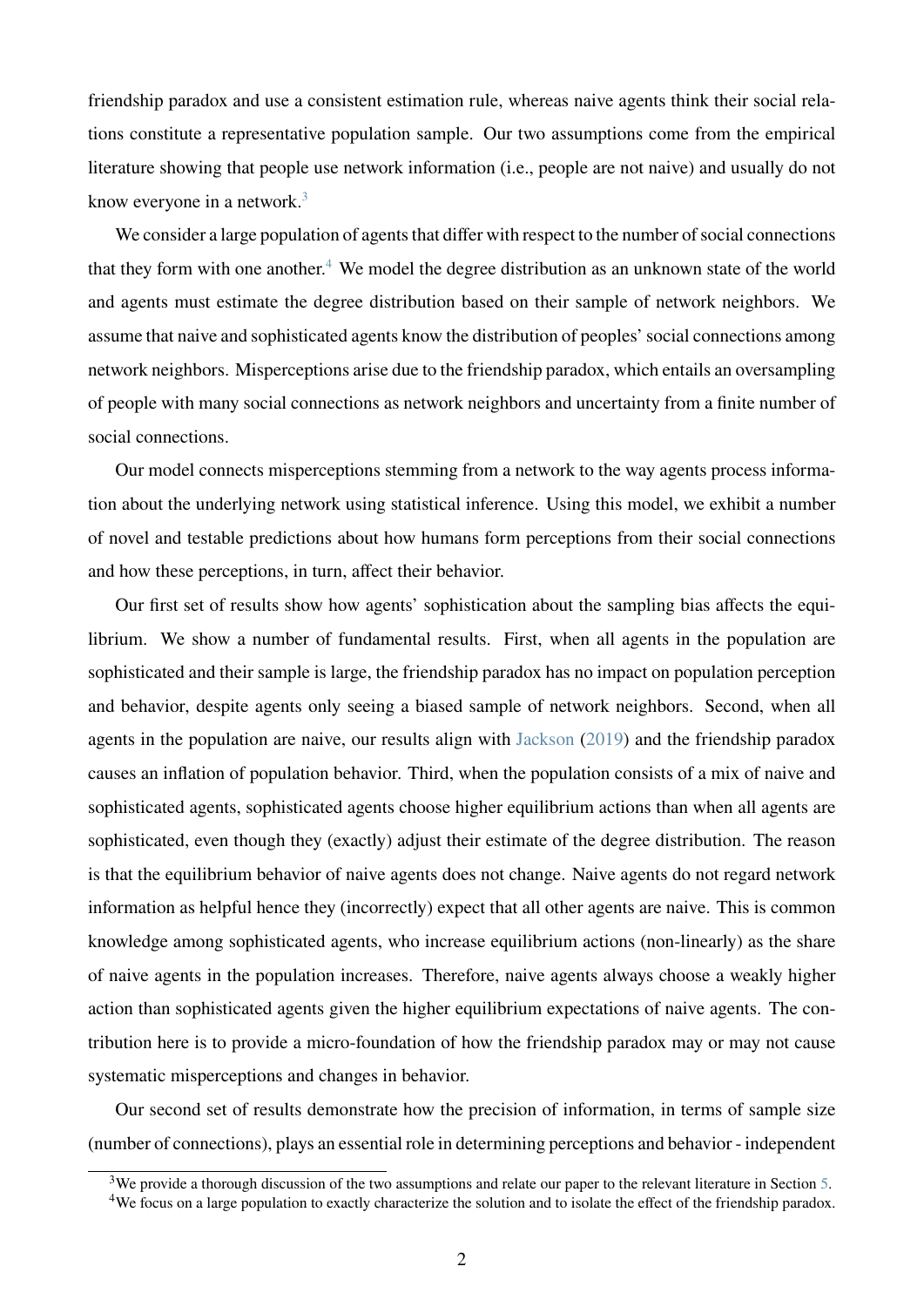of the friendship paradox. We provide two fundamental results. First, more precise information has a monotone effect that can be either positive or negative. The sign depends on whether or not agents' expectations about others' actions are convex in the share of agents with many social connections. We provide sufficient conditions for when the expectations are convex. Second, estimation precision is more critical in small samples than sampling bias and sophistication - as agents only have access to a finite set of network neighbors in real-world settings. To examine the role of information precision, we fix the parameter that governs peer effects. Therefore, the parameter is proportional to the ratio of individual degree compared to the lowest degree rather than individual degree.

We show that a sophisticated agent, who uses a consistent maximum likelihood estimator, can exactly estimate the degree distribution using neighbor degree information while a naive agent cannot. We derive the maximum likelihood estimator and prove its properties. We relate to the literature that models agents as statisticians in games (see e.g. [Salant and Cherry,](#page-25-0) [2020;](#page-25-0) [Liang,](#page-25-1) [2019\)](#page-25-1). In this literature, agents estimate a parameter using data they obtain from an unbiased data generating process and behave rationally with respect to the estimate they get. In our paper, agents obtain data (network neighbors) from a biased data generating process. Therefore, agents do not necessarily learn the true underlying parameter (the true share of degree  $d_k$  agents) even if they have access to an infinitely large sample. The contribution here is to develop a framework where agents do or do not use statistical inference to correct for a naturally occurring sampling bias, present in all real world networks, using information about the data generating process.

The remainder of this paper proceeds as follows. We introduce the model in Section [2](#page-3-0) and derive our main results in Section [3.](#page-6-0) We derive the maximum likelihood estimator and its properties in Section [4.](#page-17-0) Section [5](#page-19-0) reviews the relevant literature and we conclude in Section [6.](#page-22-0) The Appendix contains auxiliary results as well as proofs.

# <span id="page-3-0"></span>**2 Model**

Let there be a continuum population of agents, denoted by *N*. Agents are nodes in an undirected network *g*. Let  $ij \in g$  denote that *i* and *j* have a link and thus are neighbors in the network. Assume that the set of "local nodes" for an agent be its neighbors and denote this by  $N_i$ . We assume that each agent *i* has a degree  $d_i \in \mathbf{d}$  where  $\mathbf{d} = (d_1, ..., d_K)$  is an ordered set such that  $d_k \in \mathbb{N}$  and each  $d_k$  is distinct and  $d_K$  denotes the maximal degree. Hence,  $d_i = |N_i|$  denotes the size of *i*'s neighborhood. We assume that  $K \ge 2$ . We define a degree ratio  $\rho = (\rho_1, ..., \rho_K)$  as a scale-free measure of variation, where  $\rho_k = d_k/d_1$ . Let  $\delta_k \in (0, 1)$  denote the share of degree  $d_k$  agents in the population, so that  $\delta = (\delta_1, ..., \delta_K)$  denotes the true degree distribution. An agent knows the share of degree  $d_k$  agents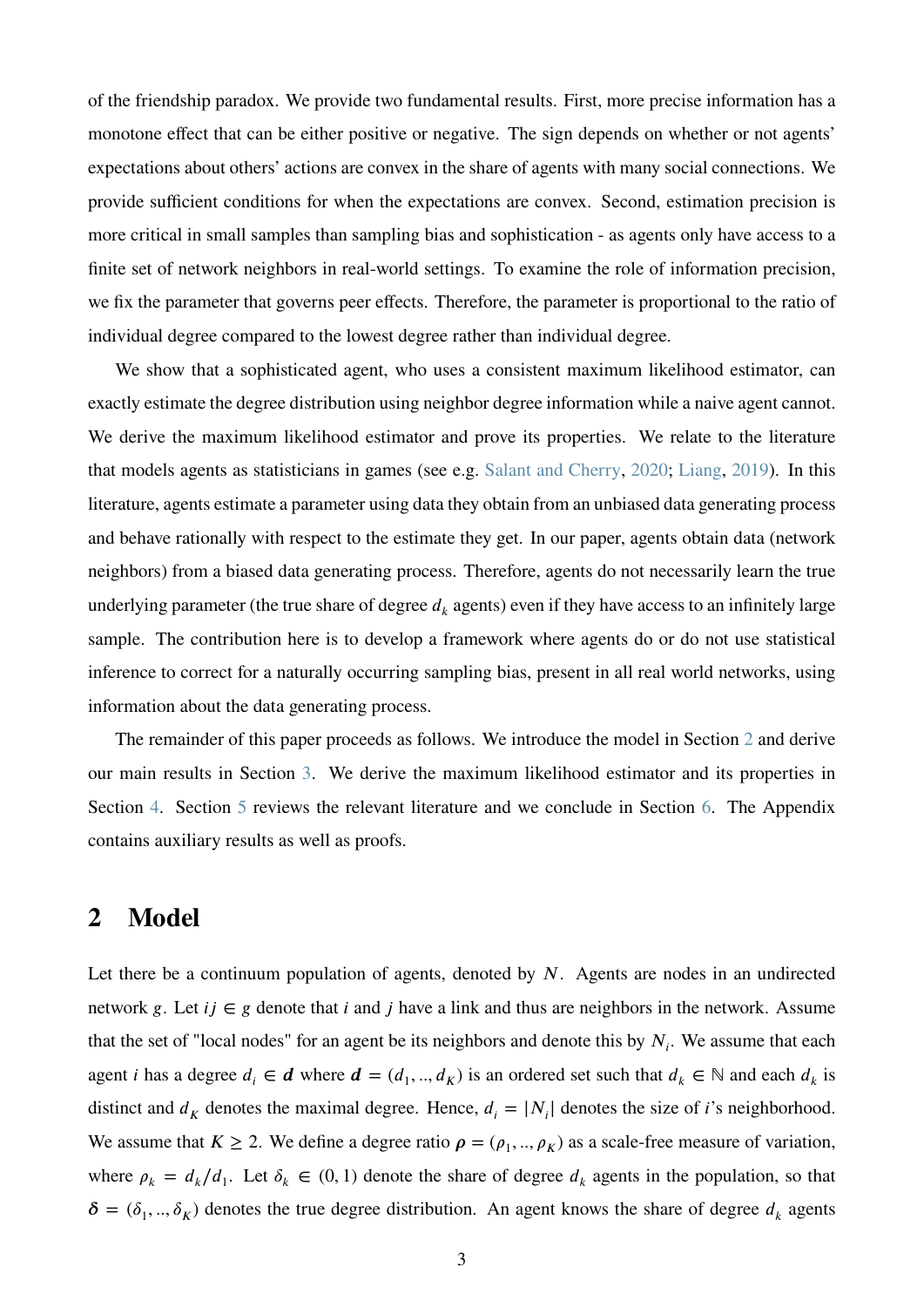among neighbors, where we denote this subset by  $\tilde{\delta}_k$ . That is, the vector  $\tilde{\delta}_i = (\tilde{\delta}_1, ..., \tilde{\delta}_K)$  denotes the observed shares of degree  $d_k$  agents for each agent *i*. The structure of the network is that links are formed randomly, without any sorting by degree. To ensure the constraints on the degree distribution we assume that the network was generated by the configuration model (see e.g. [Barabási,](#page-24-3) [2016\)](#page-24-3).<sup>[5](#page-4-0)</sup>

Other agents are sampled through the network. Hence, unlike a standard setup of estimating  $\delta_k$ in a multinomial distributed sample, the likelihood to draw a degree  $d_k$  agent is not proportional to their respective share in the sample but also affected by the degrees of these agents. We can write the likelihood to draw a degree  $d_k$  neighbor as:

$$
\tilde{\delta}_k = \frac{d_k \cdot \delta_k}{\sum_{k=1}^K d_k \delta_k}, \quad \forall i, j \in N : j \in N_i.
$$
\n(1)

The implications are as follows. First, the larger the share of degree  $d_k$  agents  $\delta_k$  in the population, the more likely it is to draw one as a neighbor. Second, the higher the actual degree  $d_k$ , the higher the likelihood to draw one as a neighbor. We assume that network neighbors are drawn from an infinite set of agents. The assumption that the population is infinite implies that there is independence between draws. In other words, the likelihood to draw a degree  $d_k$  neighbor is constant across draws.<sup>[6](#page-4-1)</sup>

We impose restrictions on agents' knowledge and perceptions. Each agent observes the share  $\tilde{\delta}_k$ among its neighbors and knows the set of degrees  $\boldsymbol{d} = (d_1, ..., d_K)$ . Although each agent possesses the same kind of information, they process it either in a naive or sophisticated manner. We say that agents use an updating rule  $r_i$  for forming an expectation about the share of degree  $d_k$  agents based on the set of observed neighbors  $N_i$ , where the applied rule is either naive or sophisticated  $r_i \in \{n, s\}$ . The crucial difference between types is that the naive agent expects that what she sees  $(\tilde{\delta}_k)$  is in fact the truth, i.e. she does not incorporate degree information about network neighbors into her estimate. That is, a naive agent thinks that her network neighbors are a random draw from the population. Conversely, a sophisticated agent uses an estimator that leverages degree information to reverse the sampling bias and correct the estimate. This estimator is based on maximum likelihood estimation. We state and derive both updating rules in Section [4](#page-17-0) and establish that the sophisticated one is consistent.

We denote the share of sophisticated agents in the population by  $\sigma$ . Conversely,  $1 - \sigma$  denotes the share of naive agents. We assume there is common knowledge, both, of rationality and about the fact that agents observe the share of degree  $d_k$  neighbors. However, we do not assume there is common knowledge about how other agents process signals, i.e.  $\sigma$ . Instead, we assume naive agents expect

<span id="page-4-0"></span><sup>&</sup>lt;sup>5</sup>The configuration model produces a network as follows. We assign a degree  $d_k$  to each agent *i* by creating  $d_k$  open ended links. Then we randomly select two open ended links and connect them until no open ended links are left.

<span id="page-4-1"></span><sup>&</sup>lt;sup>6</sup>Here, the use of the configuration model is crucial, because it allows us to compute network statistics even though we assume an infinite number of agents.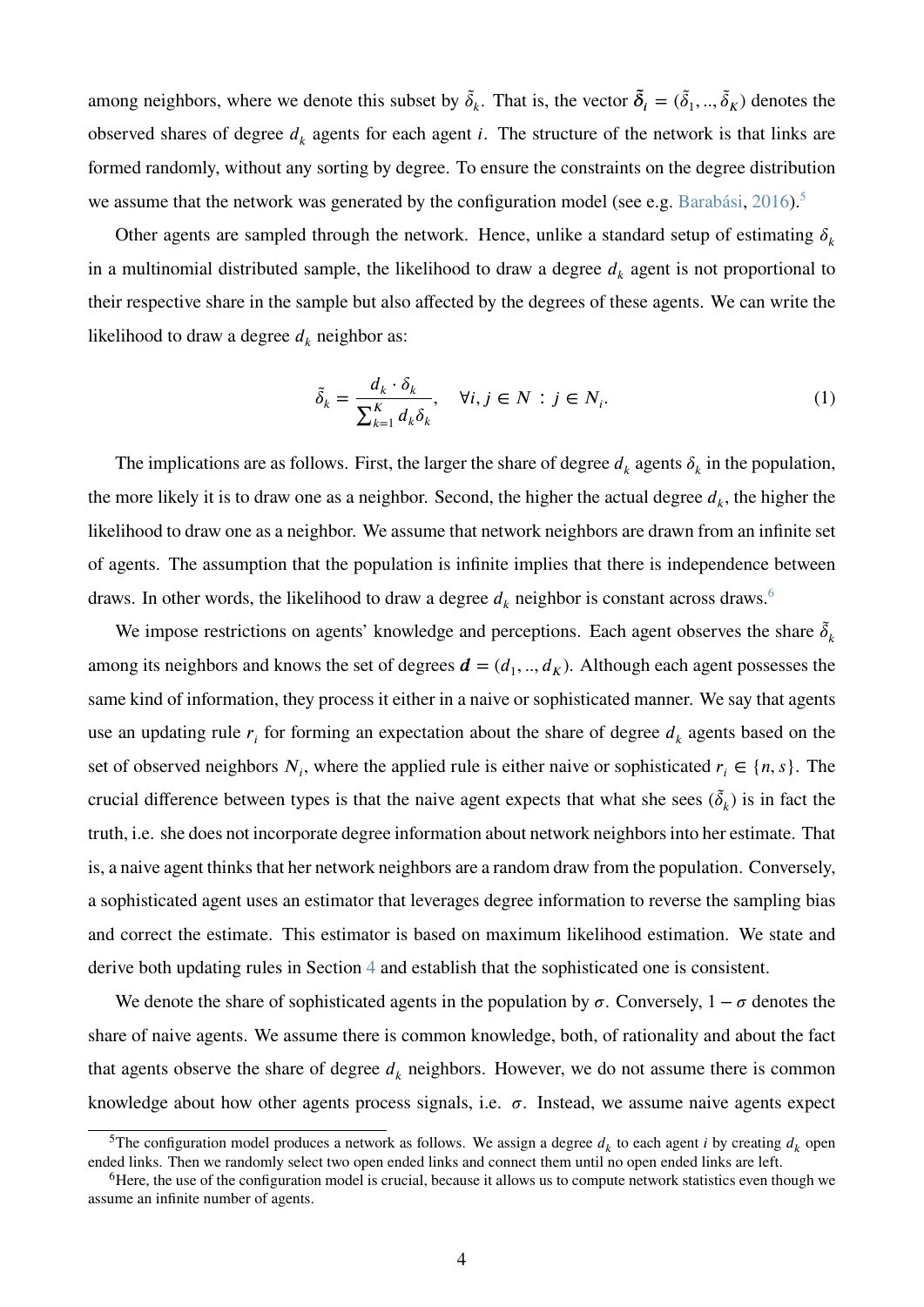(incorrectly), both, that all other agents are also naive, i.e.  $\sigma = 0$ , and that these expectations are common knowledge among all agents. Conversely, we assume sophisticated agents expect (correctly) that the share equals  $\sigma$ . Moreover, we assume sophisticated agents know of the common knowledge among sophisticated agents about  $\sigma$  as well as about the common knowledge among naive agents.

To determine how an agent's use of information from its local network affect its own and others' behavior, we modify [Jackson](#page-24-1) [\(2019\)](#page-24-1)'s model framework where the friendship paradox causes misperceptions that affect agents' behavior. The setup consists of agents who choose an action, where actions exhibit strategic complementarity in a simultaneous move game. We define the expected utility function as follows: $<sup>7</sup>$  $<sup>7</sup>$  $<sup>7</sup>$ </sup>

<span id="page-5-1"></span>
$$
EU_i(x_i, \theta_i, d_i, r_i, \tilde{\delta}_i) = \theta_i x_i + ax_i d_i E[x_j | r_i, d_i, \tilde{\delta}_i] - \frac{cx_i^2}{2}.
$$
\n<sup>(2)</sup>

The first term denotes an agent's own action,  $x_i \in \mathbb{R}_+$  multiplied by her preference for the action  $\theta_i \in \Theta$  (where  $\theta_i \in \Theta$  is a compact subset of  $\mathbb{R}_+$ ). We limit our analysis to the case of linear quadratic utility to obtain a closed form solution. We assume that agents' preferences for actions are uncorrelated with their degree  $d_i$ . That is, agents (correctly) expect that preferences of network neighbors are randomly drawn from the known distribution of preferences. This assumption allows us to focus on sampling bias caused by the friendship paradox and sampling uncertainty solely through the lens of the degree distribution. We assume that an agent's updating rule is independent of degree. For example, we do not assume that more popular people are more likely to be sophisticated (i.e. think that network information is useful). The second term governs the complementarity in actions, i.e. the extent that own incentives for the action depend on other agents' actions. In other words, agents care about how their action matches with average actions of others in the population. The strength of complementarity depends on agents' own degree  $d_i$  and its level  $a > 0$ . The third term denotes quadratic costs, where  $c > 0$  is a positive scalar.

We replace expectations in the second term by not assuming that agents have ex-ante knowledge about the degree distribution. That is, we assume that agents only have an uninformative prior about the degree distribution, which means that the true share of degree  $d_k$  agents  $(\delta_k)$  is uniformly distributed on  $(0, 1)$ . In other words, agents think that every share of degree  $d_k$  agents in the population is equally likely, ex ante. In particular, we replace prior expectations over actions of others with expectations conditional on observing a set of neighbors  $N_i$  and an information updating rule  $r_i$ . The updating rule determines how the agent uses information contained in  $N_i$  to estimate the degree distribution. We

<span id="page-5-0"></span><sup>&</sup>lt;sup>7</sup>We note that we have omitted a final term from equation  $(2)$ , compared to [Jackson](#page-24-1)  $(2019)$ , which governs a global externality that is independent of  $x_i$ . We omit this term because we only focus on behavior and not welfare.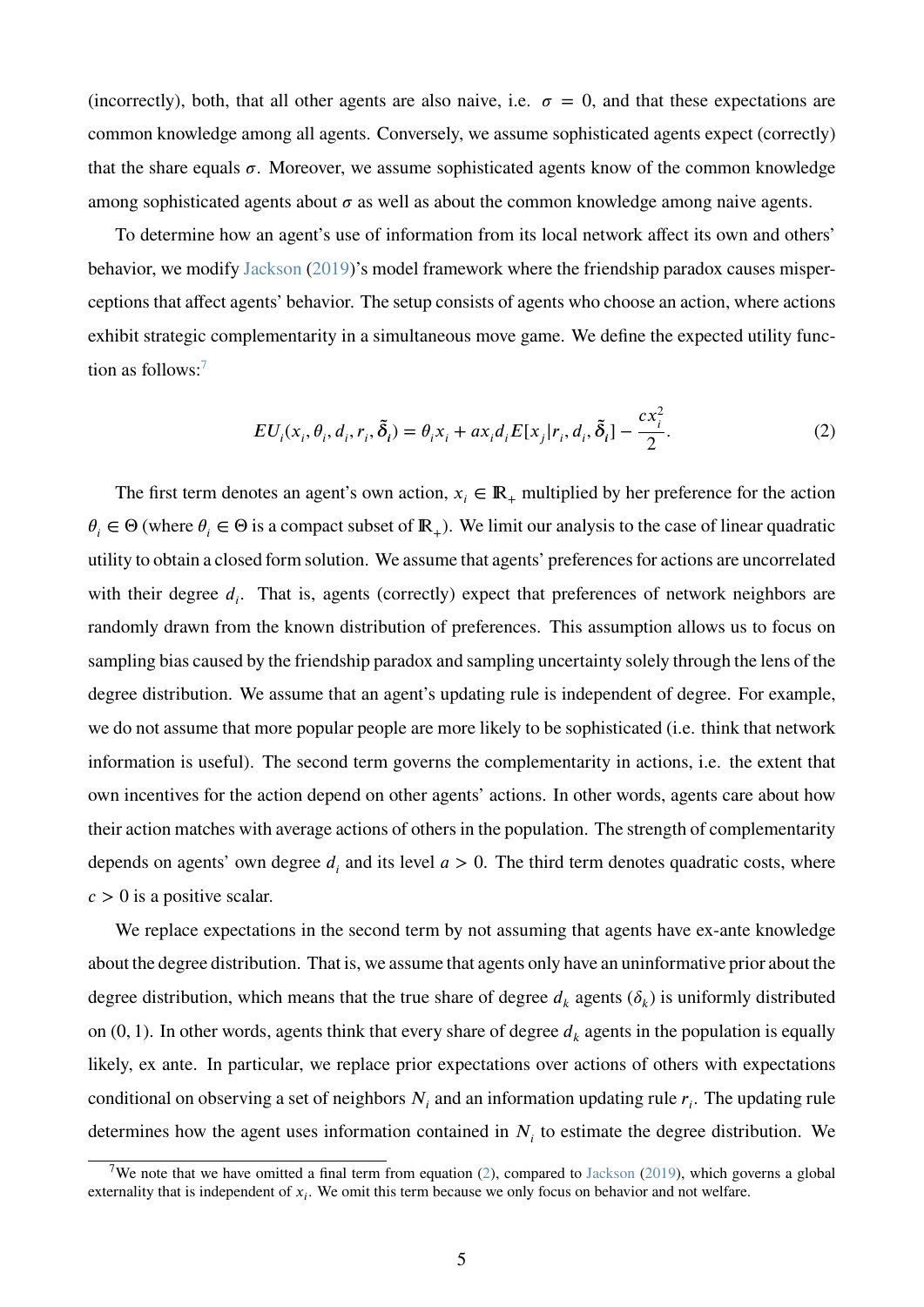express the agents' expectations about other agents' behavior as a function of sufficient statistics rather than the actual sample. This is possible because an agents degree  $(d_i)$ , determining the sample size, and the observed shares of degree  $d_k$  agents  $\tilde{\delta}_i$ , together, encompass all the necessary information from the sample of network neighbors  $N_i$  to obtain an estimate of the degree distribution  $\hat{\delta}_i = (\hat{\delta}_{i,1},...,\hat{\delta}_{i,K})$ . Note that  $d_i = |N_i|$  determines the precision of the estimate. Intuitively, a larger sample of network neighbors allows agents to improve the precision of the estimate.

To investigate and isolate the effect of information precision, we enforce our model to be independent of degree by scaling *a* with inverse of the lowest degree so that  $a = \alpha/d_1$ . We say that precision is finite, when agents degrees are finite and thus agents arrive at different estimates, even though they use the same updating rule and have the same information. This scaling also allows us to examine the situation with infinite precision when  $d_1 \to \infty$ , where the vector  $\tilde{\delta}_i$  is constant across agents and the vector of degree ratios  $\rho$  is fixed. With infinite precision, our analysis is simpler and more tractable. This lets us isolate the effect of the friendship paradox as there is no uncertainty in the sampled share of degree  $d_k$  agents.

With both finite and infinite estimation precision, the number of agent types, *L*, is finite. This follows as there are  $2K$  combinations of updating rules and degrees. With infinite precision, all agents observe the same shares  $\tilde{\delta}_i$ , hence,  $L = 2$ . With finite precision, there is variation in the observed shares  $\tilde{\delta}_i \in \tilde{\Delta}_i$  for each degree and updating rule, where  $\tilde{\Delta}_i$  is given by equation [\(3\)](#page-6-1). This implies that *L* is also finite under finite precision.<sup>[8](#page-6-2)</sup>

<span id="page-6-1"></span>
$$
\tilde{\Delta}_i = \left\{ x \in [0,1]^K \middle| \sum_{k=1}^K x_k = 1 \text{ and } \forall k = 1, ..., K : x_k d_i \in \mathbb{N}_0 \right\}.
$$
 (3)

# <span id="page-6-0"></span>**3 How network perceptions affect behavior**

We compute equilibrium actions for naive and sophisticated agents, depending on their share in the population, under infinite and finite estimation precision. We derive the unique Bayesian Nash equilibrium, where all agents simultaneously choose an action  $x_i$  given their expectations about other agents' actions. The equilibrium is a function of an agent's type, which consists of their preference  $\theta_i$  for action  $x_i$ , their degree  $d_i$ , updating rule  $r_i$ , and observed shares of other agents degrees  $\tilde{\delta}_i$ . However, for each type of agent, expectations over the rest of the population are the same. We compute the first

<span id="page-6-2"></span> $8$ The fact that *L* is finite under finite precision follows from the fact that even without the restriction of summation to unity there are at most  $|d_i|^K$  different combinations.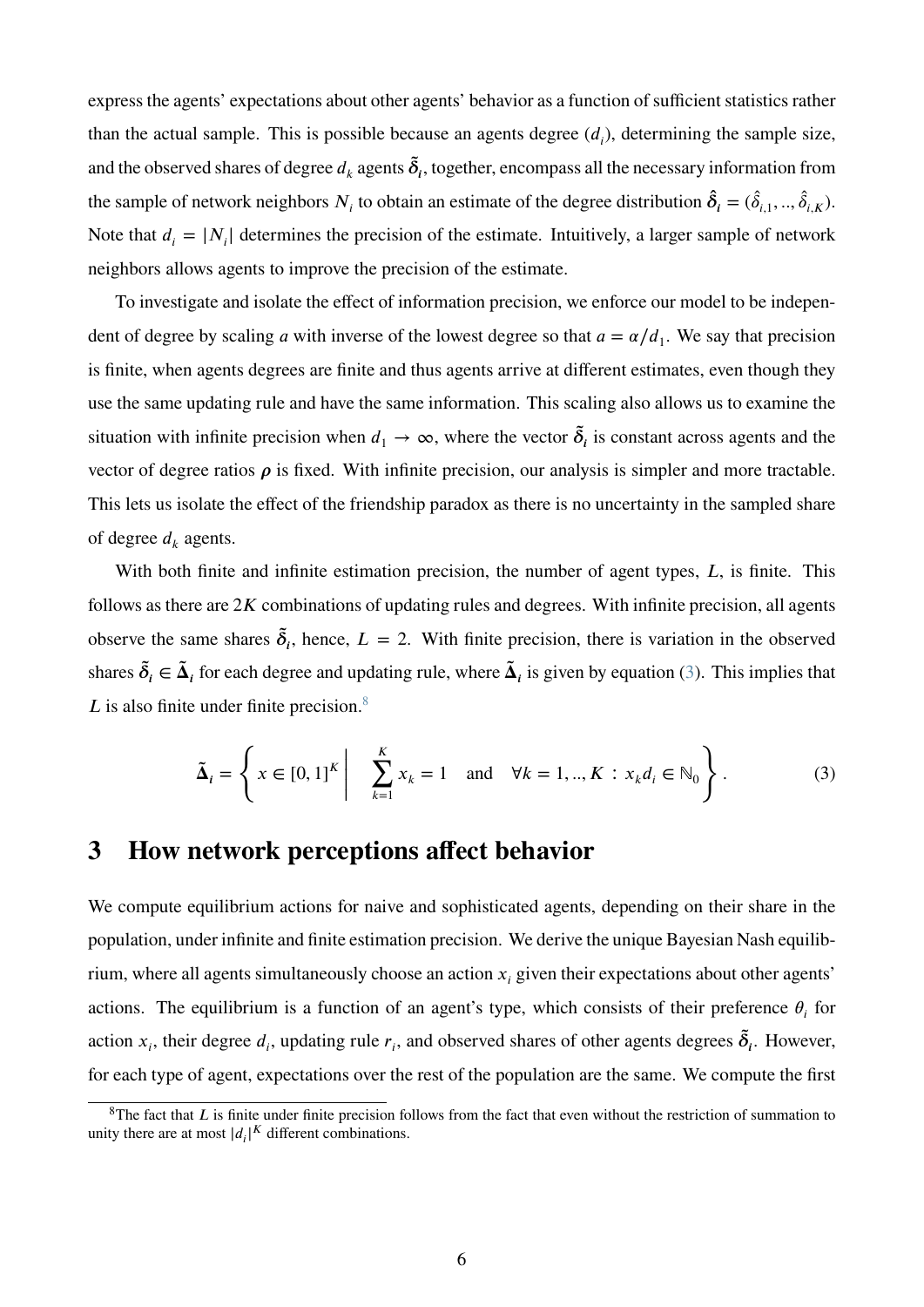order condition for utility wrt. their own action  $x_i$  and obtain the following best response function:

<span id="page-7-1"></span>
$$
x_i(\theta_i, d_i, r_i, \tilde{\delta}_i) = \frac{\theta_i}{c} + \frac{ad_i E[x_j | r_i, N_i]}{c}.
$$
\n<sup>(4)</sup>

### **3.1 Equilibrium expectations**

Our first aim is to pin down the equilibrium conditions of the game and analyze the equilibrium properties. We analyze a general setting with no restrictions on agents' degree, the degree distribution, or share of degree  $d_k$  agents. The setup allows that agents either may or may not have a sufficiently large sample to exactly estimate the share of degree  $d_k$  agents in the population.

We pin down an expression for individual expectations about other agents' actions by computing the conditional expectation with respect to the updating rule and information from observing network neighbors. In our computation, we assume that a naive agent is defined as someone who essentially ignores network information and expects that all other agents in the population are naive too ( $\sigma = 0$ ). Therefore, a naive agent does not condition her action on how other agents in the population form their estimates.

We assume that preferences  $(\theta_i)$  and degree  $(d_i)$  are uncorrelated, which allow us to separate the two independent moments and solely focus on the friendship paradox. The conditional expectation wrt. to the updating rule  $r_i$  and the set of network neighbors  $N_i$  is the following:

<span id="page-7-0"></span>
$$
E[x_j|r_i, N_i] = \frac{E[\theta_j]}{c} + \frac{a}{c} \cdot \underbrace{\int d_j \cdot E[x_k|r_j, d_j, \tilde{\delta}_j] \cdot f(r_j, d_j, \tilde{\delta}_j|r_i, d_i, \tilde{\delta}_i) dr_j dd_j \prod_{k=1}^K (\mathrm{d}\tilde{\delta}_{j,k})}_{= E[d_j \cdot E[x_k|r_j, N_j] | r_i, N_i]}
$$
(5)

where  $f(r_j, d_j, \tilde{\delta}_j | r_i, d_i, \tilde{\delta}_i)$  denotes the marginal density function for expectations of other agents about the share of degree  $d_k$  agents, their degree, and their updating rule. In the expression above we are substituting  $N_i, N_j$  with  $d_i, d_j$  and  $\tilde{\delta}_i, \tilde{\delta}_j$ , because own degree and the observed shares  $\tilde{\delta}_i$  constitute a sufficient statistic for the information contained in the set of network neighbors. That is, others' actions depend on how others estimate others (including *j*) given the updating rule, the observed shares  $\tilde{\delta}_i$ , and own degree. Equation [\(5\)](#page-7-0) is a linear function of others' expectations about other agents' actions. With finite and infinite precision there are *L* other types that are each drawn with a discrete probability, thus *f* is a discrete probability density function. When taken together, equations [\(5\)](#page-7-0) and the discrete representation implies that there is a system of *L* equations governing equilibrium expectations. Thus,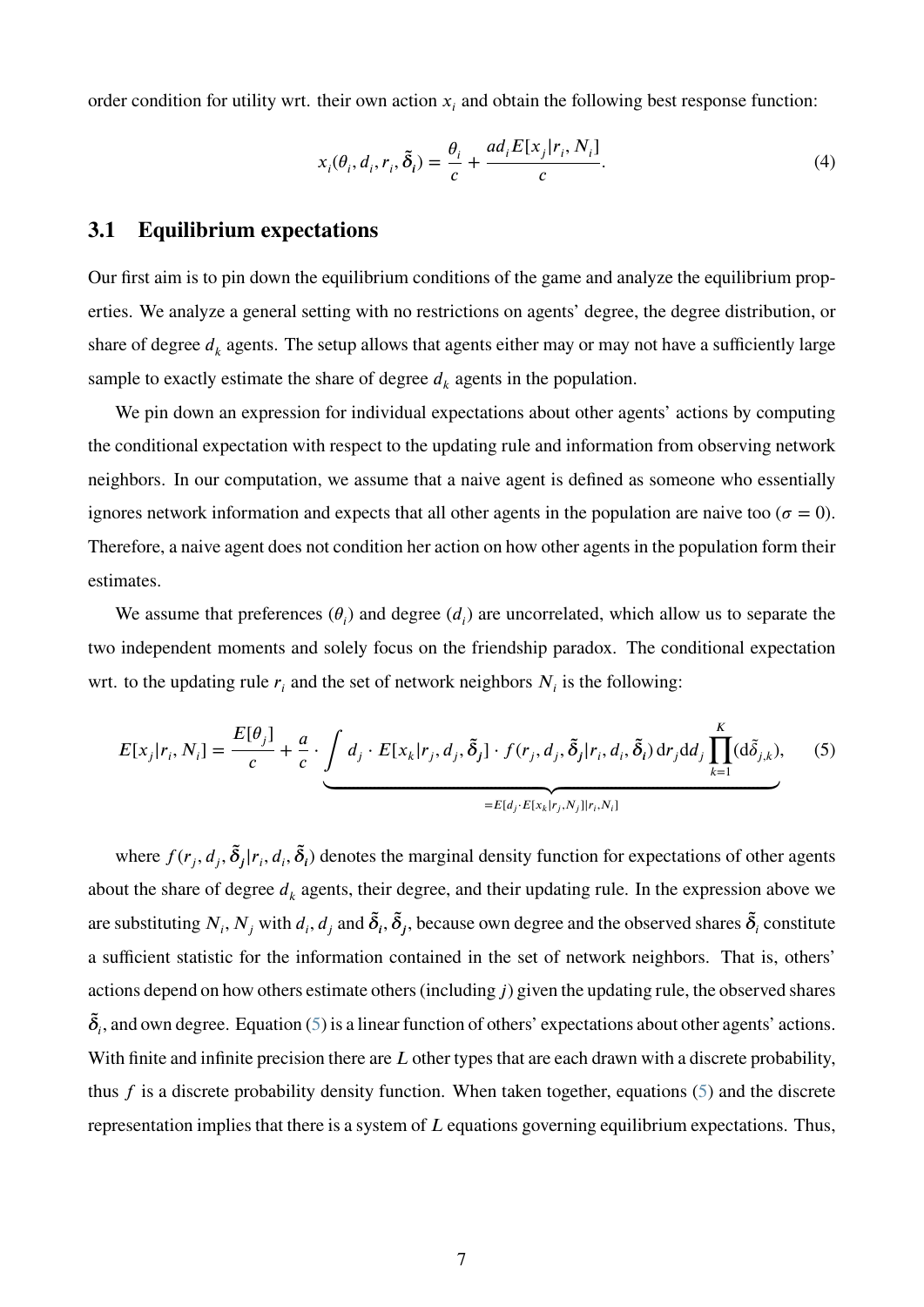we can express the  $L$  equations from equation  $(5)$  as the following matrix equation:

<span id="page-8-3"></span>
$$
\xi = \frac{E[\theta]}{c} \cdot J_L + \frac{\alpha}{c} \Pi D \xi,\tag{6}
$$

Each row  $l = 1, \dots, L$  in the equation system expresses the equilibrium expectation for each type as a linear function of all *L* agent types. Every row is ordered lexicographically by  $(r_i, d_i, \tilde{\delta}_{i,K}, \tilde{\delta}_{i,K-1}, ..., \tilde{\delta}_{i,1}),$ i.e. in ascending order of degree split by naive and sophisticated agents.<sup>[9](#page-8-0)</sup> For each type  $r_i$ ,  $d_i$ ,  $\tilde{\delta}_i$  we let the row in  $\xi$  associated with it be denoted by  $l(r_i, d_i, \tilde{\delta}_i)$ .  $\Pi$  is a square matrix of length  $L$  that denotes the expectations of observing each type and thus captures the marginal distribution,  $f$ , in equation [\(5\)](#page-7-0). Each column in  $\Pi$  also corresponds to one of the  $L$  types and we assume that columns are ordered in the same manner as the rows. Recall that the estimated share of other agents types depends on the observed shares of other agents degrees as well as the updating rule. *D* is a diagonal matrix where elements contain the degree ratio  $\rho_k$ .  $J_L$  is a row vector of ones with length *L*, and  $\xi$  is the row vector of expectations for each type about other agents actions in equilibrium defined by the possible combinations of  $r_i$ ,  $d_i$ , and  $\tilde{\delta}_{i,k}$ . Our first result is that equilibrium can be found by solving the *L* equations with standard linear algebra by inverting the matrix of coefficients for the system of equations:

<span id="page-8-2"></span>**Proposition 1.** *If preferences*  $(\theta_i)$  *and degree*  $(d_i)$  *are uncorrelated and*  $\rho_K < \frac{d}{d}$  $\frac{c}{\alpha}$  then the unique *equilibrium expectations are given by:*

<span id="page-8-1"></span>
$$
\xi = \frac{E[\theta]}{c} \cdot \left( I_L - \frac{\alpha}{c} \Pi D \right)^{-1} J_L. \tag{7}
$$

*Proof.* We want to show that equilibrium expectations equal the solution in the system of equations in [\(7\)](#page-8-1) when  $\rho_K < \frac{c}{a}$  $\frac{c}{\alpha}$  holds. From the condition that  $\rho_K < \frac{c}{\alpha}$  $\frac{c}{\alpha}$  holds it follows that  $I_L - \frac{a}{c}$  $\frac{\alpha}{c} \Pi D$  is a M-matrix as  $\Pi D \geq 0$  and the diagonal elements of  $I_L - \frac{a}{c}$  $\frac{\alpha}{c} \Pi D$  are non-negative. From Theorem 2.5.3 in [Horn](#page-24-4) [and Johnson](#page-24-4) [\(1991\)](#page-24-4) it follows that  $I_L - \frac{a}{c}$  $\frac{\alpha}{c} \Pi D$  is non-singular/invertible. Thus, there exists a unique solution of equilibrium expectations as  $I_L - \frac{a}{c}$  $\frac{\alpha}{c} \Pi D$  is invertible and due to the fact that the inverse of a square matrix is unique [\(Strang,](#page-25-2) [2016\)](#page-25-2). As a consequence, there is a unique equilibrium action.  $\Box$ 

One can see that the equilibrium solution is mainly affected by Π, which denotes a matrix of expectations for each type about the likelihood of observing other agents' types as a function of  $\sigma$ ,  $\rho$ , and  $\delta$ . In the equilibrium associated with the infinite case, equilibrium expectations only vary by the updating rule - i.e. whether agents are sophisticated or naive. That is, the vector of observed shares  $\tilde{\delta}_i$ is constant across agents as each agent has the same amount of statistical power to form her estimate.

<span id="page-8-0"></span><sup>9</sup>We provide an example in Appendix [A.1.](#page-26-0)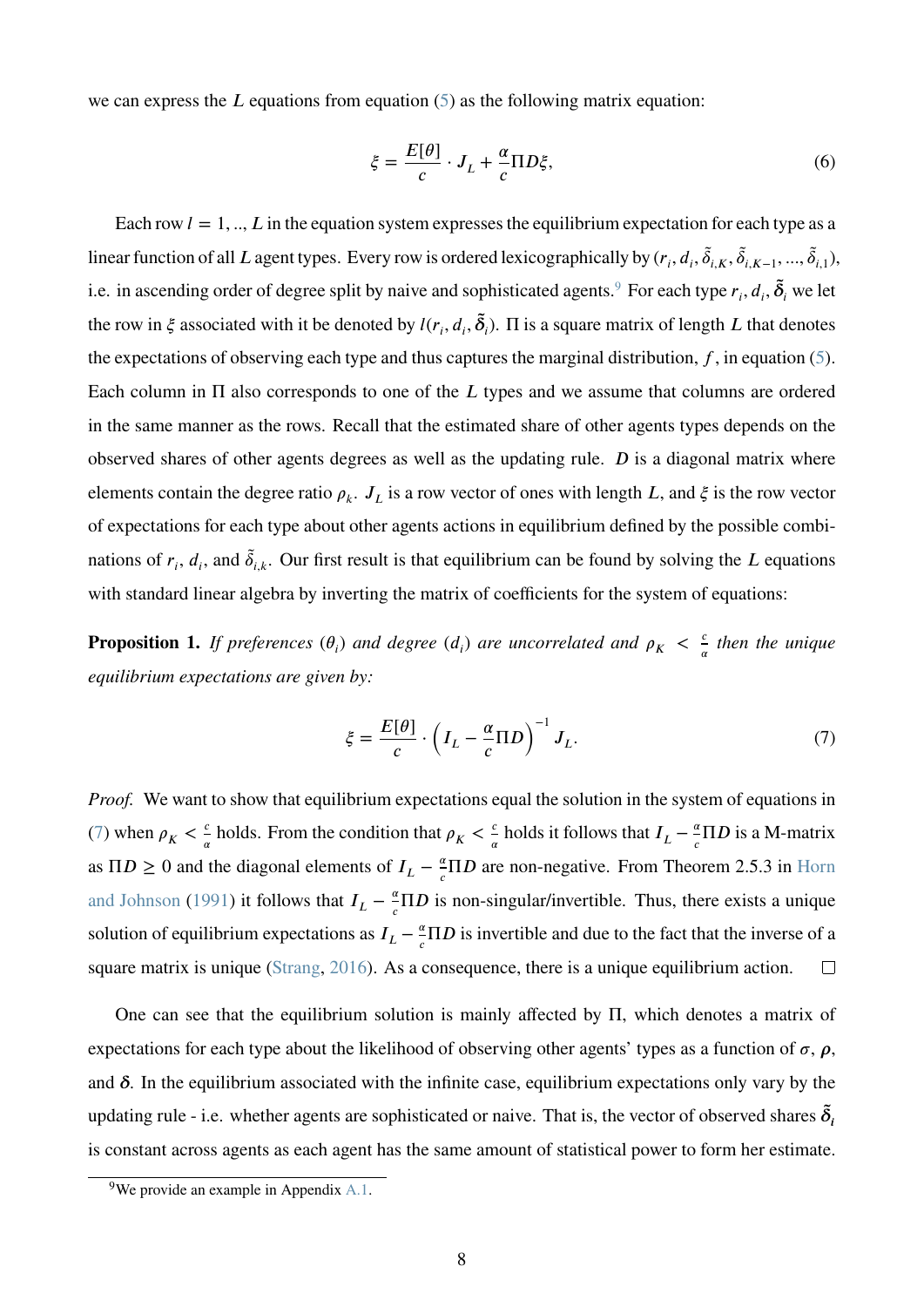The difference between the infinite and finite case is that in the finite case equilibrium expectations vary even among sophisticated and among naive agents. In the finite case, equilibrium expectations vary by sample size which implies that even agents who use the same updating rule can arrive at different estimates.

When we only allow for two types of degrees (low  $d_1$  and high  $d_2$ ) in combination with infinite estimation precision, we obtain the following closed form solution:

<span id="page-9-2"></span>**Lemma 2.** *Consider a network generated by the configuration model with two distinct types of degrees* where preferences  $(\theta_i)$  and degree  $(d_i)$  are uncorrelated. For asymptotic infinite low degree and a con*stant excess ratio (* $\epsilon = d_2/d_1 - 1$ ) *it holds that expectations of other agents' actions are characterized by equation* [\(8\)](#page-9-0) *for naive agents and equation* [\(9\)](#page-9-1) *for sophisticated agents.*

$$
\lim_{d_1 \to \infty} E[x|n, \tilde{\delta}_2] = \frac{E[\theta]}{c - \alpha \cdot [1 + \epsilon \cdot \tilde{\delta}_2]},
$$
\n(8)

$$
\lim_{d_1 \to \infty} E[x|s, \tilde{\delta}_2] = \frac{E[\theta] + \alpha \cdot (1 - \sigma) \cdot E[x|n, \tilde{\delta}_2] \cdot (1 + \sigma + \epsilon \cdot (\sigma \cdot \delta_2 + \tilde{\delta}_2))}{c - \alpha \cdot [1 + \epsilon \cdot \delta_2] \cdot \sigma^2}.
$$
(9)

<span id="page-9-1"></span><span id="page-9-0"></span> $\Box$ 

*Proof.* We provide the proof of Lemma [2](#page-9-2) in Appendix [A.3.](#page-31-0)

An inspection of equation [\(8\)](#page-9-0) shows that low degree naive agents have the same expectations, irrespective of the share of sophisticated agents  $\sigma$ , which is due to the underlying assumption that naive agents expect other agents are naive. Conversely, sophisticated agents adapt their expectations. We note that in the case where the measure of naive agents is zero, the expectations for sophisticated agents is simplified and is equivalent to equation [\(8\)](#page-9-0) where  $\tilde{\delta}_2$  is substituted for the estimate of a sophisticated agent  $\delta_2$  $\delta_2$ . Our proof of Lemma 2 relies on the fact that we only need to compute equilibrium expectations from the perspective of a sophisticated agent, because naive equilibrium expectations are independent of the share of sophisticated agents. A sophisticated agent knows that naive agents do not think that there are other types of agents in the population. Thus, we can treat  $\lim_{d_1\to\infty} E[x|n, \tilde{\delta}_2]$  as a constant.

Equations [\(8\)](#page-9-0) and [\(9\)](#page-9-1) show that an increase in the level complementarity, *a*, increases equilibrium expectations. It's exactly this complementarity that provides the channel through which the friendship paradox biases perceptions of population shares. Intuitively, agents with a higher degree benefit more from a higher level complementarity, hence choose a higher action in equilibrium which then feeds back to the population and increases overall population behavior. An increase in the cost of taking the action decreases equilibrium expectations. Note that we assume here that  $c > \alpha \cdot (1 + \epsilon)$  to ensure that iterative best responses of agents converge and not diverge in equilibrium.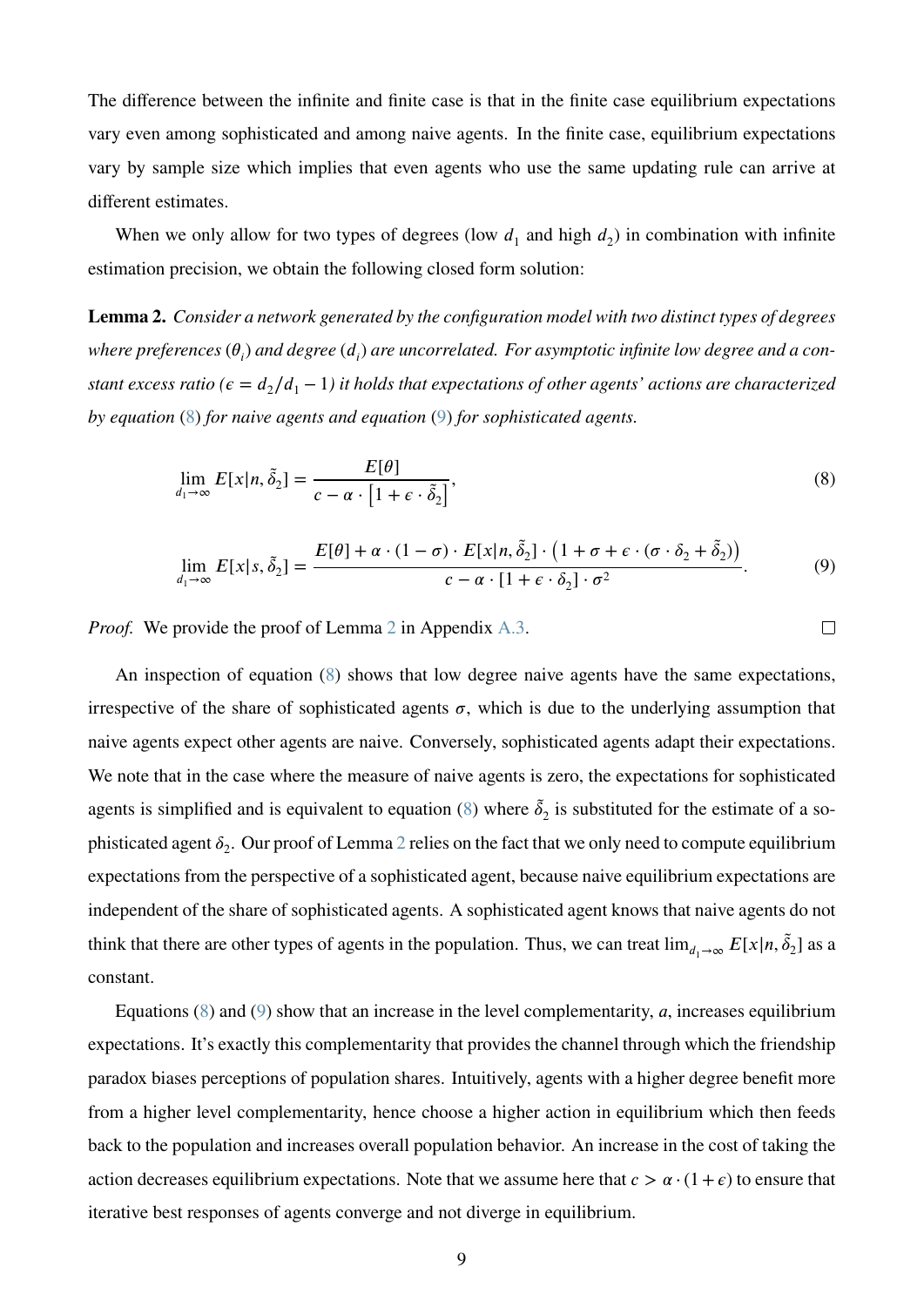### **3.2 Equilibrium properties**

In what follows we investigate how variations in different parameters affect the equilibrium. To make our analysis tractable, we make use of two simplifications. First, we limit our analysis to the case where the precision of information is infinite as this provides a closed form solution. Second, we limit the analysis to only two types of degrees (low  $d_1$  and high  $d_2$ ). In particular, the latter restriction allows us to leverage the properties of Bernstein polynomials to investigate information precision in the finite case.

**Sophistication and actions.** The main focus in the following paragraphs is to analyze how perceptions governed by  $\sigma$  about the share of degree  $d_k$  agents determine equilibrium actions. We compare equilibrium actions to a benchmark case where all agents hypothetically know the degree distribution represented by  $\delta$ . Hence, a case where sampling bias is absent.

We assume that agents have infinite precision, which intuitively means that all agents have a sufficiently large sample of network neighbors to estimate the share of degree  $d_k$  agents in the population i.e. all agents who use the same updating rule converge to the same estimate. Therefore, the estimated shares only depend on the updating rule, and not precision. The assumption allows us to solely focus on sampling bias caused by the friendship paradox through the updating rule  $r_i$  rather than precision. We state our main result in the following theorem that pins down the impact of the friendship paradox on behavior.

<span id="page-10-0"></span>**Theorem 3.** *Consider a network generated by the configuration model with K distinct types of degrees*  $\omega$  *where preferences*  $(\theta_i)$  *and degree*  $(d_i)$  *are uncorrelated. Under infinite precision it holds that:* 

- *1. If all agents use sophisticated updating* ( $\sigma = 1$ ) then agents' equilibrium action equals the *benchmark case without sampling bias.*
- 2. If all agents use naive updating ( $\sigma = 0$ ) then agents' equilibrium action is higher for all agents *compared to the benchmark case without sampling bias.*
- *3. If there is a mixed population of agents such that*  $\sigma \in \{0, 1\}$ *, it holds that* 
	- (a) *sophisticated agents' equilibrium action decreases in*  $\sigma$   *the decrease is non-linear.*
	- *(b) naive agents' equilibrium action always equals the setting where all agents are naive.*
	- *(c) the equilibrium action of naive agents always exceeds that of sophisticated agents.*

*Proof.* With infinite estimation precision, all agents observe the same shares  $\tilde{\delta}_i = \tilde{\delta}$  due to law of large numbers. In this case, the matrix from equation  $(7)$  has  $K$  rows for naive that are all identical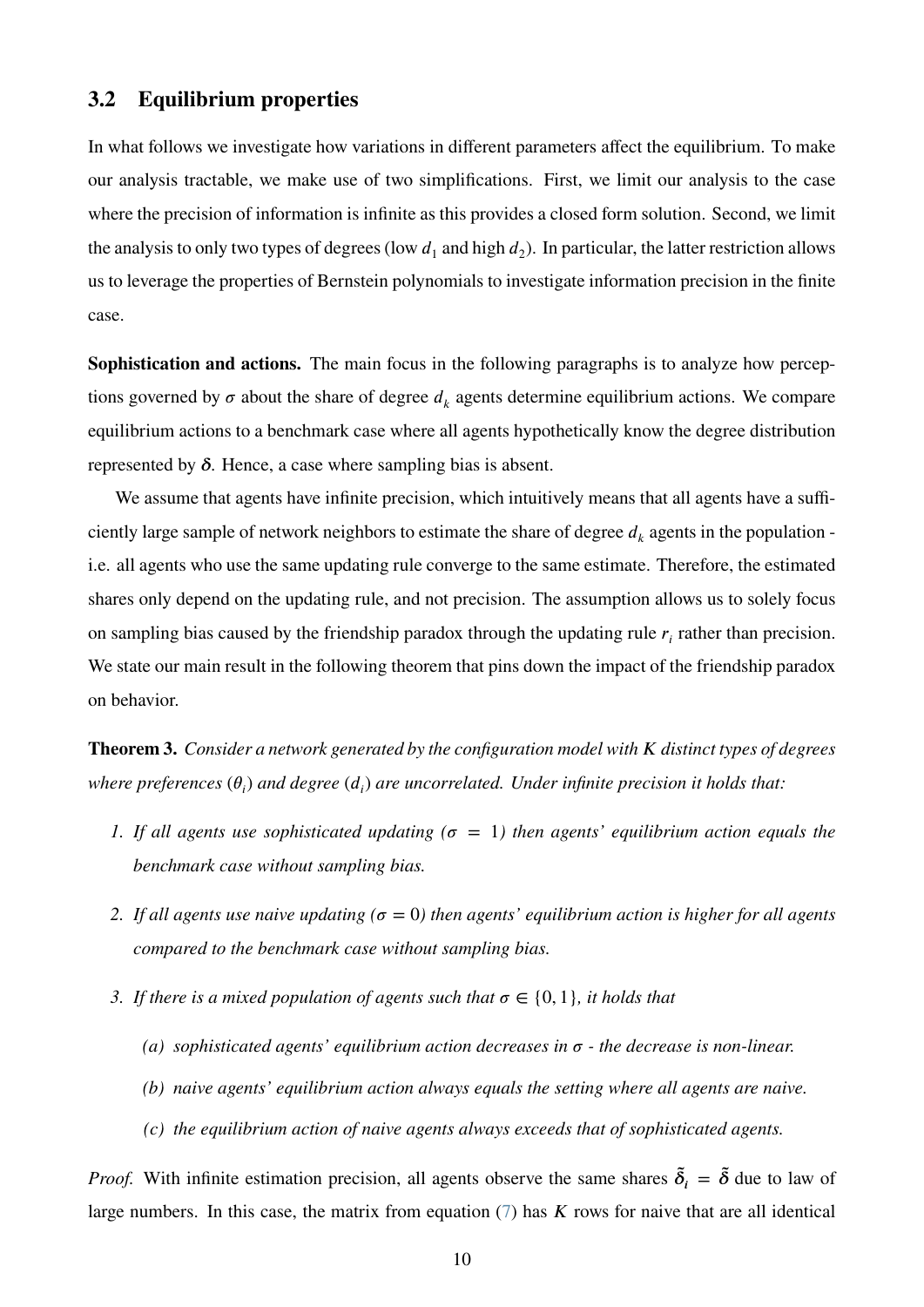and  $K$  rows for sophisticated that are all identical. This implies that the matrix equation in  $(7)$  can be reduced to two equations - one for naive and for sophisticated. This implies that we can reduce parts of the matrix equation to the following 2 x 2 matrix:

$$
\Pi D = \left[ \begin{array}{cc} \sum_{k=1}^{K} \frac{\delta_{k} d_{k}^{2}}{d_{1} \sum_{k=1}^{K} (\delta_{k} d_{k})} & 0 \\ (1 - \sigma) \cdot \sum_{k=1}^{K} \delta_{k} \frac{d_{k}}{d_{1}} & \sigma \cdot \sum_{k=1}^{K} \delta_{k} \frac{d_{k}}{d_{1}} \end{array} \right] = \left[ \begin{array}{cc} \frac{E[\rho_{k}^{2}]}{E[\rho_{k}]} & 0 \\ (1 - \sigma)E[\rho_{k}] & \sigma \cdot E[\rho_{k}] \end{array} \right].
$$

Let  $\hat{x}_r = \lim d_1 \to \infty E[x/r, \tilde{\delta}]$ . We can now express the equilibrium expectation for a naive agent:

<span id="page-11-1"></span>
$$
\hat{x}_n = \frac{E[\theta]}{c} + \frac{\alpha}{c} \left( 0 \cdot \hat{x}_s(\sigma) + \frac{E[\rho_k^2]}{E[\rho_k]} \hat{x}_n \right)
$$
\n(10)

<span id="page-11-2"></span><span id="page-11-0"></span>
$$
\hat{x}_n = \frac{E[\theta]}{c - \alpha \frac{E[\rho_k^2]}{E[\rho_k]}}
$$
\n(11)

We proceed with computing the equilibrium expectation for a sophisticated agent:

$$
\hat{x}_s(\sigma) = \frac{E[\theta]}{c} + \frac{\alpha}{c} \left( \sigma E[\rho_k] \hat{x}_s(\sigma) + (1 - \sigma) E[\rho_k] \hat{x}_n \right)
$$
(12)

$$
\hat{x}_s(\sigma) = \frac{E[\theta] + (1 - \sigma)\alpha E[\rho_k] \hat{x}_n}{c - \sigma \alpha E[\rho_k]}
$$
\n(13)

To prove properties of equilibrium actions, it is sufficient to show the properties of the corresponding equilibrium expectations. This comes from the best response function in equation [\(4\)](#page-7-1) showing that equilibrium actions are uniquely determined by equilibrium expectations. The first part of the theorem directly follows from the unbiasedness property of the sophisticated estimator (see Lemma [7\)](#page-18-0). That is, all agents exactly estimate the true shares  $\delta$ . Hence, sampling bias is absent - benchmark case.

To prove the second part of Theorem [3,](#page-10-0) we must verify that  $\hat{x}_n > \hat{x}_s(1)$ . One can see that this holds if the following condition is satisfied,  $\frac{E[\rho_k^2]}{F[\rho_k^2]}$  $\frac{E(\rho_k)}{E(\rho_k)} > E[\rho_k]$ . One can see that the condition is satisfied by assumption as there is variation in the degree distribution (approaching the limit), which implies that  $E[\rho_k^2]$  $_{k}^{2}$ ] –  $E[\rho_{k}]^{2}$  > 0.

For the third part of Theorem [3,](#page-10-0) we first need to prove that  $\frac{\partial \hat{x}_s(\sigma)}{\partial x}$  $\frac{\partial f_s(\sigma)}{\partial \sigma}$  < 0 and that the derivative is not constant. We derive an expression for  $\frac{\partial \hat{x}_s(\sigma)}{\partial \sigma^2}$  $\frac{\sigma_s(\sigma)}{\sigma}$ :

$$
\frac{\partial \hat{x}_s(\sigma)}{\partial \sigma} = \frac{-(c - \sigma \alpha E[\rho_k]) \cdot \alpha E[\rho_k] \hat{x}_n + (E[\theta] + (1 - \sigma) \alpha E[\rho_k] \hat{x}_n) \cdot \alpha E[\rho_k]}{(c - \sigma \alpha E[\rho_k])^2}
$$

$$
= \frac{-c \alpha E[\rho_k] \hat{x}_n + (E[\theta] + \alpha E[\rho_k] \hat{x}_n) \cdot \alpha E[\rho_k]}{(c - \sigma \alpha E[\rho_k])^2}
$$

We note that  $\frac{\partial \hat{x}_s(\sigma)}{\partial \sigma^2}$  $\frac{\sigma_s(\sigma)}{\sigma_{\sigma}}$  is a function of  $\sigma$ , which is sufficient to show that the change is non-linear. Next,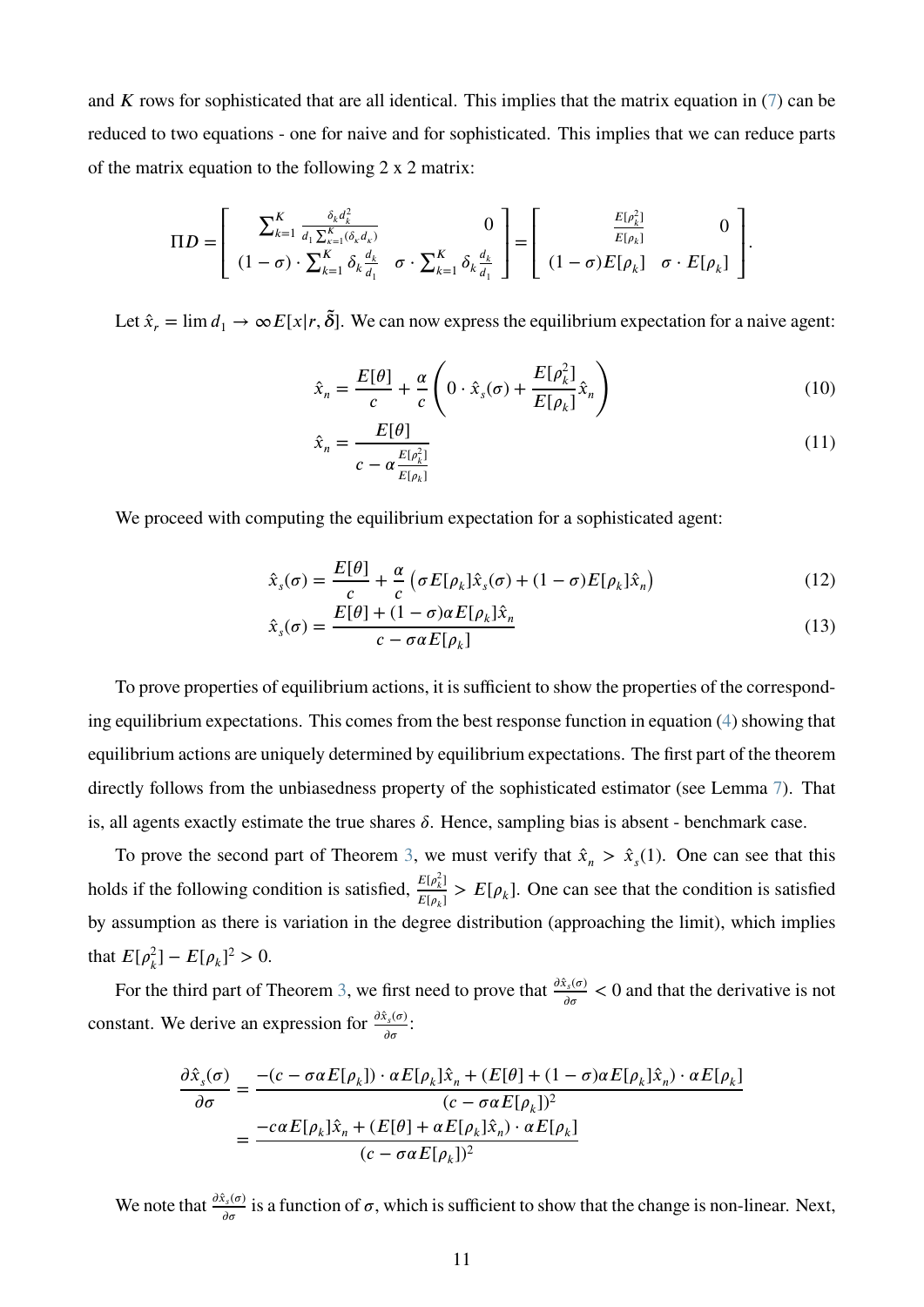we verify that  $\frac{\partial \hat{x}_s(\sigma)}{\partial \sigma}$  $\frac{\partial f_s(\sigma)}{\partial \sigma}$  < 0, which holds when:

$$
-c\alpha E[\rho_k]\hat{x}_n + (E[\theta] + \alpha E[\rho_k]\hat{x}_n) \cdot \alpha E[\rho_k] < 0
$$
  

$$
-c\hat{x}_n + (E[\theta] + \alpha E[\rho_k]\hat{x}_n) < 0
$$
  

$$
E[\theta] < (c - \alpha E[\rho_k])\hat{x}_n
$$
  

$$
\hat{x}_s(1) < \hat{x}_n.
$$

We know that  $\hat{x}_s(1) < \hat{x}_n$  holds from the first of part the proof. Next, we note that  $\hat{x}_n$  is constant from equation [\(11\)](#page-11-0). Finally, to check that  $\hat{x}_s(0) < \hat{x}_n$  we examine equations [\(10\)](#page-11-1) and [\(12\)](#page-11-2). We can see that the condition holds if  $\frac{E[\rho_k^2]}{F[\rho_k^2]}$  $\frac{E(\rho_k)}{E(\rho_k)} > E[\rho_k]$ , which we have already established above.  $\Box$ 

The first and second property of Theorem [3](#page-10-0) cover the two extreme cases where all agents in the population are either naive or sophisticated. When all agents are sophisticated, equilibrium behavior is not affected by the friendship paradox when sophisticated agents use neighbor degree information to estimate the share of degree  $d_k$  agents in the population. However, when agents act naively, the friendship paradox increases equilibrium behavior of all agents, which is consistent with the result of [Jackson](#page-24-1) [\(2019\)](#page-24-1) for the naive case. In our setting, agents have "as if" perfect knowledge of the degree distribution due to an infinite set of network neighbors, whereas in [Jackson](#page-24-1) [\(2019\)](#page-24-1) they know the degree distribution, ex ante. Intuitively, a naive agent, who essentially ignores network information, experiences higher activity than there actually is in the population. As a consequence, equilibrium behavior increases given the complementarities. A sophisticated agent, who knows that the activity of her network neighbors is not representative of the true distribution, uses neighbor information to estimate the correct level of population activity.

The third property of Theorem [3](#page-10-0) covers the case where the population consists of a mix of naive and sophisticated agents ( $0 < \sigma < 1$ ). Sophisticated agents want to increase (decrease) equilibrium actions as the share of naive agents in the population increases (decreases). Even though sophisticated agents exactly estimate the population share of degree  $d_k$  agents, they choose higher equilibrium actions as compared to the case where all agents in the population use sophisticated updating. Intuitively, sophisticated agents know that naive agents do not form expectations about how others update. Hence, naive agents choose an equilibrium action that is inflated by the friendship paradox, where the size of the inflation depends on their share in the population. With strategic complements, sophisticated agents benefit from choosing higher equilibrium actions due to the mistake naive agents make.

**Information precision and actions.** We proceed with an exploration of how information precision affects the equilibrium. Information precision is measured by varying  $d_1$  while keeping the degree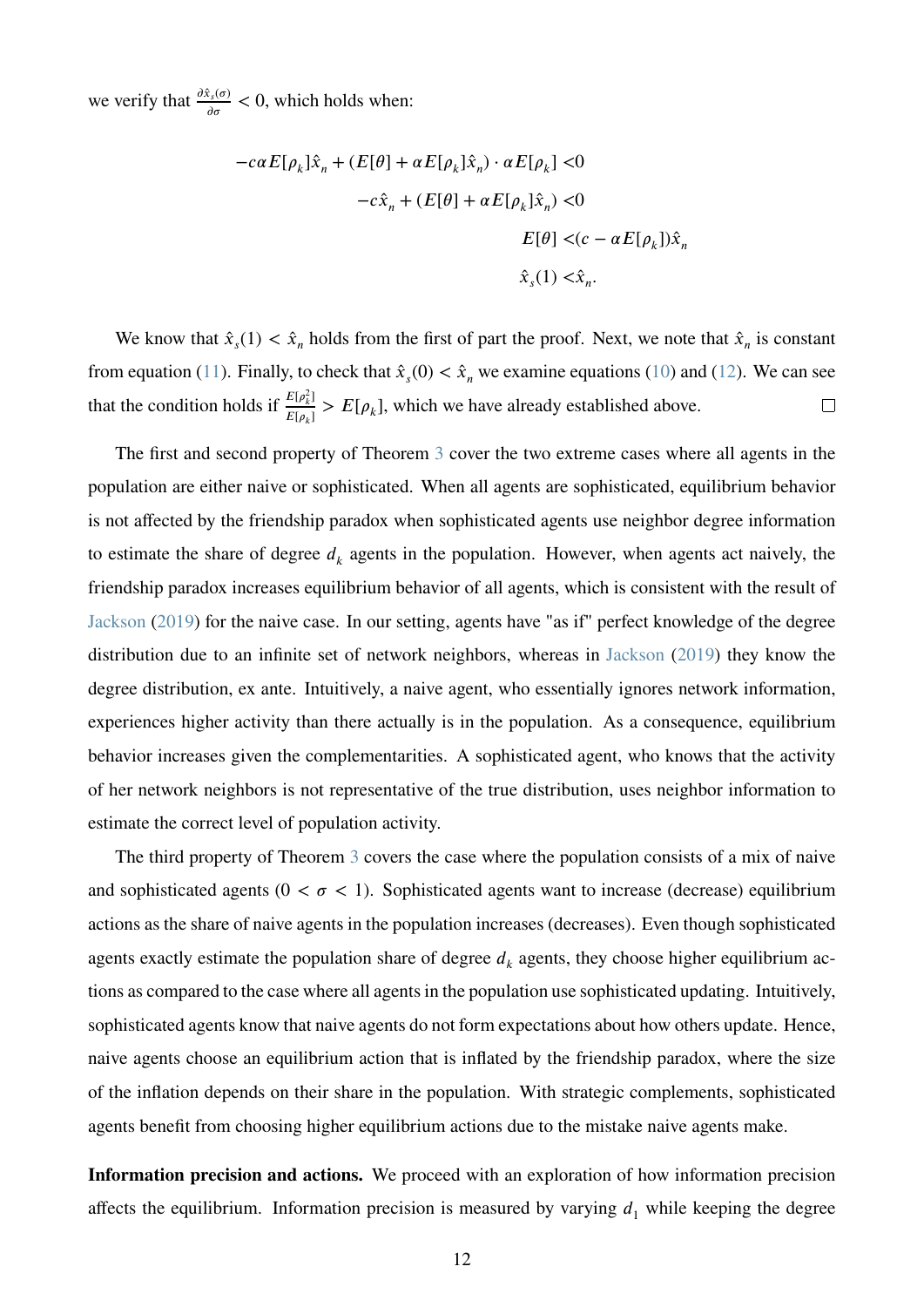ratio fixed. We limit our analysis to the two degree case the degree distribution consists of a share of high degree agents  $(\delta_2)$  and a share of low degree agents  $(1 - \delta_2)$ . Remember that we normalize complementarities by defining  $a = \alpha/d_1$  to ensure that our model is independent of the scaling of the minimum sample size.

We begin our investigation by plotting the equilibrium expectations from Proposition [1](#page-8-2) in Figure [1.](#page-13-0) We visualize the average equilibrium expectations as a function of the true share of high degree agents in the population for a fixed set of parameters. The figure shows that as the sample of network neighbors increases (i.e. estimation precision increases) equilibrium expectations of the finite precision case converge to the infinite precision case. To isolate how estimation precision affects equilibrium expectations, we require a constant excess ratio  $\epsilon = d_2/d_1 - 1$ . As low degree converges towards infinity high degree increases proportionally. In other words, we analyze the effect of estimation precision by holding sampling bias due to the friendship paradox constant. For example, consider the case where low degree is equal to  $d_1 = 2$  or  $d_1 = 4$ . A constant excess ratio of  $\epsilon = 2$  implies that high degree is equal to  $d_2 = 6$  and  $d_2 = 12$ , respectively.

<span id="page-13-0"></span>

Figure 1: Information precision and equilibrium expectations

Figure [1](#page-13-0) illustrates the role of increased information from finite (blue lines) to infinite degree (red line) for a fixed excess ratio of  $\epsilon = 2$ . Equilibrium expectations are depicted on the y-axis and the true share of high degree agents  $\delta_2$  on the x-axis. Moreover, we fix expectations of others preferences for action *x* to  $E[\theta] = 1$ , we normalize the level of complementarity by  $\alpha = 1.2$ , and choose the cost to take the action *x* to be  $c = 3.7$ . We compute equilibrium expectations for three different shares of sophisticated agents in the population  $\sigma \in \{0, 0.5, 1\}$ . The left panel denotes the case where  $\sigma = 0$ , the middle panel denotes the case where  $\sigma = 0.5$ , and the right panel denotes the case where  $\sigma = 1$ .

When inspecting Figure [1,](#page-13-0) one sees that as the degree (i.e. sample size) of agents increases the expectation about others' action in equilibrium decreases. We show now that this pattern depends on the convexity of the equilibrium expectations under infinite precision. To pinpoint the result, we introduce two auxiliary definitions:

**Definition 1.** When there are two types of degree  $(K = 2)$ , we say that lower precision increases *expectations whenever the degree vector*  $d^1$  decrease to  $d^0$  such that the degree ratio  $\rho$  is constant.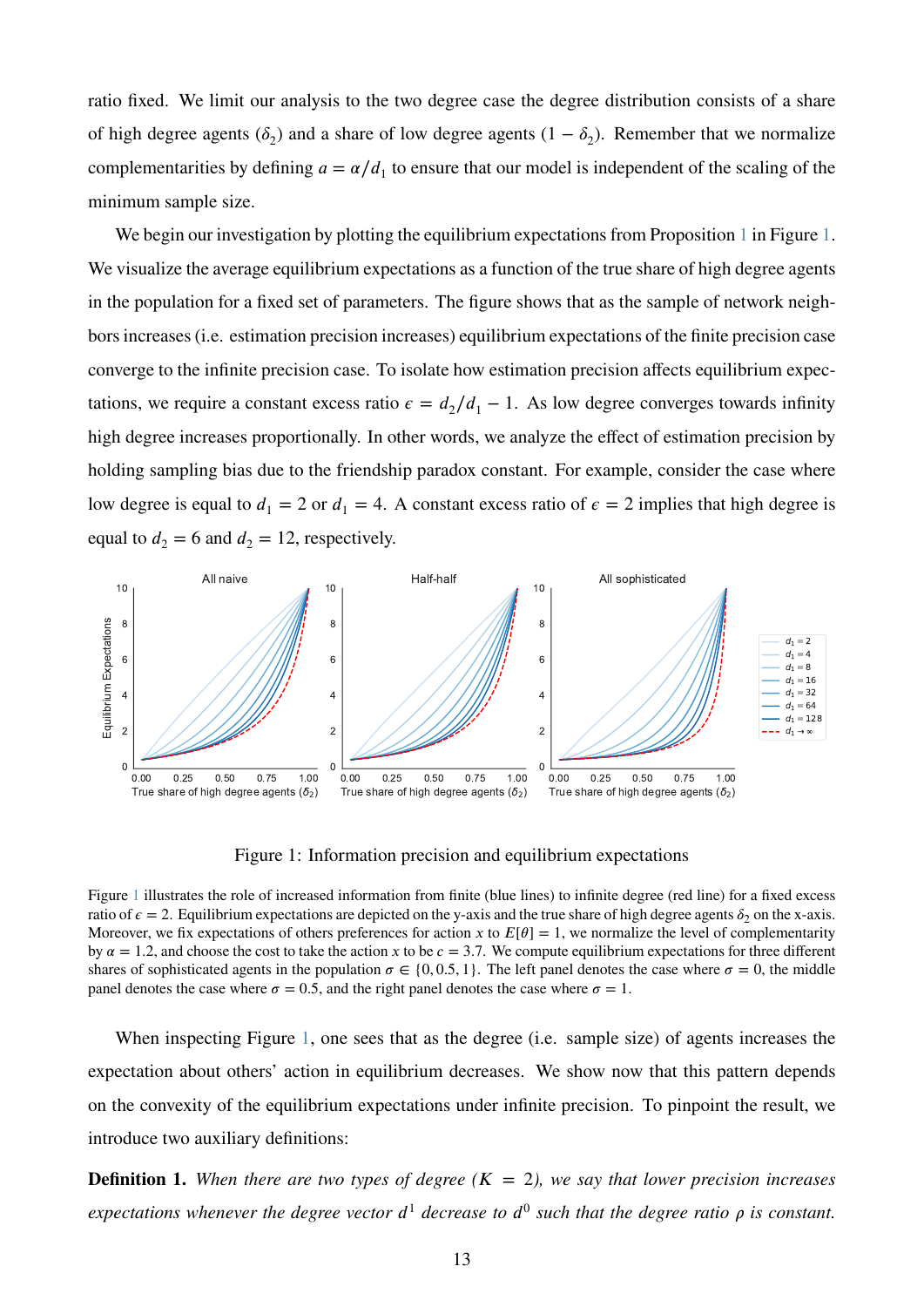Then it holds that  $\xi^0_{l(r,d,\tilde{\delta})} > S_{r,d}(\xi^1)(\tilde{\delta}_2)$  for any row of any agent observing some interior share of high  $degree, \tilde{\delta}_2 \in (0, 1)$ .

**Definition 2.** We say that  $\xi$  is convex (concave) if for any type of updating rule and degree it holds that  $\xi_{l(r,d,\tilde{\delta})}$  is convex (concave) in  $\tilde{\delta}_2$ .

<span id="page-14-0"></span>**Theorem 4.** *Suppose there are two types of degree and convexity (concavity) of equilibrium expectations under infinite precision, then lower precision increases (decreases) equilibrium expectations.*

*Proof.* We provide the proof of Theorem [4](#page-14-0) in Appendix [A.4.](#page-33-0)

 $\Box$ 

 $\Box$ 

Theorem [4](#page-14-0) states that information precision and sampling uncertainty rather than sophistication and sampling bias drive equilibrium expectations. The critical role of information precision is evident in Figure [1,](#page-13-0) where one can see that the effect of sophistication may actually play a minor role compared to the effect of precision. If one compares the case of all sophisticated agents with low precision (e.g.  $d_1 = 2$ ) with the case of all naive agents with infinite precision, it is clear that naive agents have lower equilibrium expectations and, as a consequence, choose a lower action. That is, even if agents perfectly use network information, estimation precision defines whether they can use network information beneficially or not. As estimation precision increases equilibrium expectations decrease, hence equilibrium actions decrease. As one can see in Figure [1,](#page-13-0) equilibrium expectations converge to the case of infinite precision as the sample of network neighbors increases.

**Population distribution and actions.** We conclude our analysis by examining how the share of high degree agents affects the equilibrium actions. We show a monotone effect of high degree agents and provide sufficient conditions for convexity. This helps to pin down in which situations more precise information about others may or may not increase equilibrium actions.

<span id="page-14-1"></span>**Proposition 5.** Suppose there is infinite precision and  $K = 2$ , then equilibrium expectations of naive *agents and sophisticated agents are monotone in 𝛿*<sup>2</sup> *. Furthermore,*

- *1. for naive agents, the expectations are convex (concave) in*  $\delta_2$  *if and only if*  $\frac{c}{a} < (1 + \epsilon \tilde{\delta}_2) + \frac{1 + \epsilon}{1 + \epsilon \delta_2}$ *is satisfied (not satisfied);*
- *2. for sophisticated agents, equilibrium expectations are always convex if all agents are sophisti* $c$  ated, i.e.  $\sigma = 1$ ; otherwise if  $\sigma < 1$ , then a sufficient condition for convexity is  $c < 2\alpha(1+\epsilon\delta_2)\sigma^2$ *given expectations of naive agents are convex.*
- *Proof.* We provide the proof of Proposition [5](#page-14-1) in Appendix [A.4.](#page-33-0)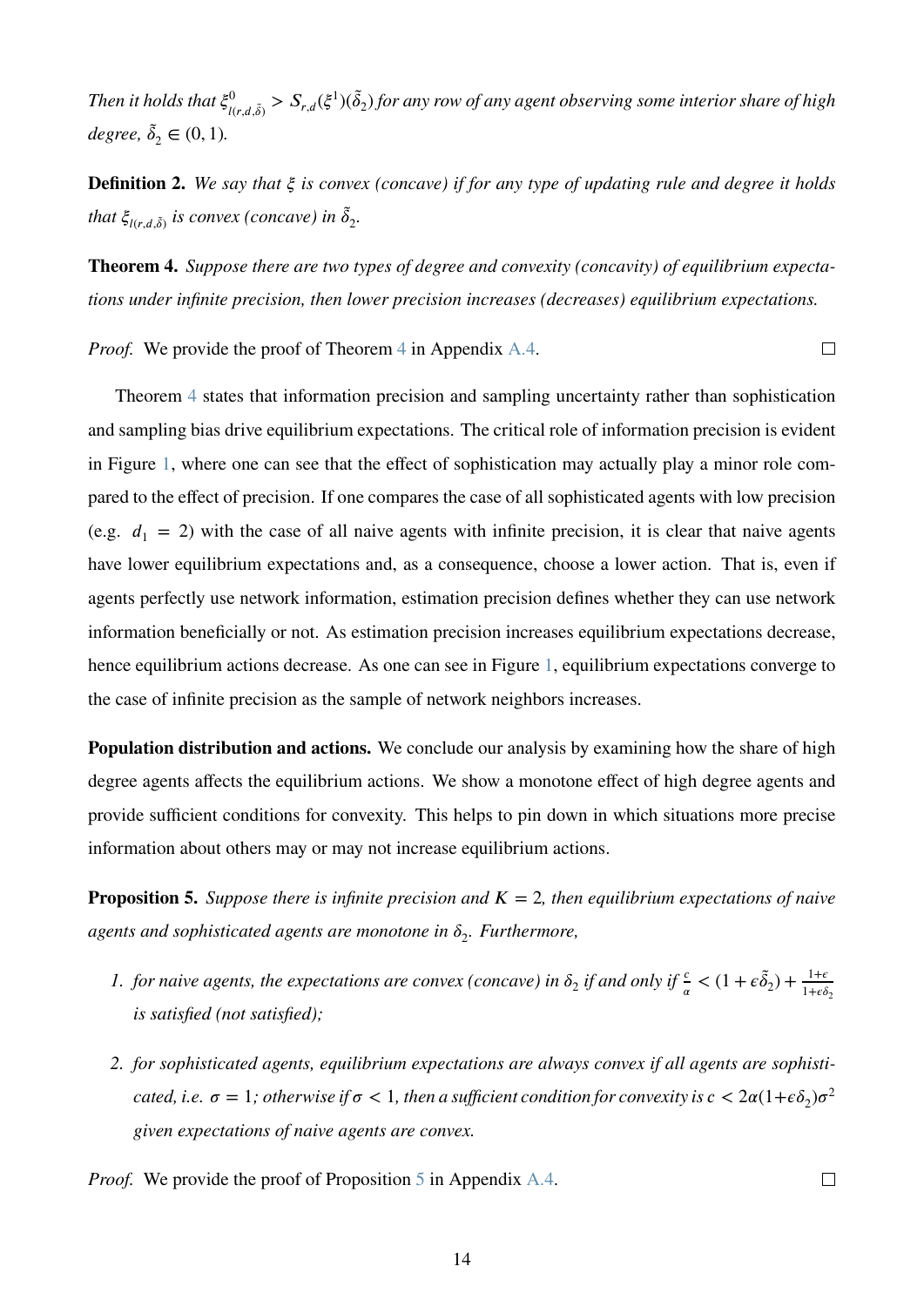One can see that the inequality  $c < 2\alpha(1 + \epsilon \delta_2)\sigma^2$  is more likely to hold e.g. when the level of complementarity between own and others actions  $\alpha$ ) and/or there are many sophisticated agents (high  $\sigma$ ) are high compared with the cost of action (*c*).

### <span id="page-15-2"></span>**3.3 A simple example**

In this example we illustrate how to compute the equilibrium under infinite precision and inspect how the level of sophistication affects behavior, see Theorem [3](#page-10-0) for formal results.<sup>[10](#page-15-0)</sup> In this example, we assume that there are two kinds of degree (high and low), which means that the entire degree distribution is captured by the share of high degree agents,  $\delta_2$ . In this example, we assume that the share of high degree agents is  $\delta_2 = 40\%$ , and thus the share of low degree agents  $\delta_1$  is 60%.

<span id="page-15-1"></span>To illustrate the role of sophistication, we construct a finite representation that has a constant degree ratio but with a finite number of agents, see Figure [2.](#page-15-1) We capture the fact that high degree agents are 1.5 times more popular than low degree agents by the excess ratio ( $\epsilon = \frac{6}{4}$ )  $\frac{6}{4} - 1 = 0.5$ . As high degree agents have more network links, the observed share of network neighbors that are of high degree ( $\tilde{\delta}_2 = 0.5$ ) for each agent *i* is not representative of the population distribution. If the agents are sophisticated, they exactly estimate  $\delta_2$ , which corresponds to the infinite precision case that we analyze. We assume  $\theta_i = \frac{1}{2}$  $\frac{1}{2}$  for all *i* which represents an agent's individual preference for action



Figure 2: Finite network representation

Figure [2](#page-15-1) shows and example network consisting of 10 nodes (agents), where black nodes represent high degree agents  $(d_2 = 6)$  and white nodes represent low degree agents  $(d_1 = 4)$ . Each agent observes that  $\tilde{\delta}_2 = 50\%$  of network neighbors are of high degree. As in an infinite network, estimation precision does not play a role as, both, high and low degree agents, if sophisticated, exactly estimate  $\delta_2$ . Furthermore, the network features a degree-assortativity coefficient of 0 as agents do not sort by degree in an infinite network.

*x*, and thus  $E[\theta_i] = 1/2$ . We also assume that  $\alpha = 4$  meaning that the level of complementarity  $a = \frac{\alpha}{d_1} = 1$ , and  $c = 6$  denotes the cost of taking action *x*.

Agents don't know  $\delta_2$ , hence they need to estimate it using either the naive or sophisticated updating rule. Figure [3](#page-16-0) illustrates equilibrium expectations of other agents' actions depending on the share

<span id="page-15-0"></span><sup>&</sup>lt;sup>10</sup>We provide additional calculation steps  $\overline{in}$  Appendix [A.5.](#page-37-0)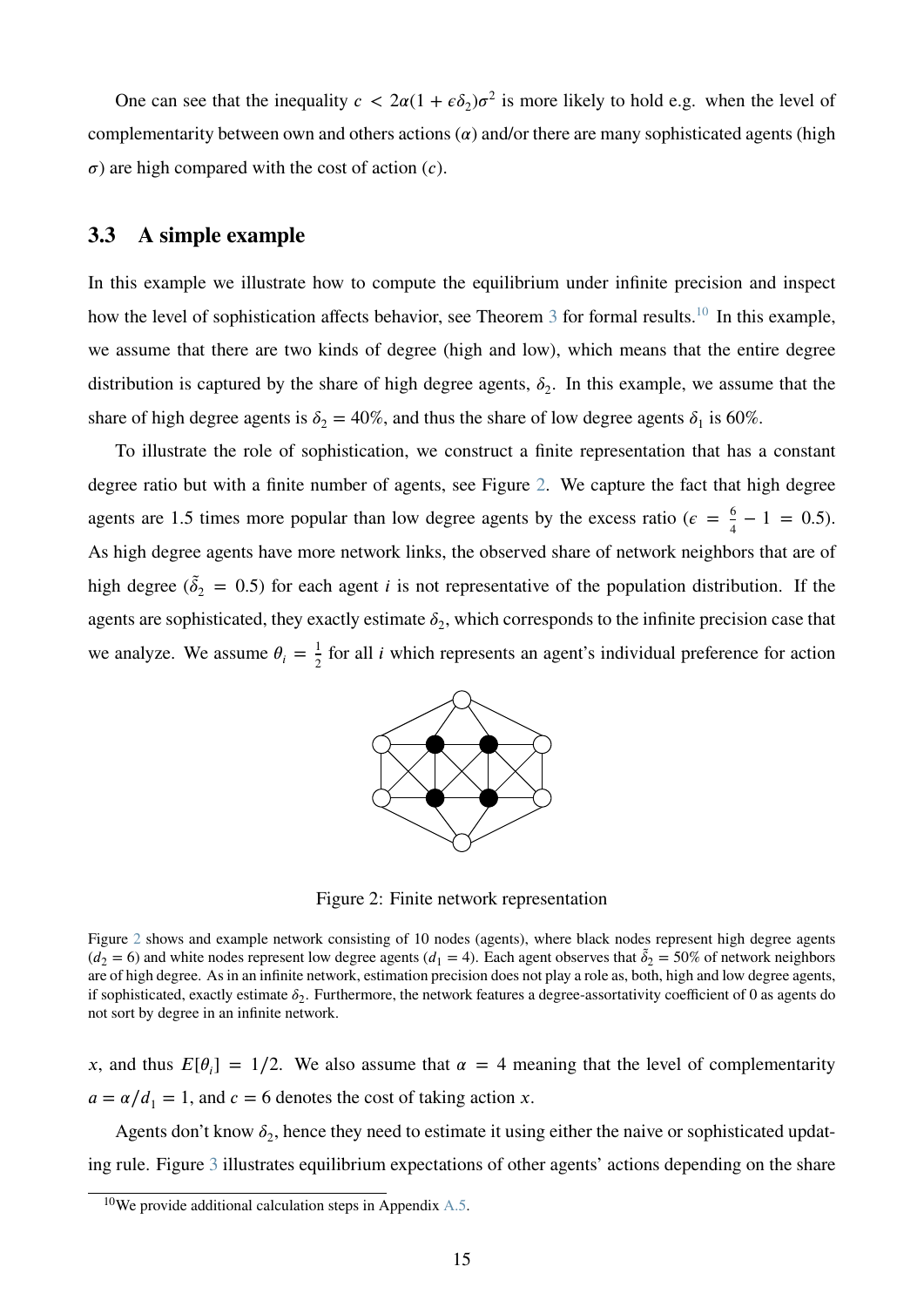of sophisticated agents in the population. We compute equilibrium expectations of naive agents about other agents' actions using equation [\(8\)](#page-9-0) and the benchmark case assuming that agents know the degree distribution. We see that the equilibrium expectations of others' actions increase if all agents are naive  $(= 0.5)$  compared to the benchmark case  $(= 0.417)$ . One can see that as the share of sophisticated agents in the population increases, equilibrium expectations decrease for sophisticated agents. Recall, we assume that a sophisticated agent knows  $\sigma$  and knows that a naive agent does not use network information. Therefore, unless all agents in the population are sophisticated, a sophisticated agent expects higher actions in equilibrium due to the share of naive agents that do not use network information.

<span id="page-16-0"></span>

Figure 3: Equilibrium Expectations

Figure [3](#page-16-0) shows equilibrium expectations (y-axes) of naive agents (dashed blue line) and sophisticated agents (black line) depending on the share of sophisticated agents in the population. The dashed red line depicts the benchmark case where sampling bias is absent.

Figure [4](#page-17-1) shows how equilibrium expectations translate into equilibrium actions and expected utility for each type of agent (high or low degree); these are computed using Equations [\(4\)](#page-7-1) and [\(2\)](#page-5-1) respectively. For the benchmark case equilibrium actions equal to 0*.*361 for the low type and 0*.*5 for the high type.[11](#page-16-1) Utility equates to 0*.*391 for the low type and 0*.*75 for the high type. One can see that high degree agents enjoy more interaction, thus have a higher utility than low degree agents.

When all agents are naive, each agent estimates that 50% of agents in the population are of high degree, i.e.  $\hat{\delta}_i = \tilde{\delta}_i$ . We compute equilibrium actions for each type of naive agent where equilibrium actions equal to 0*.*417 for the low type and 0*.*583 for the high type. In comparison to the benchmark case, equilibrium actions increase for all types of naive agents. Next, we compute expected utility for both types of naive agents. Here, we compare the utility change directly to the benchmark case. That is, we use the actions naive agents choose under misperceptions about expected actions of others  $E[x|n, \tilde{\delta}_2]$ , but use correct expectations  $E[x|\delta_2]$  to calculate the utility change. The result is that

<span id="page-16-1"></span><sup>&</sup>lt;sup>11</sup>Note that average actions are equal to equilibrium expectations in the benchmark case (i.e.  $\frac{4}{10} \cdot 0.5 + \frac{6}{10} \cdot 0.361 =$  $0.417 = E[x|\delta_2]$ ). Under the assumption that people know the degree distribution there is no need to form expectations and equilibrium actions can be calculated directly.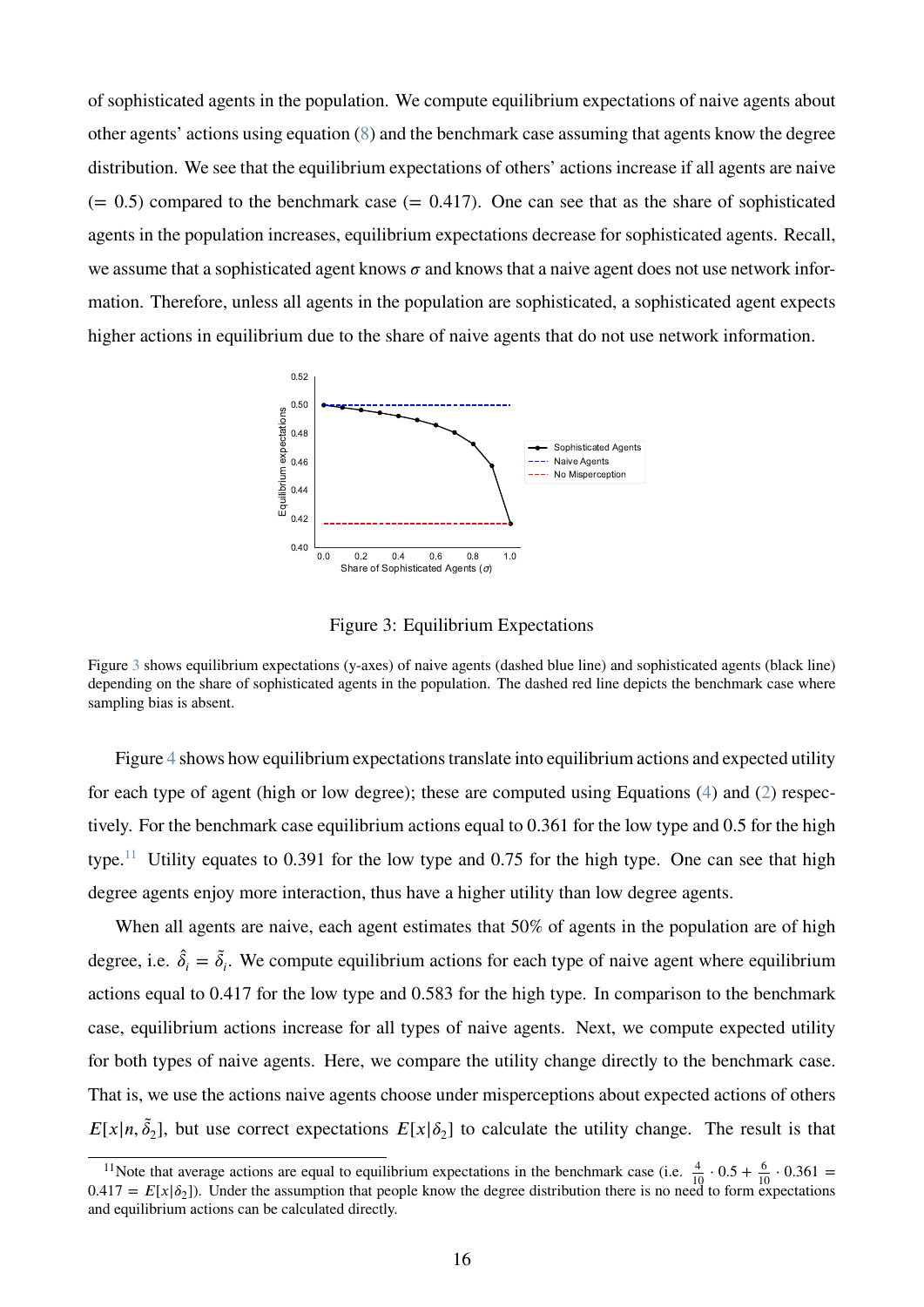<span id="page-17-1"></span>

Figure 4: Equilibrium Actions and Utility

The left panels of Figure [4](#page-17-1) show equilibrium actions (y-axes) for each type of agent (high and low degree). The right panels show utility (y-axes) for each type of agent (high and low degree). The dashed blue lines depict equilibrium actions and utility for naive agents and the black line depicts equilibrium actions and utility for sophisticated agents depending on the share of sophisticated agents in the population  $(σ)$ . The dashed red lines depict the benchmark case where sampling bias is absent.

expected utility decreases for naive agents compared to the benchmark case for each type of agent.

Equilibrium actions decrease for both types of sophisticated agents as the share of sophisticated agents in the population increases. As equilibrium actions start to approach the full information level expected utility increases for both types of sophisticated agents. Moreover, we see how the example illustrates the result of Theorem [3](#page-10-0) - if all agents in the population are sophisticated, the friendship paradox does not affect behavior even though agents do not know the degree distribution, ex ante.

# <span id="page-17-0"></span>**4 Forming perceptions from network neighbors**

In this section, we show how agents endogenously form perceptions about the degree distribution by observing a sample of network neighbors - biased by the friendship paradox. The degree distribution consists of the shares  $\delta = (\delta_1, ..., \delta_K)$  of degree  $d_k$  agents. Based on the observed share of degree  $d_k$ agents among network neighbors  $\tilde{\delta}_i = (\tilde{\delta}_{i,1},...,\tilde{\delta}_{i,K})$  and degree information  $\boldsymbol{d} = (d_1, ..., d_K)$ , agents must provide an estimates  $\hat{\delta}_i = (\hat{\delta}_{i,1},...,\hat{\delta}_{i,K})$  of the population share of degree  $d_k$  agents. We derive the maximum likelihood estimator for naive and sophisticated agents for the population share of degree  $d_k$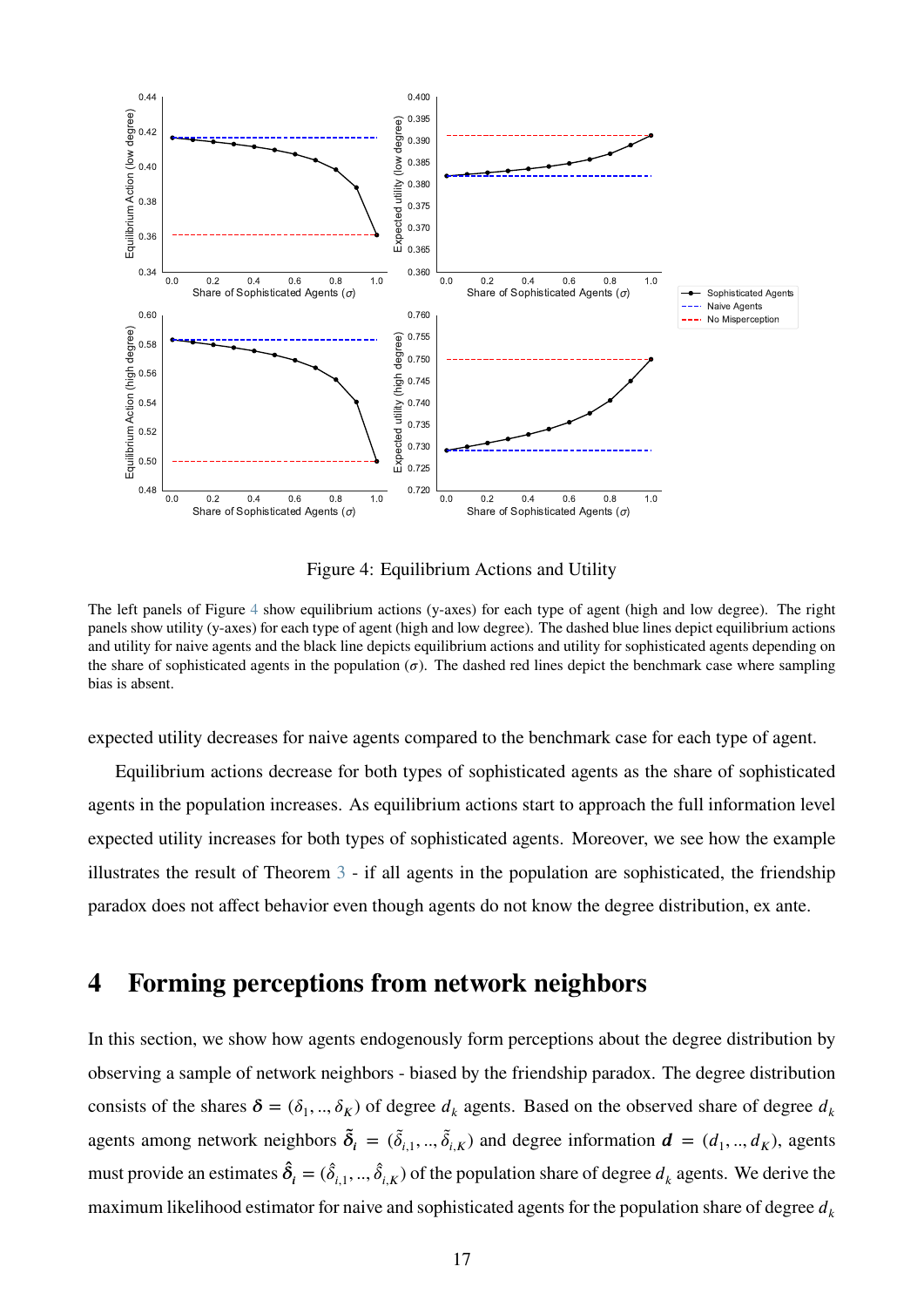agents and show under which assumptions the estimator is unbiased and/or consistent. A sophisticated agent who knows that the degree of agents, in addition to their share, affects the data generating process estimates the population share of degree  $d_k$  agents as follows.

<span id="page-18-1"></span>**Proposition 6.** *The maximum likelihood estimator with multiple degree types is given by:*

$$
\hat{\delta}_k = \frac{\tilde{\delta}_k \cdot d_k^{-1}}{\sum_{k=1}^K \tilde{\delta}_k d_k^{-1}}.
$$
\n(14)

*Proof.* We provide the proof of Proposition [6](#page-18-1) in Appendix [A.2.](#page-27-0)

The maximum likelihood estimate  $\hat{\delta}_k$  shows that a sophisticated agent discounts the observed share of degree  $d_k$  agents with their respective degrees. The estimate of a naive agent, who thinks that her neighbors are a random draw from the population distribution, is simply that of a multinomial distribution, i.e.  $\hat{\delta}_k = \tilde{\delta}_k$ . Thus, a naive agent reports the observed shares of degree  $d_k$  agents among network neighbors as her estimate of the degree distribution. Note that when there is no variation in the degree of agents, the estimator for naive and sophisticated agents coincide.

To make matters concrete, we continue the example in Section [3.3.](#page-15-2) Recall that there are 60% of agents are of low degree while the remaining are high degree and the degree ratio of high-low degree is 1.5. Thus, each agent observes that 50% of network neighbors have high degree under infinite precision. Using the estimator from equation  $(14)$ , a sophisticated agent exactly estimates that the true share of high degree agents equals 40% while the naive perceives the share to be the observed 50%.

We proceed to show that the maximum likelihood estimator of a sophisticated agent is consistent. That is, we show that the estimator converges in probability to the true shares  $\delta_k$  when the sample of neighbors tends towards infinity.

#### <span id="page-18-0"></span>**Lemma 7.** *The maximum likelihood estimator with multiple degree types is consistent.*

*Proof.* We provide the proof of Lemma [7](#page-18-0) in Appendix [A.2.](#page-27-0)

Figure [5](#page-19-1) visualizes the overestimation of the share high degree agents of naive agents compared to sophisticated agents in the two degree case with infinite precision ( $d_1 \rightarrow \infty$ ). Note that in this case the degree distribution consists of the share of high degree agents and the share of low degree agents, which is parameterized by the excess degree ratio,  $\epsilon = d_2/d_1 - 1$ .

We see from Figure [5](#page-19-1) that the extent of the bias depends on both the excess degree ratio and share of high degree agents. Moreover, the share of high degree agents that maximize the bias varies with the excess degree ratio. For example, let's consider an excess ratio of 1 which means that high degree agents have twice as many connections as compared to low degree agents. Here, the bias of the naive

 $\Box$ 

<span id="page-18-2"></span> $\Box$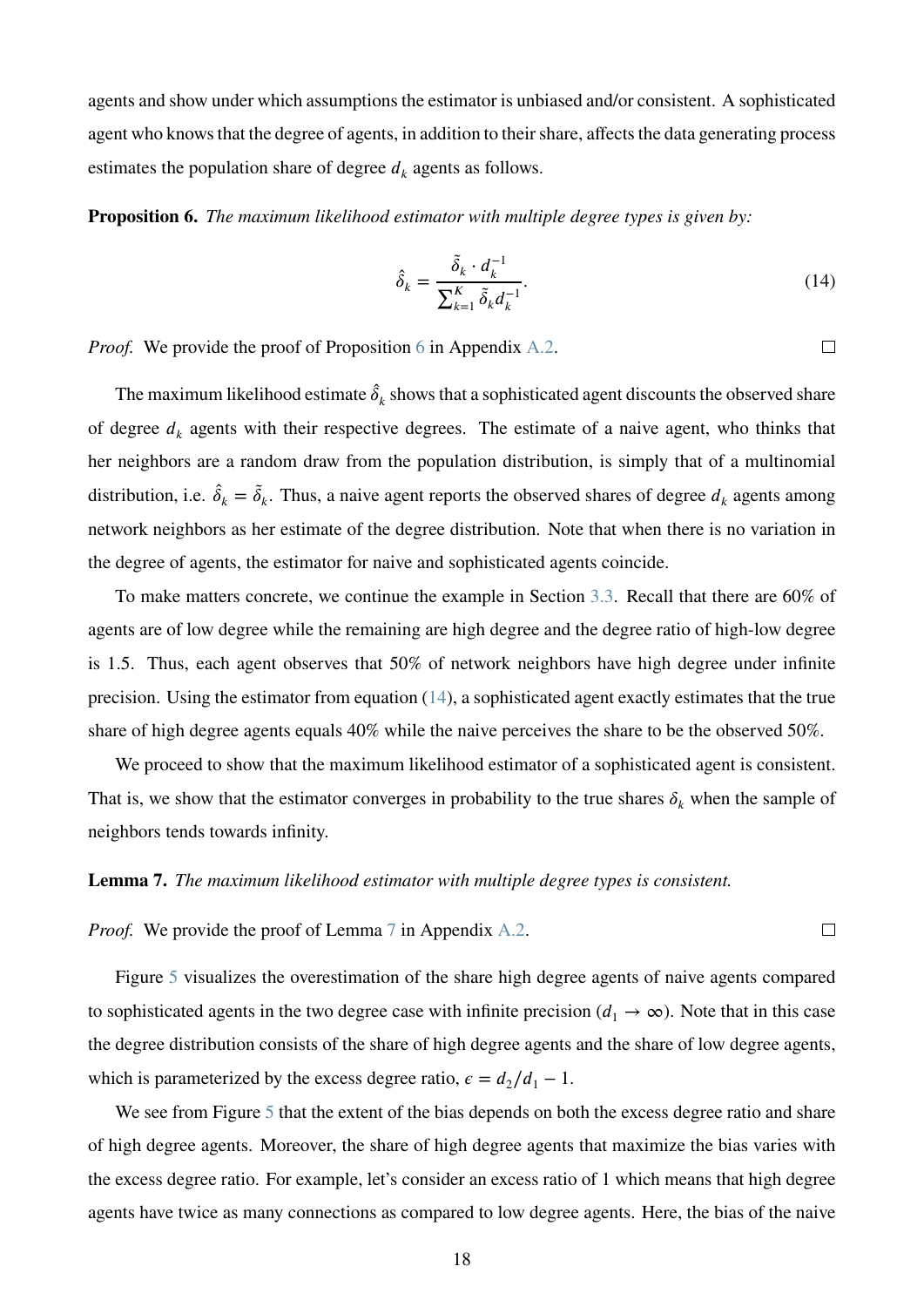<span id="page-19-1"></span>

Figure 5: Naive vs. sophisticated estimate

Figure [5](#page-19-1) illustrates the difference between the naive and sophisticated estimator (y-axis) depending on the true share of high degree agents in the population (x-axis). The excess ratio denotes the difference in popularity between high and low degree agents.

estimate reaches its maximum at  $\approx 17\%$  points with a true share of high degree agents of  $\approx 42\%$ . Intuitively, naive agents perceive the share of high degree agents as being around 17% points higher than the truth whereas sophisticated agents do not. As the excess ratio increases, misperceptions increases monotonically for a fixed share of high degree agents.

Interestingly, as the excess ratio increases, the maximum shifts to the left which means that a small share of high degree agents is sufficient to cause substantive misperceptions. For example, when high degree agents are 100 times more popular than low degree agents then only  $\approx 10\%$  of high degree agents create a difference between the naive and sophisticated estimator of  $\approx 82\%$  points. We stress that a naive agent misperceives the true share of high degree agents even though the sample of network neighbors is infinite. In other words, the maximum likelihood estimator of a naive agent is not consistent.

# <span id="page-19-0"></span>**5 Related Literature**

Recent research demonstrates that network structure can generate misperceptions in people's expectation about what is "normal" behavior in the population [\(Lerman et al.,](#page-25-3) [2016;](#page-25-3) [Jackson,](#page-24-1) [2019;](#page-24-1) [Lee et al.,](#page-25-4) [2019;](#page-25-4) [Stewart et al.,](#page-25-5) [2019\)](#page-25-5). However, at the core of these results lie two crucial assumptions. First, people do not know the entire structure of the network, consistent with recent evidence from the field [\(Breza et al.,](#page-24-5) [2018\)](#page-24-5). Once people do not know the entire structure of the network, they must form expectations based on the people they know - e.g. their network neighbors. However, existing work assumes that people are naive which is the second crucial underlying assumption. In essence, people falsely expect that their neighbors constitute a representative sample of the population. The kind of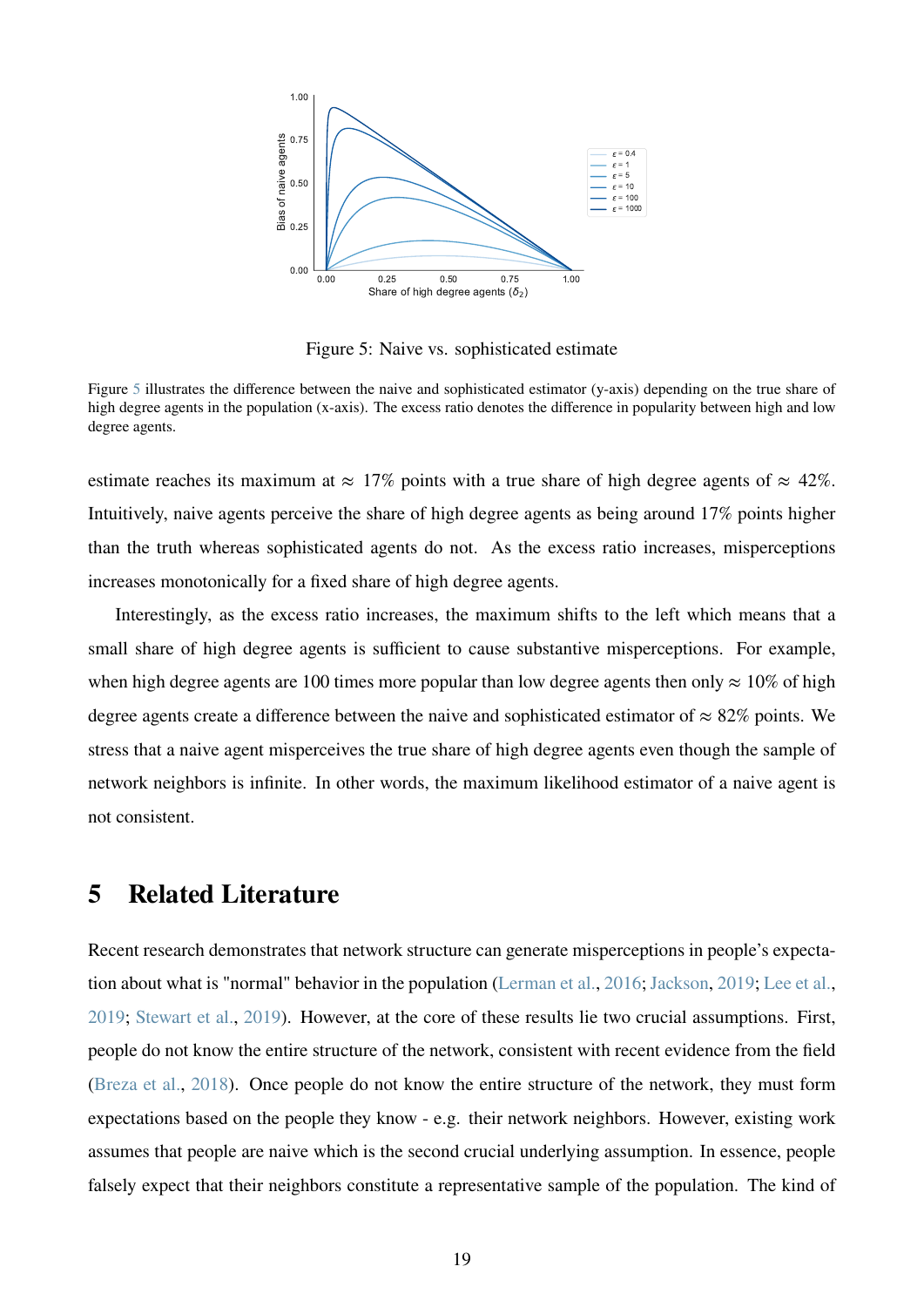naivity depends on the setting - in [Lerman et al.](#page-25-3) [\(2016\)](#page-25-3) and [Jackson](#page-24-1) [\(2019\)](#page-24-1) agents misperceive the degree distribution, while in [Lee et al.](#page-25-4) [\(2019\)](#page-25-4) and [Stewart et al.](#page-25-5) [\(2019\)](#page-25-5) they ignore the underlying sorting in the network. One direct implication of the assumption of naivity is that people do not fully use available network information, for example, about network neighbors to update expectations about population behavior. In other words, naivity implies that people think that their sample of neighbors is truly random, and sufficiently large, hence there is no need to use additional information.

An emerging literature investigates what people know about the structure of their network [\(Breza](#page-24-5) [et al.,](#page-24-5) [2018;](#page-24-5) [Banerjee et al.,](#page-24-6) [2019\)](#page-24-6). In particular, this literature finds that people are able to identify central (popular) people in the network. In addition, [Banerjee et al.](#page-24-6) [\(2019\)](#page-24-6) analyzes how information diffuses through a network and shows that peoples' knowledge about the underlying network facilitates the process of network diffusion. In other words, people are able to use network information beneficially. However, these studies cannot answer the question whether the access to network information changes peoples' behavior or perception, because they don't observe behavior or perceptions in the absence of network information. In the laboratory, the researcher can exogenously vary the information people receive about others to evaluate the effect of information on outcomes and whether people use the information in a naive or sophisticated way. The experimental literature consistently finds that network information does matter for outcomes in a variety of domains, like expectation formation [\(Grimm and Mengel,](#page-24-7) [2020\)](#page-24-7), cooperation behavior [\(Gallo and Yan,](#page-24-8) [2015\)](#page-24-8), equilibrium selection [\(Charness et al.,](#page-24-9) [2014\)](#page-24-9), and coordination [\(Kearns et al.,](#page-25-6) [2006\)](#page-25-6).

Complete and incomplete information are two standard assumptions in network games [\(Jackson](#page-25-7) [and Zenou,](#page-25-7) [2015\)](#page-25-7). Complete information usually refers to the case where people are able to base their decisions on knowledge about the entire structure of the network. For example, in [Lipnowski](#page-25-8) [and Sadler](#page-25-8) [\(2019\)](#page-25-8) people know the entire structure of the network, however, use some information exclusively about network neighbors. In particular, [Lipnowski and Sadler](#page-25-8) [\(2019\)](#page-25-8) assume that people know the (correct) strategies taken by their network neighbors but not by others. Thus, related to our setup, agents make sophisticated inferences about others based on knowledge of network neighbors which has consequences for the entire population.

Incomplete information refers to a case where people need to base their decisions solely on their own degree. However, there exist variations in the literature which depend on the setting. For example, [\(Gallo and Yan,](#page-24-8) [2015\)](#page-24-8) combine it with information about cooperativeness of others, whereas [Grimm](#page-24-7) [and Mengel](#page-24-7) [\(2020\)](#page-24-7) add knowledge about the degree distribution, and [Kearns et al.](#page-25-6) [\(2006\)](#page-25-6) provides subjects with knowledge about neighbor degree in addition to the incomplete information background. In summary, the literature shows that people are not naive about network information, but instead use it in a sophisticated way. Moreover, [Grimm and Mengel](#page-24-7) [\(2020\)](#page-24-7) directly show that how people form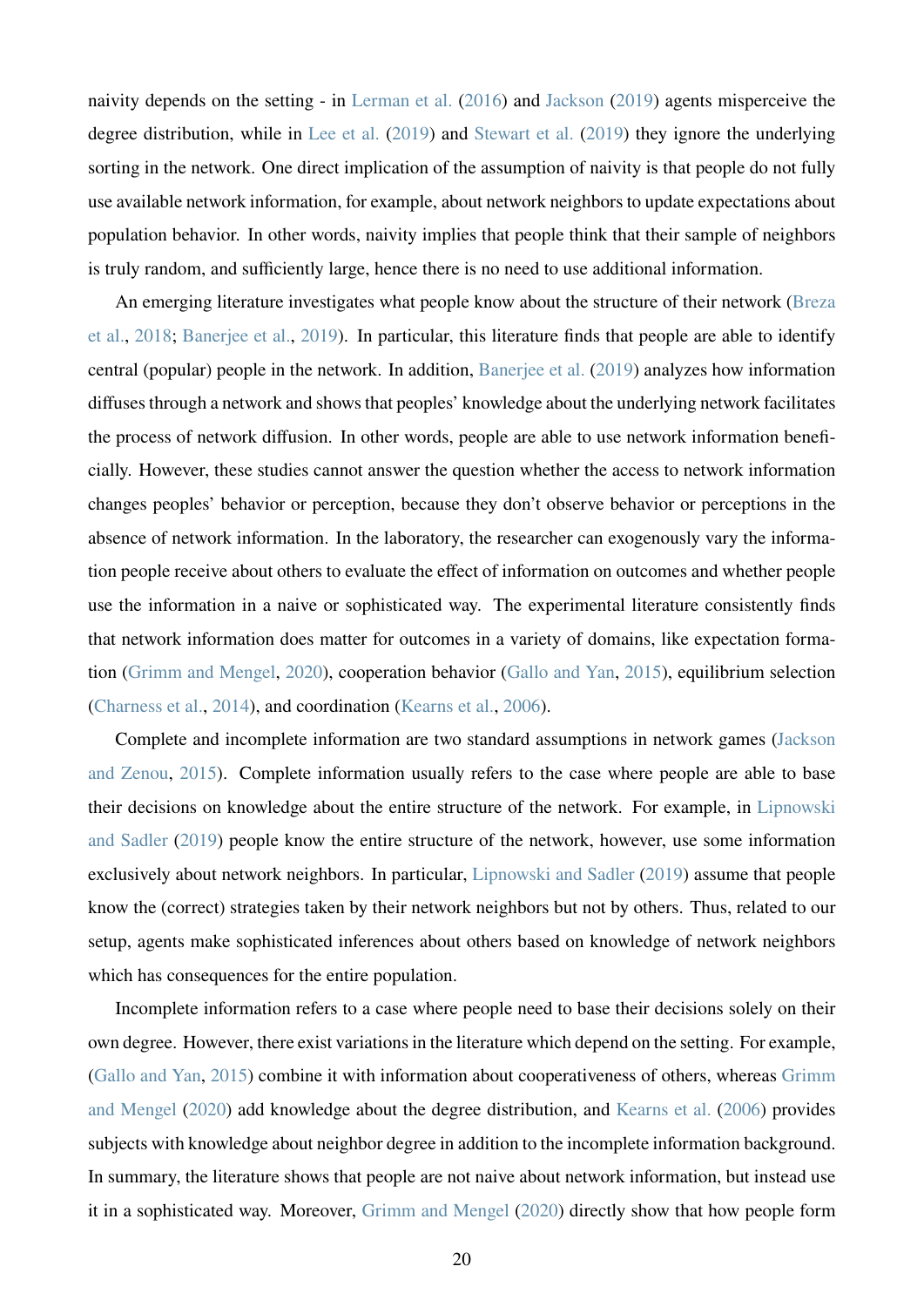expectations is inconsistent with a model of naive learning that assumes people do not incorporate network information into their updating process. $12$ 

Our paper closely relates to the literature that models misperceptions about population characteristics or behavior. [Jackson](#page-24-1) [\(2019\)](#page-24-1) analyzes behavior of a finite set of agents that have to choose an action based on expected actions of others under incomplete information. In addition to her own degree, the agent either knows the degree distribution or the distribution of expected neighbor degrees. Agents are naive if they misperceive the distribution of expected neighbor degrees as a proxy for the degree distribution. [Jackson](#page-24-1) [\(2019\)](#page-24-1) shows that when agents form expectations of others' actions based on expected actions of network neighbors, equilibrium behavior of all agents is higher compared to the case where agents form expectations of others' actions knowing the degree distribution. We do not assume that agents know the degree distribution nor the distribution of expected neighbor degrees. Instead, we micro-found how agents form expectations about the degree distribution using network information. Hence, we explicitly condition on the fact that the agent is linked to her network neighbors. We show under which behavioral assumptions agents can overcome misperceptions and analyze the impact on population behavior. [Frick et al.](#page-24-10) [\(2019\)](#page-24-10) studies a setting where agents misperceive the distribution of types in the population due to assortativity neglect.<sup>[13](#page-21-1)</sup> In their setting, agents either exactly perceive the type distribution in the population or misperceive the distribution among neighbors as representative of the population distribution. The crucial difference to our paper is that we do not model type assortativity. We focus on misperceptions exclusively caused by degree heterogeneity, where an agents' type equals her degree, without any sorting by degree (i.e. degree assortativity). [Frick et al.](#page-24-11) [\(2020\)](#page-24-11) study misperceptions in a social learning environment and show that even slight misperceptions of the type distribution in the population (i.e. others characteristics) can generate long run misperceptions about an underlying true state of the world. In their setup, agents always know the type distribution in the population. However, they either know the correct type distribution or a misspecified version of it. This differs from our approach where we explicitly show how agents estimate the population distribution using network information. That is, we show under which assumptions about agents and their information misspecified distributions arise instead of assuming them. Furthermore, we do not model social learning environments. Instead, we focus on expectation formation in a static game played on a network.

Our paper relates to an analogous debate in the finance literature about whether irrational investors

<span id="page-21-0"></span> $12$ [Grimm and Mengel](#page-24-7) [\(2020\)](#page-24-7) show that behavior is also inconsistent with Bayesian expectation updating, since participants use a more heuristical (sophisticated) approach to incorporate network information.

<span id="page-21-1"></span><sup>&</sup>lt;sup>13</sup>Assortativity captures the idea that, for example, high income earners interact disproportionally more with other high income earners than low income earners and vice versa.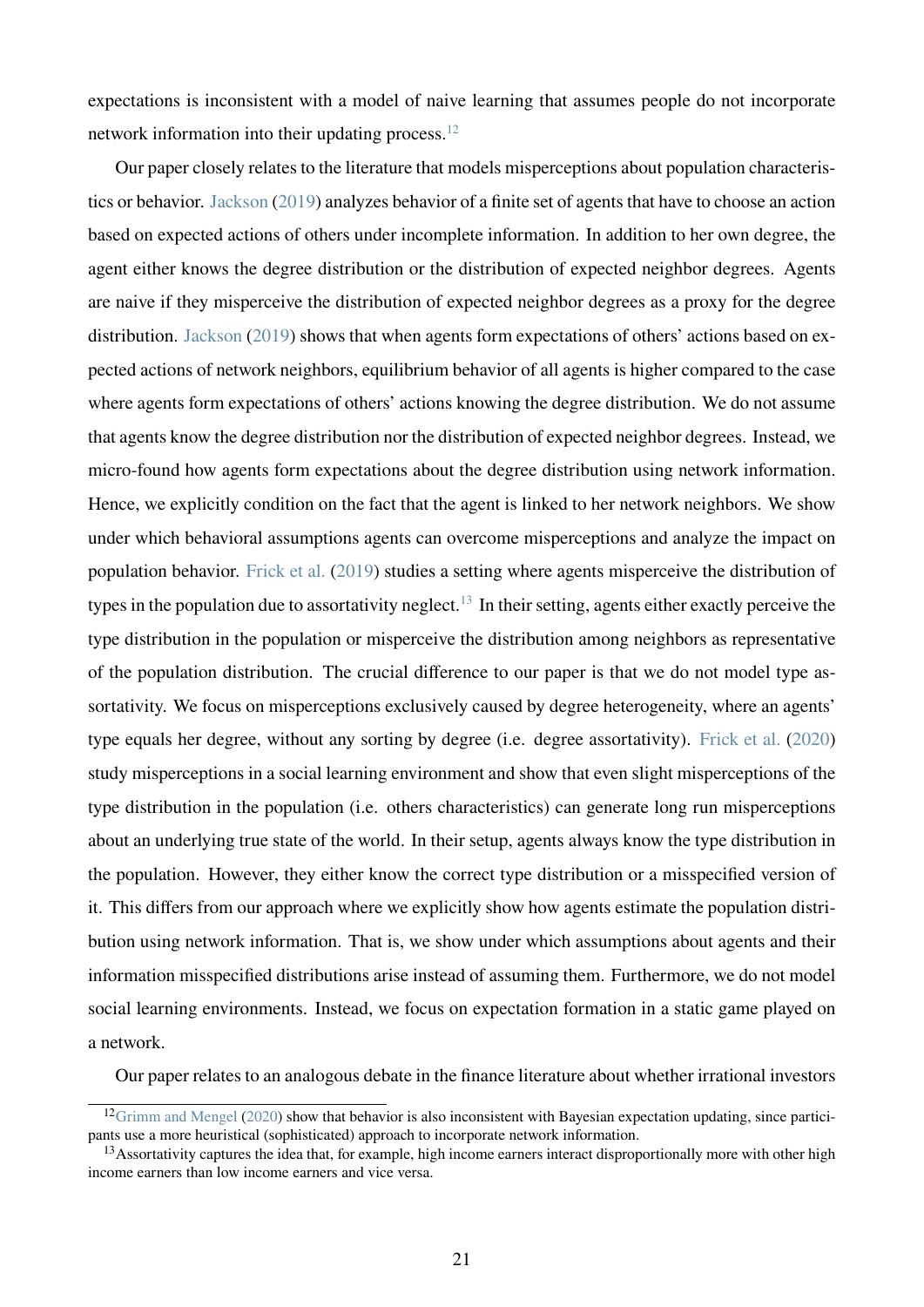pose a threat to efficient market prices in equilibrium or not [\(Shleifer,](#page-25-9) [2000\)](#page-25-9).<sup>[14](#page-22-1)</sup> For example, proponents of the efficient market hypothesis argue that trading mistakes of irrational investors do not affect equilibrium prices as rational investors are able to capitalize on them. In contrast, opponents of the efficient market hypothesis argue that irrational investors do affect equilibrium prices because a few rational investors in the market are not able to mitigate all the trading mistakes irrational investors make. Our results reflect the view of the opponents of the efficient market hypothesis in the sense that a few naive agents are able to affect equilibrium perceptions and behavior due to the assumption that naive agents think that all other agents in the population are naive.

# <span id="page-22-0"></span>**6 Conclusion**

We provide a framework for how people form expectations about others' behavior based on observing their social relations, where sample bias and variance affect own and others' perceptions and behavior. Our model framework of agents' expectation formation and equilibrium behavior provides rich predictions about perceptions and the behavior at the individual level. We emphasize that these predictions can be tested in an experimental setting. For instance, what fraction of subjects in an experimental setting form expectations according to an updating rule that can be characterized either as naive or sophisticated? What are the subjects' perception about others sophistication and what are their expectations about others' actions in various games?

The existing literature assumes that people have either perfect prior information about the degree distribution or misperceive the distribution to equal the expected distribution of degree among network neighbors. As a consequence, it is assumed that agents ignore network information. This is surprising considering the growing literature, experimental and empirical, that demonstrates that people know quite a bit about their network and use this information to make decisions. Furthermore, we know from the existing literature in economics that people from the "real world" are not sophisticated in many respects. However, we also know that people are not naive either. This illustrates that both assumptions about agents are problematic and that the truth probably lies somewhere in between, and probably also depends on the specific application. Second, we assume that the agent knows the degree of her network neighbors which is a critical information assumption in itself. The current literature does not offer a decisive answer on what information people actually use about the network or their network neighbors. We think that this is an interesting avenue for future research.

We finish with a remark about possible extensions. First, one could analyze a more general utility function, e.g. by going beyond linear quadratic and/or incorporating externalities as in [Jackson](#page-24-1) [\(2019\)](#page-24-1).

<span id="page-22-1"></span><sup>14</sup>See [Zwiebel](#page-25-10) [\(2002\)](#page-25-10) for a short review.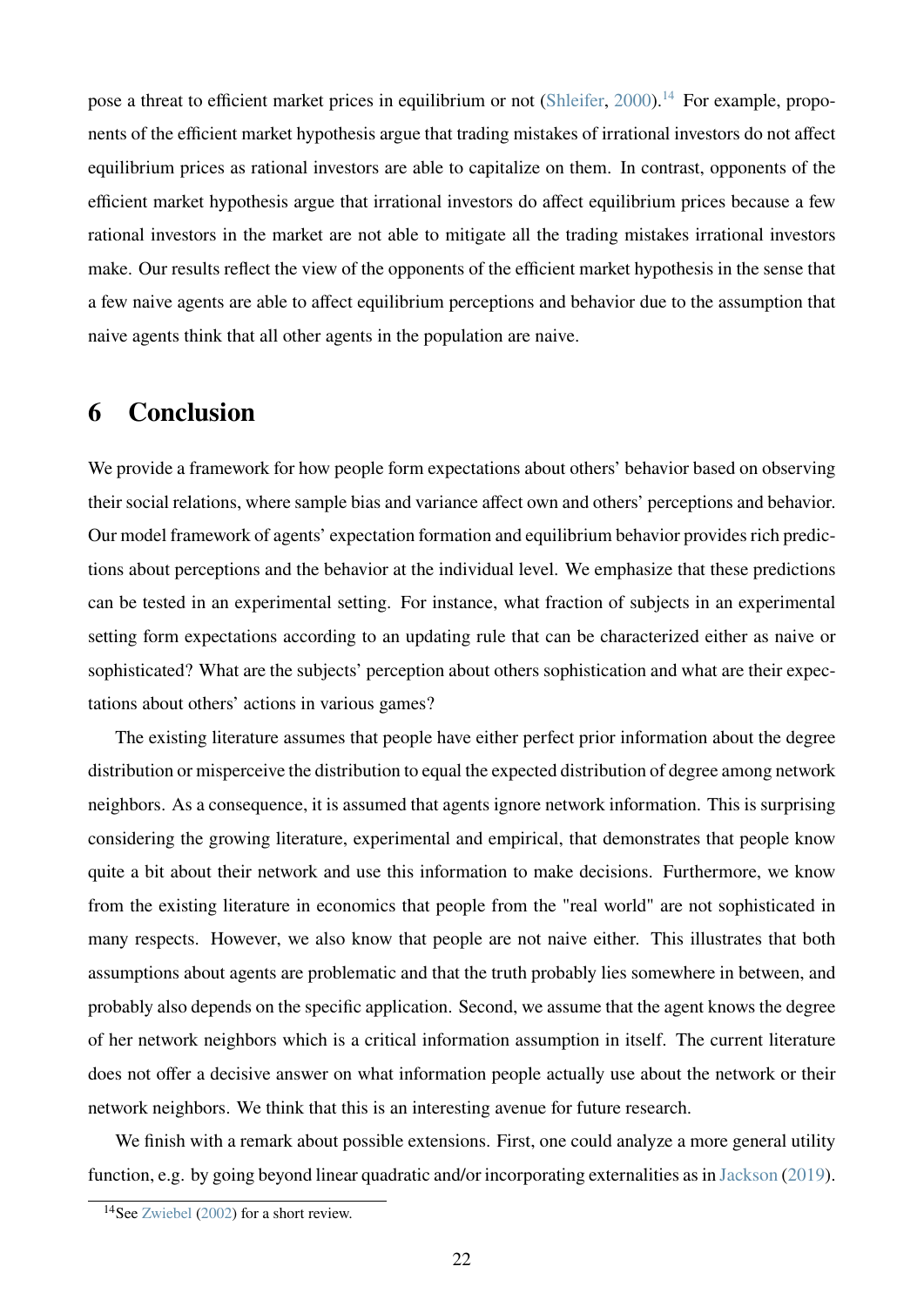Moreover, it is possible to introduce a correlation between individual preferences and degree. Such a correlation would lead to another type of misperception known as the "Majority Illusion" [\(Lerman](#page-25-3) [et al.,](#page-25-3) [2016\)](#page-25-3), and this could further exacerbate behavioral biases. Future work could extend our setup to estimate the share of the type distribution including both degree and preferences. Second, one could further explore the role of sophistication, which we examine in Theorem [3,](#page-10-0) when information precision is finite.

Lastly, one could think of other mechanisms that cause misperceptions in networks other than the friendship paradox. One obvious candidate is homophily [\(McPherson et al.,](#page-25-11) [2001\)](#page-25-11). That is, people disproportionally form network connections with each other based on their characteristics. One could think of extending the model to allow for homophily by introducing a bias in the way people form links with each other. A sophisticated agent, who knows that her sample of network neighbors is not representative of population characteristics due to homophily, could use this information to correct her estimate of population characteristics.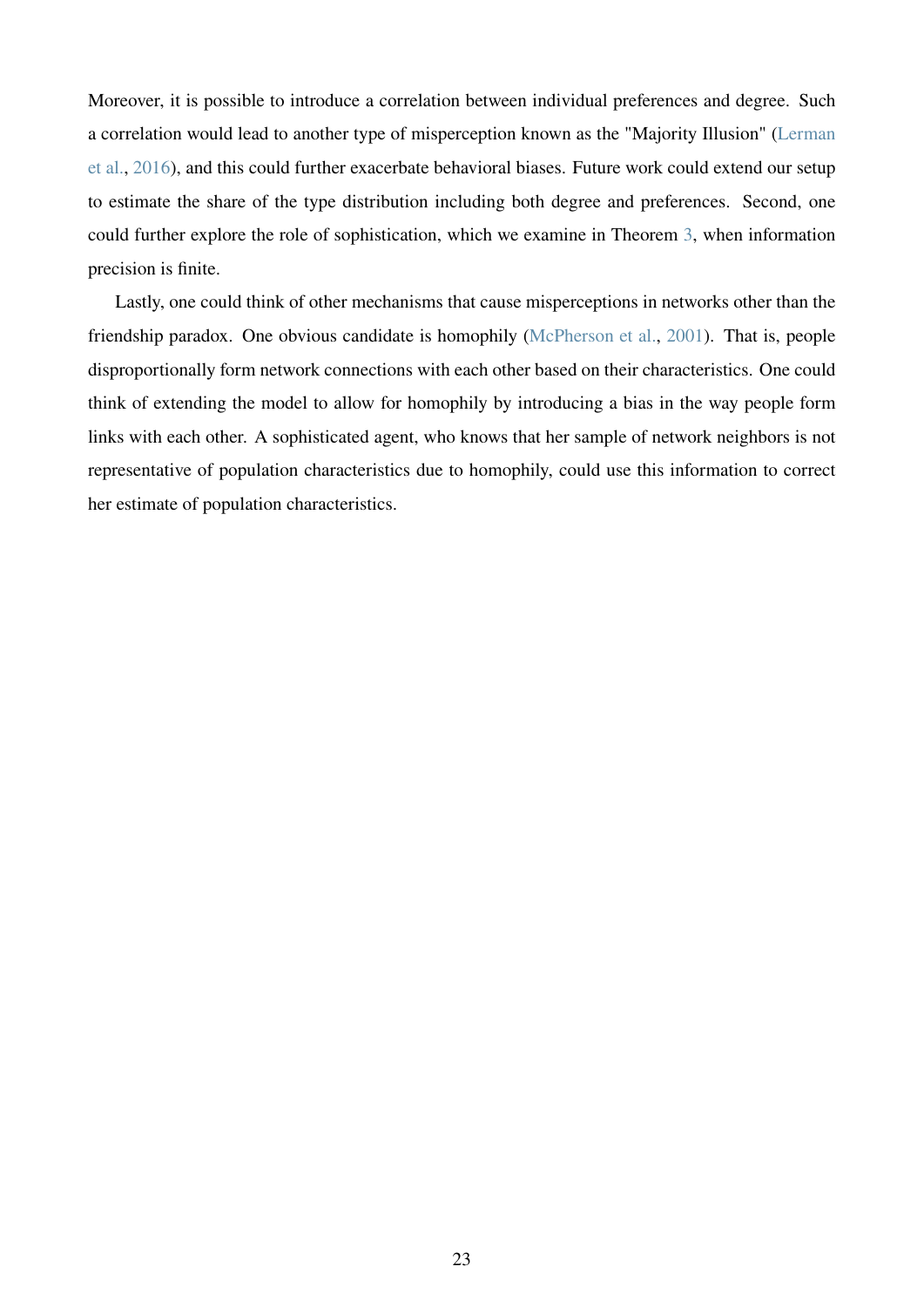# **References**

- <span id="page-24-6"></span>Abhijit Banerjee, Arun G Chandrasekhar, Esther Duflo, and Matthew O Jackson. Using gossips to spread information: Theory and evidence from two randomized controlled trials. *The Review of Economic Studies*, 86(6):2453–2490, 2019.
- <span id="page-24-3"></span>Albert-László Barabási. *Network Science*. Cambridge University Press, 2016.
- <span id="page-24-5"></span>Emily Breza, Arun G Chandrasekhar, and Alireza Tahbaz-Salehi. Seeing the forest for the trees? an investigation of network knowledge. Technical report, National Bureau of Economic Research, 2018.
- <span id="page-24-2"></span>Leonardo Bursztyn and David Y Yang. Misperceptions about others. Technical report, National Bureau of Economic Research, 2021.
- <span id="page-24-9"></span>Gary Charness, Francesco Feri, Miguel A Meléndez-Jiménez, and Matthias Sutter. Experimental games on networks: Underpinnings of behavior and equilibrium selection. *Econometrica*, 82(5): 1615–1670, 2014.
- <span id="page-24-0"></span>Scott L Feld. Why your friends have more friends than you do. *American Journal of Sociology*, 96 (6):1464–1477, 1991.
- <span id="page-24-10"></span>Mira Frick, Ryota Iijima, and Yuhta Ishii. Dispersed behavior and perceptions in assortative societies. *Working Paper*, 2019.
- <span id="page-24-11"></span>Mira Frick, Ryota Iijima, and Yuhta Ishii. Misinterpreting others and the fragility of social learning. *Econometrica*, 88(6):2281–2328, 2020.
- <span id="page-24-8"></span>Edoardo Gallo and Chang Yan. The effects of reputational and social knowledge on cooperation. *Proceedings of the National Academy of Sciences*, page 201415883, 2015.
- <span id="page-24-7"></span>Veronika Grimm and Friederike Mengel. Experiments on belief formation in networks. *Journal of the European Economic Association*, 18(1):49–82, 2020.
- <span id="page-24-4"></span>Roger A. Horn and Charles R. Johnson. *Topics in Matrix Analysis*. Cambridge University Press, 1991. doi: 10.1017/CBO9780511840371.
- <span id="page-24-1"></span>Matthew O Jackson. The friendship paradox and systematic biases in perceptions and social norms. *Journal of Political Economy*, 127(2):777–818, 2019.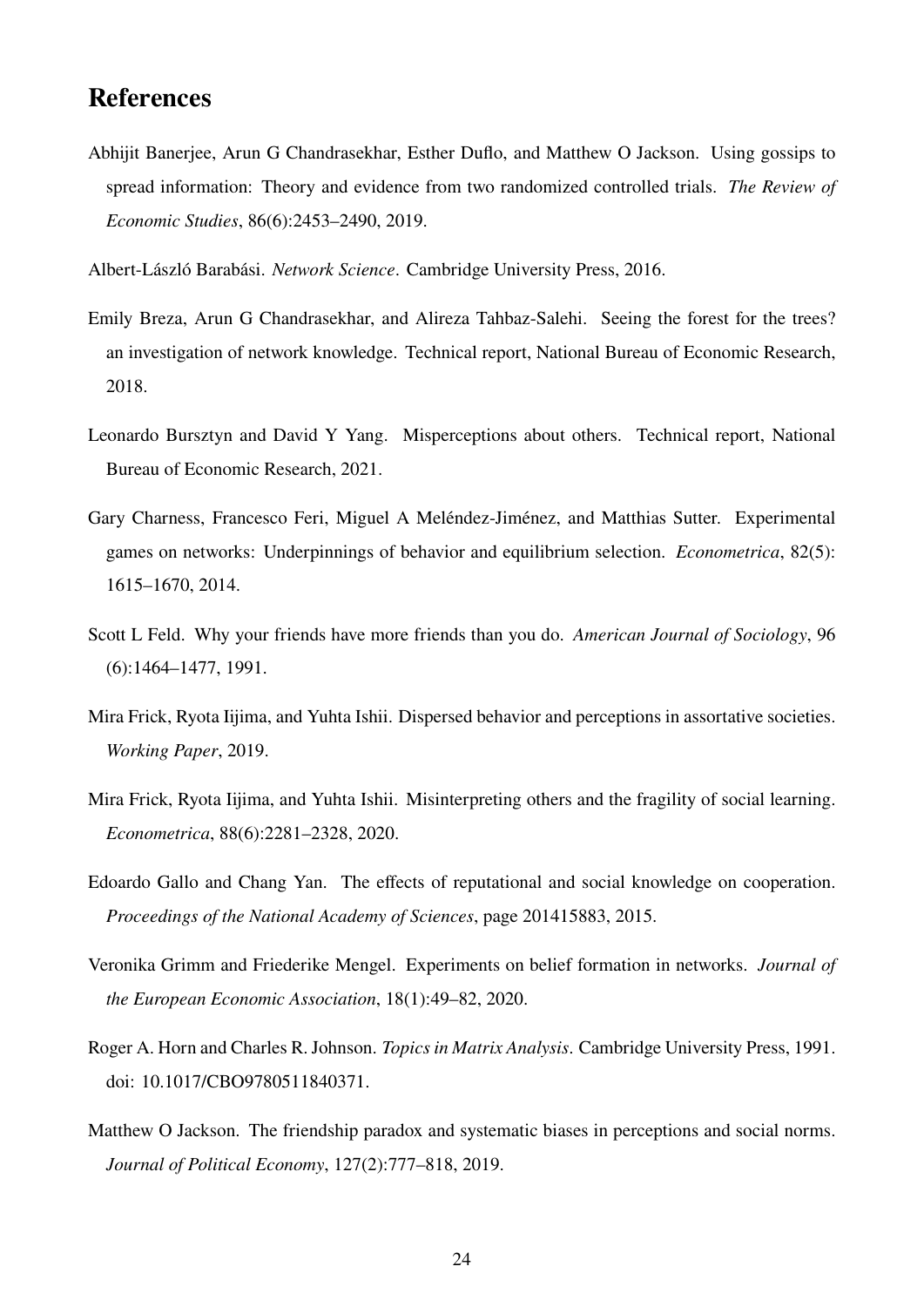- <span id="page-25-7"></span>Matthew O Jackson and Yves Zenou. Games on networks. In *Handbook of game theory with economic applications*, volume 4, pages 95–163. Elsevier, 2015.
- <span id="page-25-6"></span>Michael Kearns, Siddharth Suri, and Nick Montfort. An experimental study of the coloring problem on human subject networks. *Science*, 313(5788):824–827, 2006.
- <span id="page-25-4"></span>Eun Lee, Fariba Karimi, Claudia Wagner, Hang-Hyun Jo, Markus Strohmaier, and Mirta Galesic. Homophily and minority-group size explain perception biases in social networks. *Nature Human Behaviour*, pages 1–10, 2019.
- <span id="page-25-3"></span>Kristina Lerman, Xiaoran Yan, and Xin-Zeng Wu. The" majority illusion" in social networks. *PLOS ONE*, 11(2):e0147617, 2016.
- <span id="page-25-1"></span>Annie Liang. Games of incomplete information played by statisticians. *arXiv preprint arXiv:1910.07018*, 2019.
- <span id="page-25-8"></span>Elliot Lipnowski and Evan Sadler. Peer-confirming equilibrium. *Econometrica*, 87(2):567–591, 2019.
- <span id="page-25-11"></span>Miller McPherson, Lynn Smith-Lovin, and James M Cook. Birds of a feather: Homophily in social networks. *Annual Review of Sociology*, 27(1):415–444, 2001.
- <span id="page-25-12"></span>George M Phillips. *Interpolation and approximation by polynomials*, volume 14. Springer Science & Business Media, 2003.
- <span id="page-25-0"></span>Yuval Salant and Josh Cherry. Statistical inference in games. *Econometrica*, 88(4):1725–1752, 2020.

<span id="page-25-9"></span>Andrei Shleifer. *Inefficient markets: An introduction to behavioural finance*. OUP Oxford, 2000.

- <span id="page-25-5"></span>Alexander J Stewart, Mohsen Mosleh, Marina Diakonova, Antonio A Arechar, David G Rand, and Joshua B Plotkin. Information gerrymandering and undemocratic decisions. *Nature*, 573(7772): 117–121, 2019.
- <span id="page-25-2"></span>Gilbert Strang. *Introduction to Linear Algebra, Fifth Edition*. Wellesley-Cambridge Press Wellesley, MA, 2016.
- <span id="page-25-10"></span>Jeffrey Zwiebel. Review of shleifer's inefficient markets. *Journal of Economic Literature*, 40(4): 1215–1220, 2002.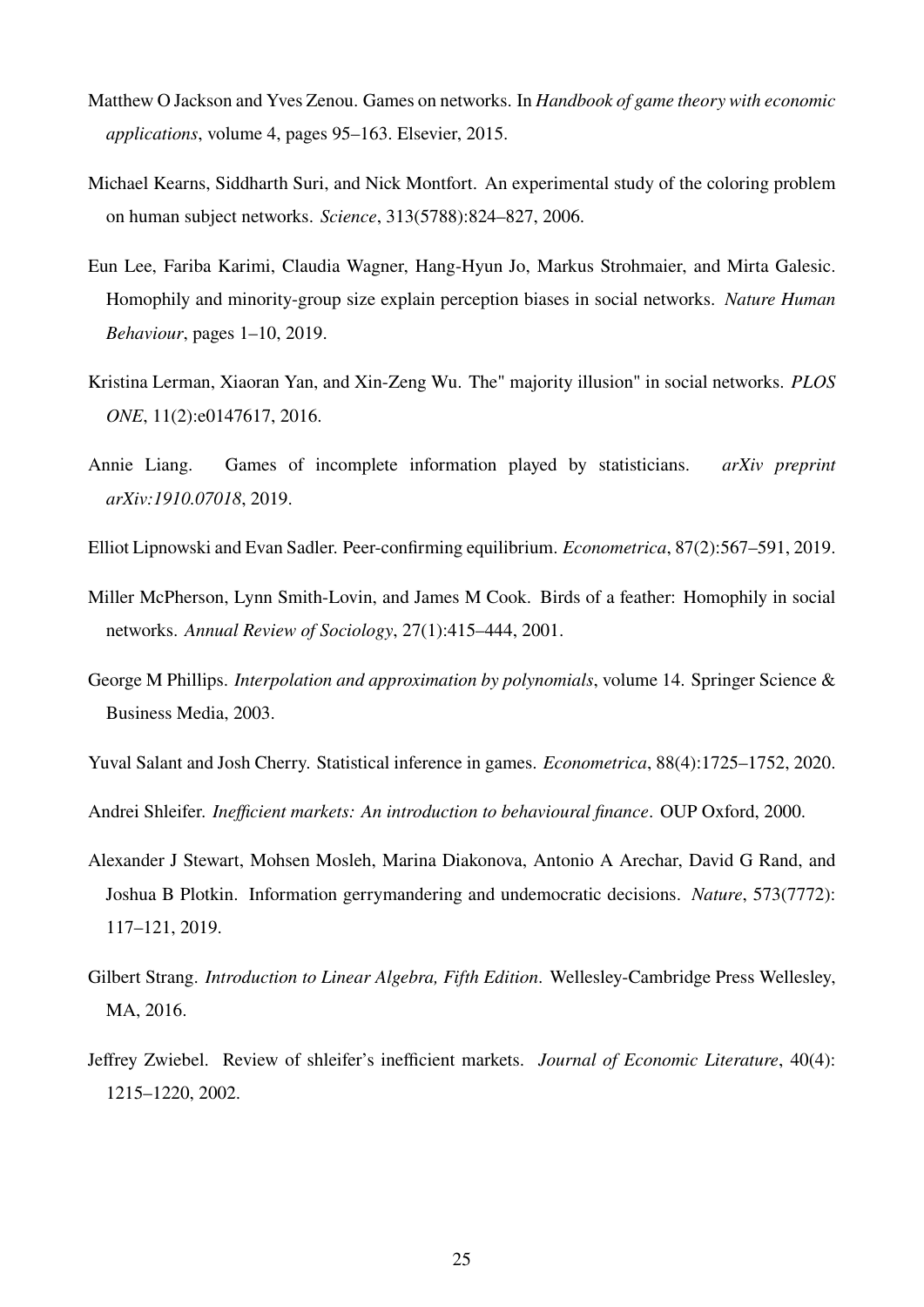# **A For Online Publication: Appendix**

### <span id="page-26-0"></span>**A.1 Computation of expectation matrix**

The main ingredient for the computation of  $\xi$  is the  $\Pi$ -matrix,  $\Pi = f(r_j, d_j, \tilde{\delta}_{j,2}|r_i, d_i, \tilde{\delta}_{i,2})$ , denoting the expectations for each type about other types' likelihood. The probability of observing any share of high degree agents among network neighbors follows a binomial distribution with parameters  $Bin(d_i, \tilde{\delta}_{i,2})$ , re-weighted by the estimated share of high degree agents and the share of sophisticated agents. We compute each element of  $\Pi$  as follows:

<span id="page-26-1"></span>
$$
\Pi_{l(r_i,d_i,\tilde{\delta}_{i,2}),l(r_j,d_j,\tilde{\delta}_{j,2})} = \binom{d_i}{k} \tilde{\delta}_{i,2}^k (1 - \tilde{\delta}_{i,2})^{d_i - k} \cdot \psi(r_i, \tilde{\delta}_{i,2}, d_j) \cdot \omega(r_i, r_j), \tag{15}
$$

where

$$
\psi(r_i, \tilde{\delta}_{i,2}, d_j) = \begin{cases}\n\frac{\tilde{\delta}_{i,2}}{\tilde{\delta}_{i,2} + \frac{d_2}{d_1}(1 - \tilde{\delta}_{i,2})} & \text{if } d_j = d_2 \text{ and } r_i = s \\
\tilde{\delta}_{i,2} & \text{if } d_j = d_2 \text{ and } r_i \neq s \\
(1 - \frac{\tilde{\delta}_{i,2}}{\tilde{\delta}_{i,2} + \frac{d_2}{d_1}(1 - \tilde{\delta}_{i,2})}) & \text{if } d_j \neq d_2 \text{ and } r_i = s \\
(1 - \tilde{\delta}_{i,2}) & \text{if } d_j \neq d_2 \text{ and } r_i \neq s\n\end{cases}
$$
\n(16)

and

<span id="page-26-3"></span><span id="page-26-2"></span>
$$
\omega(r_i, r_j) := \begin{cases}\n\sigma & \text{if } r_i = s \text{ and } r_j = s \\
(1 - \sigma) & \text{if } r_i = s \text{ and } r_j \neq s \\
1 & \text{if } r_i \neq s \text{ and } r_j \neq s \\
0 & \text{if } r_i \neq s \text{ and } r_j = s\n\end{cases}
$$
\n(17)

**Example.** Assume that low degree agents have a degree of  $d_1 = 2$  and high degree agents  $d_2 = 4$ , implying an excess ratio of  $\epsilon = 1$ . Therefore, there are  $L = 16$  unique types defined by the possible combinations of  $r_i$ ,  $d_i$  and  $\tilde{\delta}_{i,2}$ . The first six types come from the low degree sophisticated and naive agent that observe a share  $\tilde{\delta}_{i,2} \in \{0, 0.5, 1\}$ . Accordingly, there are ten types for high degree sophisticated and naive agents as they observe shares of other high degree agents of  $\tilde{\delta}_{i,2} \in \{0, 0.25, 0.5, 0.75, 1\}.$ To compute expectations, we assume in this example that all agents are sophisticated so that  $\Pi$  =  $f(r_j, d_j, \tilde{\delta}_{j,2}|r_i, d_i, \tilde{\delta}_{i,2}) = f(d_j, \tilde{\delta}_{j,2}|s, d_i, \tilde{\delta}_{i,2}).$  Furthermore, in this example we will focus on the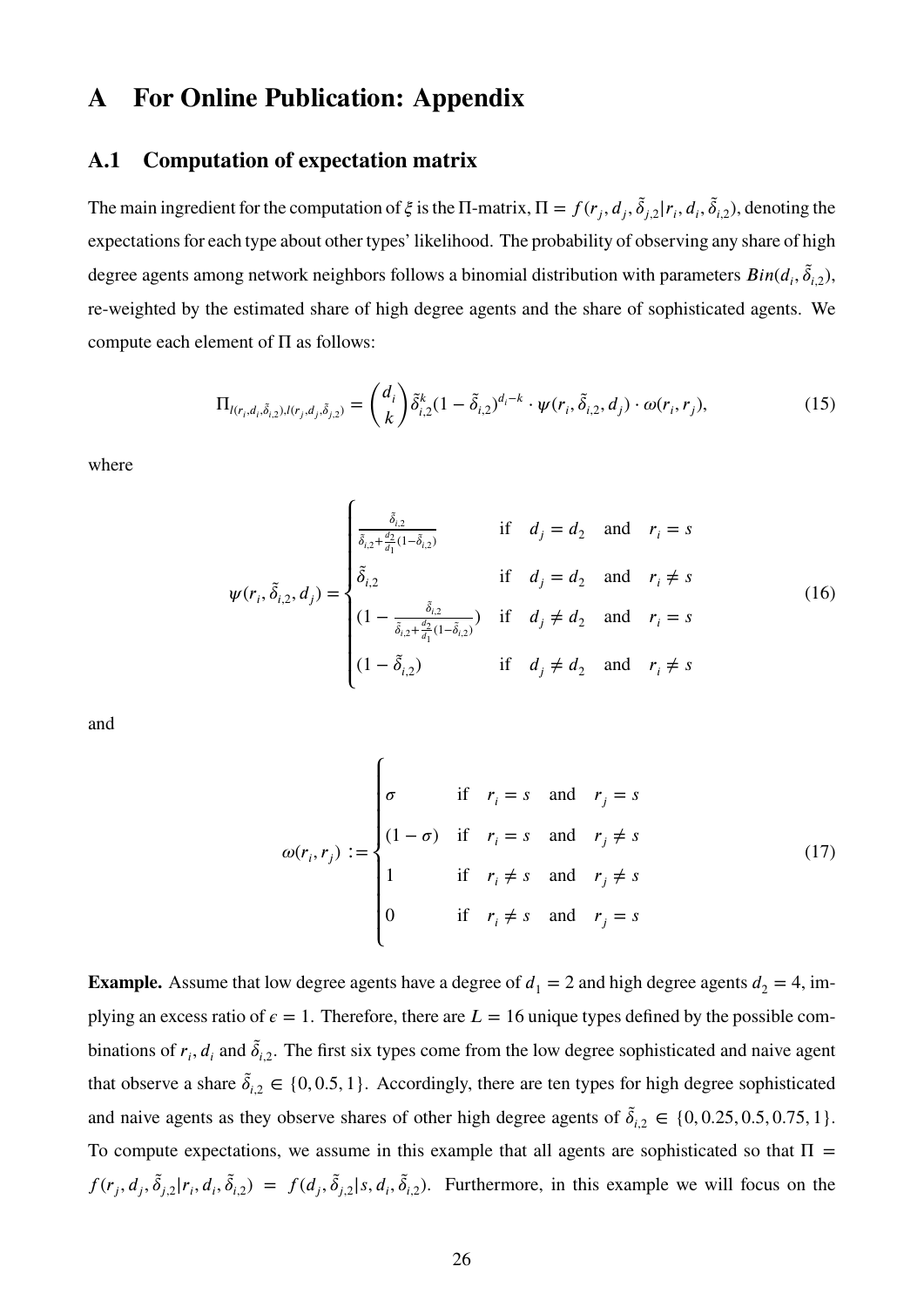weights that a sophisticated agent of type  $(r_i, d_i, \tilde{\delta}_{i,2}) = (s, 2, 0.5)$  places on all 16 types (i.e. one row of the Π matrix). First, note that this type places no weight on all eight types of naive agents due to the assumption that all agents are sophisticated (i.e.  $\mathbb{1}_s(r_i, r_j) = \sigma = 1$ ). Second, we compute the weights placed on the three types of low degree and five types of high degree sophisticated agents that come from the binomial distributions with parameters  $Bin(2, 0.5)$  and  $Bin(4, 0.5)$ . Therefore, the weight placed on a low degree sophisticated agent that observes  $k = 0$  ( $k = 1, k = 2$ ) high degree agents among network neighbors is 0*.*25 (0*.*5*,* 0*.*25). The weight placed on a high degree sophisticated agent that observes  $k = 0$  ( $k = 0.25$ ,  $k = 0.5$ ,  $k = 0.75$ ,  $k = 1$ ) high degree agents among network neighbors is 0*.*0625 (0*.*25*,* 0*.*375*,* 0*.*25*,* 0*.*0625). Third, we use the estimate of the sophisticated agent of type (s, 2, 0.5) of  $\hat{\delta}_{i,2} = 0.33$  to reweigh the weights placed on each type. The re-weighted weights placed on a low degree sophisticated agent that observes  $k = 0$  ( $k = 1, k = 2$ ) high degree agents among network neighbors is 0.16 (0.33, 0.16) as  $\mathbb{1}_{d_2,s}(d_i) = (1-0.33)$ . The re-weighted weights placed on a high degree sophisticated agent that observes  $k = 0$  ( $k = 0.25$ ,  $k = 0.5$ ,  $k = 0.75$ ,  $k = 1$ ) high degree agents among network neighbors is 0.02, (0.08, 0.13, 0.08, 0.02) as  $\mathbb{1}_{d_2,s}(d_i) = 0.33$ .

### <span id="page-27-0"></span>**A.2 Processing information about network neighbors**

#### **Proof of Proposition [6](#page-18-1)**

*Proof.* Here we derive the maximum likelihood estimator with multiple degree types. The set of network neighbors follows a multinomial distribution, where the likelihood to draw a degree  $d_k$  agent equals  $\tilde{\delta}_k$  for agent *i* with  $k \in \mathbb{Z}_+$ . We can denote the data generating process as follows:

$$
\tilde{\delta}_k = \frac{d_k \cdot \delta_k}{\sum_{k=1}^K d_k \delta_k}.
$$

By construction, the following constraints must hold:

<span id="page-27-1"></span>
$$
\sum_{k=1}^{K} n_{i,k} = N_i \quad \text{and} \quad \sum_{k=1}^{K} \tilde{\delta}_k = 1,
$$

where  $n_{i,k}$  denotes the number of degree  $d_k$  agents in the sample of agent *i*. This sum must equal the sample size  $N_i$ . Furthermore, the sum of the observed shares of degree  $d_k$  agents must equal unity for each agent *i*. Agent *i* maximizes the following likelihood function:

$$
\mathcal{L}(\delta_1, ..., \delta_k, \lambda | N_i, d_1, ..., d_K) = \log \binom{N_i}{n_{i,1}, n_{i,2}, ..., n_{i,K}} + \sum_{k=1}^K n_{i,k} \cdot \log(\tilde{\delta}_k) + \lambda \cdot \left(1 - \sum_{k=1}^K \tilde{\delta}_k\right) \tag{18}
$$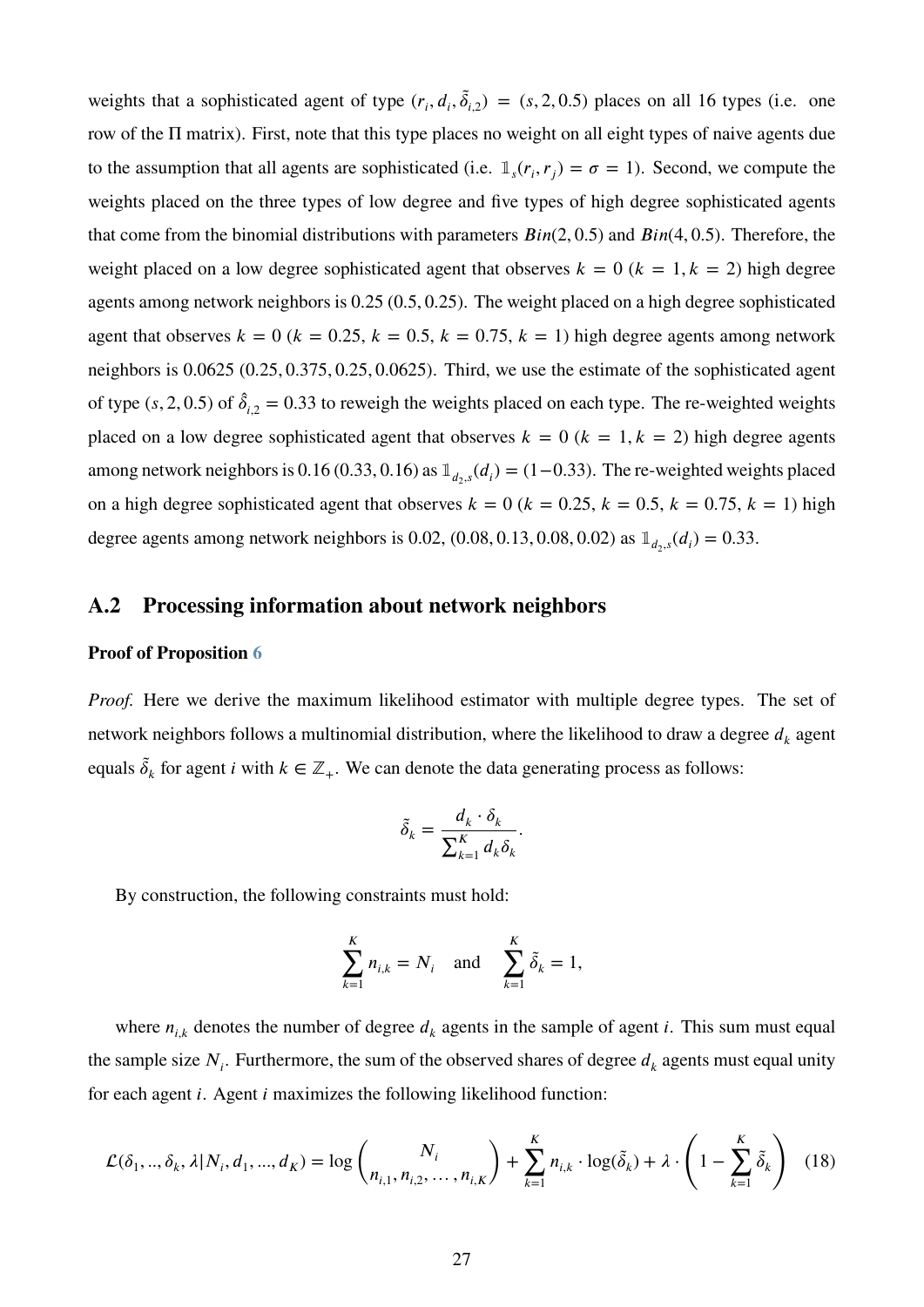We take the derivative of [\(18\)](#page-27-1) with respect to the true share of degree  $d_j$  agents  $\delta_j$ :

$$
\mathcal{L}_{\delta_j}(\delta_1, ..., \delta_K, \lambda | N_i, d_1, ..., d_K) = 0: \quad \sum_{k=1}^K \left( \frac{n_{i,k}}{\tilde{\delta}_k} \cdot \frac{\partial \tilde{\delta}_k}{\partial \delta_j} - \lambda \cdot \frac{\partial \tilde{\delta}_k}{\partial \delta_j} \right) = 0 \tag{19}
$$

Now we use the fact that  $\sum_{k=1}^{K} \tilde{\delta}_k = 1$  for every  $\delta_j$ , thus, the sum interacted by  $\lambda$  cancels out and we are left with:

<span id="page-28-1"></span><span id="page-28-0"></span>
$$
\sum_{k=1}^{K} \left( \frac{n_{i,k}}{\tilde{\delta}_k} \cdot \frac{\partial \tilde{\delta}_k}{\partial \delta_j} \right) = 0
$$
\n(20)

We can rewrite  $(20)$  as follows:

$$
\frac{n_{i,j}}{\tilde{\delta}_j} \cdot \frac{\partial \tilde{\delta}_j(\delta_1, \dots, \delta_K)}{\partial \delta_j} + \sum_{k \neq j} \left( \frac{n_{i,k}}{\tilde{\delta}_k} \cdot \frac{\partial \tilde{\delta}_k(\delta_1, \dots, \delta_K)}{\partial \delta_j} \right) = 0 \tag{21}
$$

where,

$$
\frac{\partial \tilde{\delta}_j(\delta_1, ..., \delta_K)}{\partial \delta_j} = \frac{d_j \cdot \sum_{k=1}^K d_k \delta_k - d_j \cdot d_j \delta_j}{\left(\sum_{\kappa=1}^K d_\kappa \delta_\kappa\right)^2} = \frac{d_j \cdot \sum_{k \neq j} d_k \delta_k}{\left(\sum_{\kappa=1}^K d_\kappa \delta_\kappa\right)^2}
$$

$$
\frac{\partial \tilde{\delta}_k(\delta_1, ..., \delta_K)}{\partial \delta_j} = -\frac{d_j \cdot d_k \delta_k}{\left(\sum_{\kappa=1}^K d_\kappa \delta_\kappa\right)^2}
$$

We can simplify  $(21)$  to arrive at the following system of *K* equations:

<span id="page-28-2"></span>
$$
\sum_{k \neq j} (n_{i,j} d_k \delta_k - n_{i,k} d_j \delta_j) = 0, \qquad \forall j \in \{1, ..., K\}.
$$
 (22)

The above *K* equations can be expressed as the following matrix equation assuming that the probabilities sum to unity:

$$
\begin{bmatrix}\n\Sigma_{k\neq 1} n_{i,k} d_1 & -n_{i,1} d_2 & \cdots & -n_{i,1} d_{K-1} & -n_{i,1} d_K \\
-n_{i,2} d_1 & \Sigma_{k\neq 2} n_{i,k} d_2 & \cdots & -n_{i,2} d_{K-1} & -n_{i,2} d_K \\
\vdots & \vdots & \ddots & \vdots & \vdots \\
-n_{i,K-1} d_1 & -n_{i,K-1} d_2 & \cdots & \Sigma_{k\neq K-1} n_{i,k} d_{K-1} & -n_{i,K-1} d_K \\
-n_{i,K} d_1 & -n_{i,K} d_2 & \cdots & -n_{i,K} d_{K-1} & \Sigma_{k\neq K} n_{i,k} d_K\n\end{bmatrix}\n\begin{bmatrix}\n\delta_1 \\
\delta_2 \\
\vdots \\
\delta_K\n\end{bmatrix} =\n\begin{bmatrix}\n0 \\
0 \\
\vdots \\
0 \\
1\n\end{bmatrix}
$$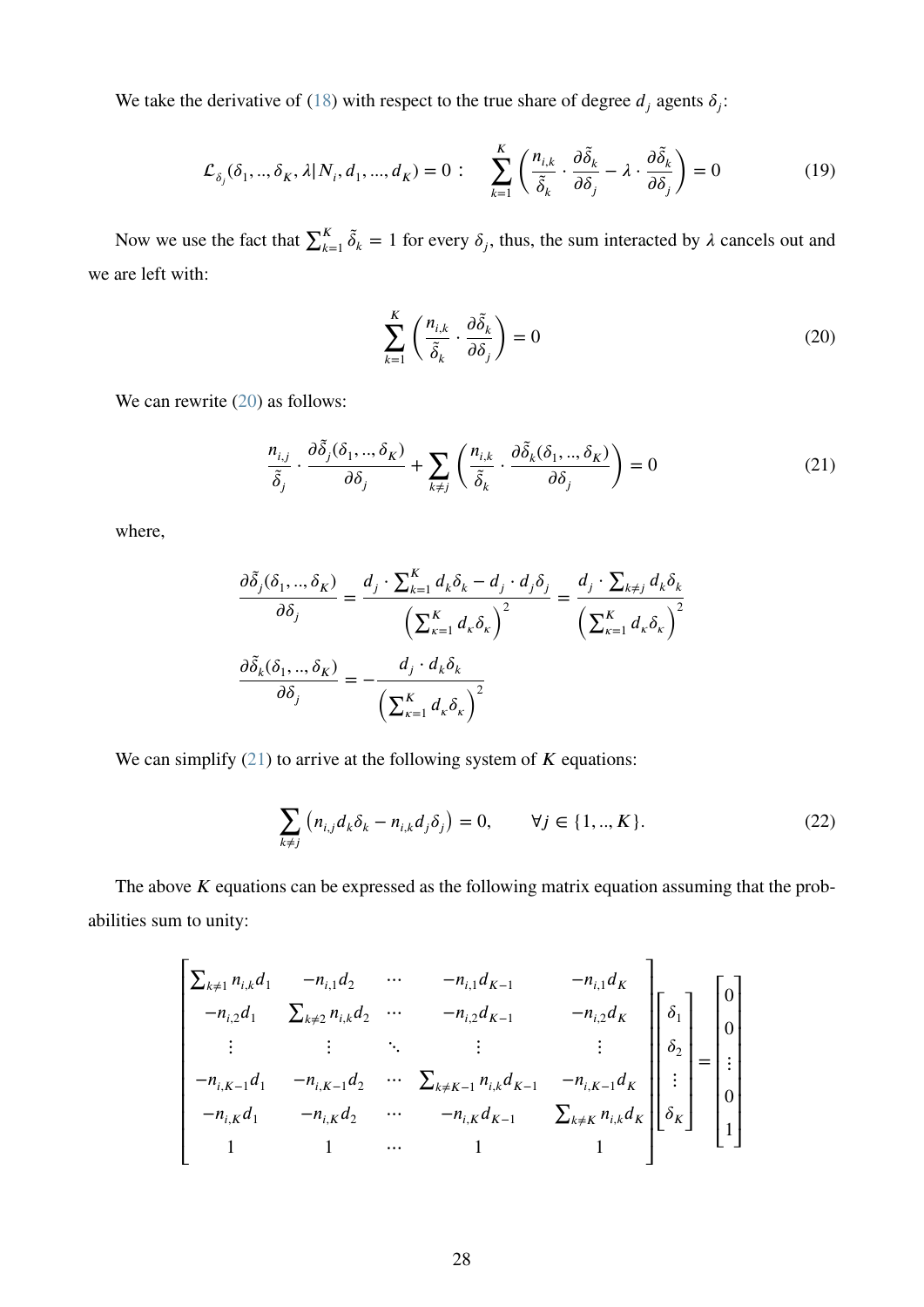We can simplify the matrix using linear elimination of one of the rows to the following:

$$
\begin{bmatrix}\n\Sigma_{k \neq 1} n_{i,k} d_1 & -n_{i,1} d_2 & \cdots & -n_{i,1} d_{K-1} & -n_{i,1} d_K \\
-n_{i,2} d_1 & \Sigma_{k \neq 2} n_{i,k} d_2 & \cdots & -n_{i,2} d_{K-1} & -n_{i,2} d_K \\
\vdots & \vdots & \ddots & \vdots & \vdots \\
-n_{i,K-1} d_1 & -n_{i,K-1} d_2 & \cdots & \Sigma_{k \neq K-1} n_{i,k} d_{K-1} & -n_{i,K-1} d_K \\
0 & 0 & \cdots & 0 & 0 \\
1 & 1 & \cdots & 1 & 1\n\end{bmatrix}\n\begin{bmatrix}\n\delta_1 \\
\delta_2 \\
\vdots \\
\delta_K\n\end{bmatrix} =\n\begin{bmatrix}\n0 \\
0 \\
\vdots \\
0 \\
1\n\end{bmatrix}
$$

We will now argue why the above system of equations is linearly independent. First, notice that by construction the last row is orthogonal to all the other rows, even if combined, as they contain both positive and negative elements while the bottom row is strictly positive. Second, notice that to eliminate any of these other rows  $j \in \{1, ..., K-1\}$  it is required that all other rows  $j' \in \{1, ..., K\} \setminus \{j\}$ are used as:

$$
\sum_{k \neq j} (n_{i,j} d_k \delta_k - n_{i,k} d_j \delta_j) = \sum_{j' \neq j} \sum_{k \neq j'} (n_{i,j} d_k \delta_k - n_{i,k} d_j \delta_j), \qquad \forall j \in \{1, ..., K\},
$$

and therefore the rows are linearly independent. This implies there is a unique solution to the above system of equations. One solution candidate is to use the partial conditions relating type  $j$  to type  $k$ , allowing us to isolate the estimators from the system of  $K$  equations in [\(22\)](#page-28-2):

$$
\frac{\hat{\delta}_{i,j} \cdot d_j}{n_{i,j}} = \frac{\hat{\delta}_{i,k} \cdot d_k}{n_{i,k}}, \qquad \forall j \in \{1, ..., K\}, j \neq k.
$$
 (23)

This implies that the solution must be so that  $\hat{\delta}_{i,j} = c \cdot n_{i,j} \cdot d_i^{-1}$  $j^{-1}$ , where *c* is a constant. We can reinsert the solution for *c* and obtain the following:

$$
\hat{\delta}_{i,j} = \frac{\hat{\delta}_{i,k} \cdot (n_{i,j} \cdot d_j^{-1})}{n_{i,k} \cdot d_k^{-1}}.
$$
\n(24)

Lastly, we take the sum from *k* to *K* and use that  $\sum_{k=1}^{K} \hat{\delta}_{i,k} = 1$ , which enables to get the following general solution:

$$
\hat{\delta}_{i,j} = \frac{n_{i,j} \cdot d_j^{-1}}{\sum_{k=1}^{K} n_{i,k} \cdot d_k^{-1}}.
$$
\n(25)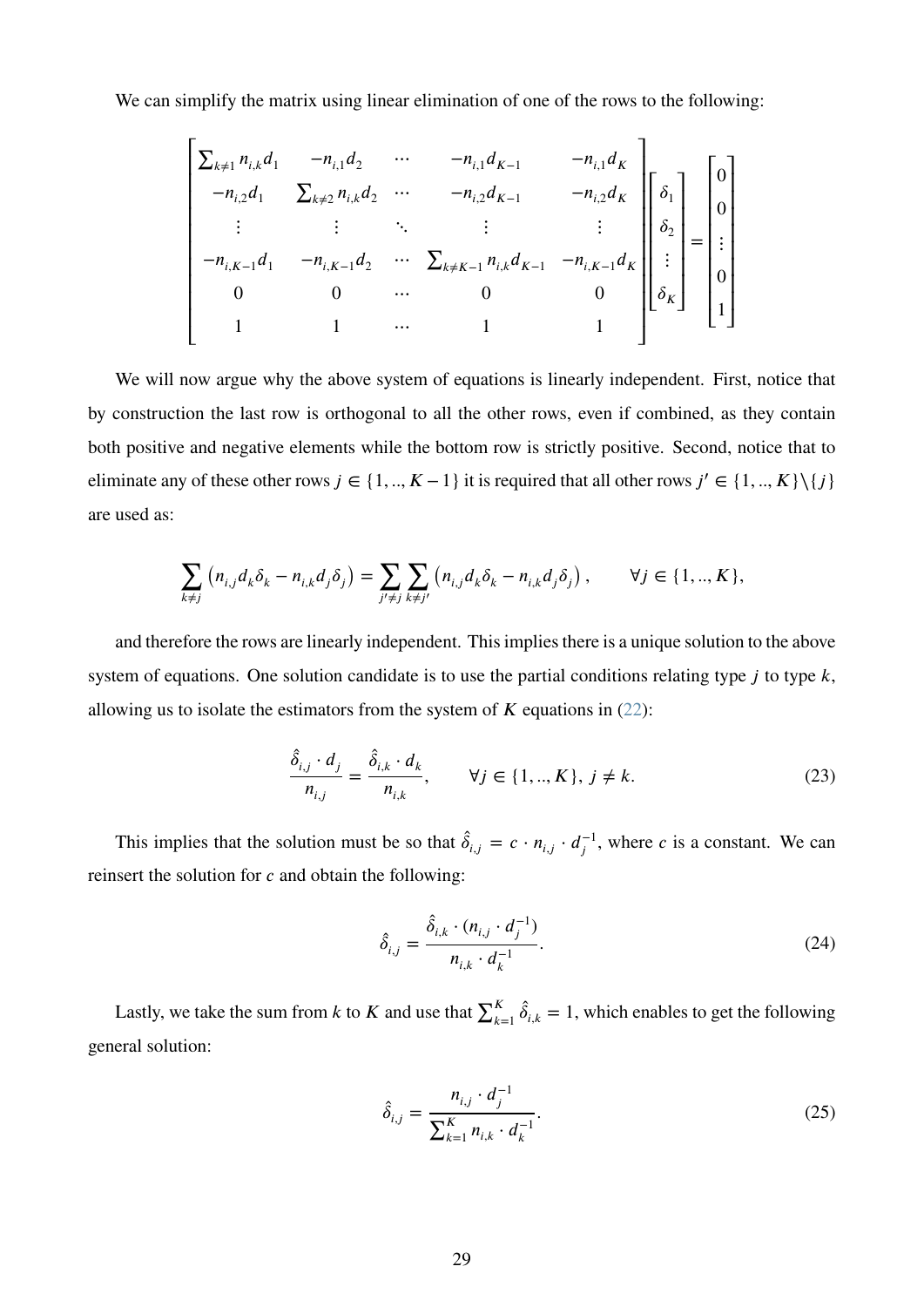This is equivalent to:

$$
\hat{\delta}_k = \frac{\tilde{\delta}_k \cdot d_k^{-1}}{\sum_{k=1}^K \tilde{\delta}_k d_k^{-1}}.
$$

#### **Proof of Lemma [7](#page-18-0)**

*Proof.* To prove that our estimator is consistent - i.e. unbiased in the limit, we must show that the expectation of the estimator equals the true share for each agent - i.e. we must show that  $E(\hat{\delta}_{i,j}) = \delta_j$ . The first step is to insert the estimator into the expectation and apply standard expectation operators:

$$
E(\hat{\delta}_{i,j}) = \frac{E(n_{i,j}) \cdot d_j^{-1}}{\sum_{k=1}^{K} E(n_{i,k}) \cdot d_k^{-1}},
$$
\n(26)

which is equivalent to:

$$
E(\hat{\delta}_{i,j}) = \frac{E(\tilde{\delta}_{i,j}) \cdot d_j^{-1}}{\sum_{k=1}^{K} E(\tilde{\delta}_{i,k}) \cdot d_k^{-1}}.
$$
 (27)

*.*

We assume that samples are drawn i.i.d. from the biased distribution and that samples are infinitely large. That is, the sample distribution is the same for each agent so that  $E(\tilde{\delta}_{i,j}) = \tilde{\delta}_j$ :

$$
E(\hat{\delta}_{i,j}) = \frac{\tilde{\delta}_j \cdot d_j^{-1}}{\sum_{k=1}^K \tilde{\delta}_k d_k^{-1}},
$$
  

$$
= \frac{\frac{\delta_j \cdot d_j}{\sum_{k=1}^K d_k \delta_k} \cdot d_j^{-1}}{\sum_{k=1}^K d_k^{-1} \cdot \frac{\delta_k \cdot d_k}{\sum_{k=1}^K d_k \delta_k}}
$$
  

$$
= \frac{\delta_j}{\sum_{k=1}^K \delta_k}.
$$
  

$$
= \delta_j,
$$

where we use that  $\sum_{k=1}^{K} \delta_k = 1$ .

 $\Box$ 

 $\Box$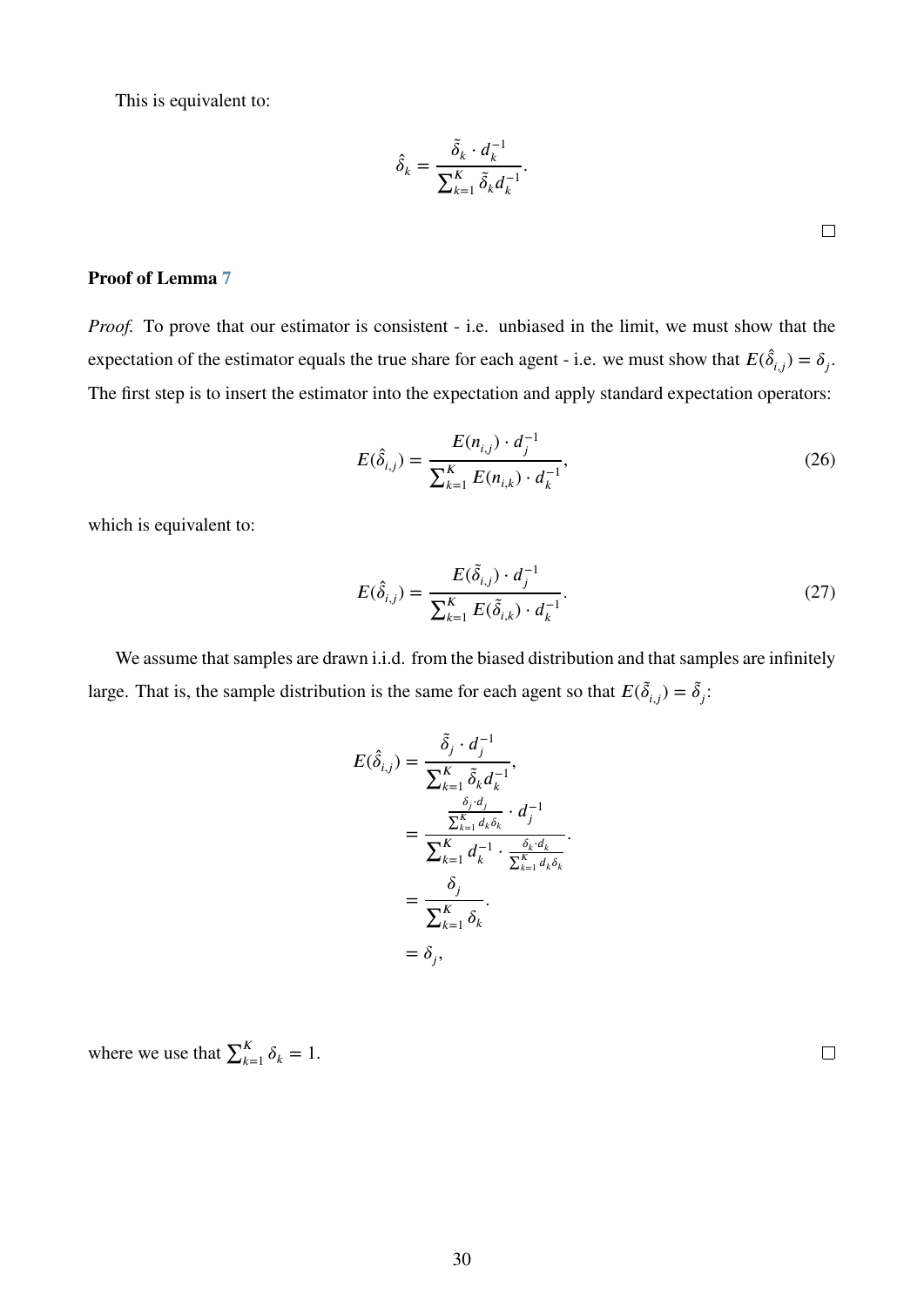### <span id="page-31-0"></span>**A.3 Proof of Lemma [2](#page-9-2)**

*Proof.* We derive the BNE by taking the first order condition for utility (see equation [\(2\)](#page-5-1)) wrt. own action  $x_i$ . We obtain the following best response function:

$$
x_i(\theta_i, d_i, r_i, N_i) = \frac{\theta_i}{c} + \frac{ad_i E[x_j | r_i, N_i]}{c}, \qquad d_i = |N_i|.
$$
 (28)

To pin down an expression for individual expectations about other agents' actions we compute the conditional expectation wrt. to the updating rule  $r_i$  and the set of network neighbors  $N_i$ :

<span id="page-31-3"></span>
$$
E[x_j|r_i, N_i] = \frac{E[\theta_j]}{c} + \frac{a}{c} \cdot \underbrace{E[d_j \cdot E[x_k|r_j, N_j]|r_i, N_i]}_{A},
$$
\n(29)

where *A* denotes the expectation of population degree times higher order expectations of others' actions  $x_k$ , all conditional on the updating rule and the set of network neighbors. We can substitute  $N_j$ with  $d_j$  and  $\tilde{\delta}_{j,2}$ , because own degree and the observed share of high degree agents constitute a sufficient statistic for the information contained in the set of network neighbors. That is, others' actions depend on how others estimate others (including *j*) given the updating rule, the observed share of high degree agents, and own degree. We can express  $A$  as follows:<sup>[15](#page-31-1)</sup>

<span id="page-31-2"></span>
$$
A = \int d_j \cdot E[x_k | r_j, d_j, \tilde{\delta}_{j,2}] \cdot f(r_j, d_j, \tilde{\delta}_{j,2} | r_i, d_i, \tilde{\delta}_{i,2}) \, dr_j dd_j d\tilde{\delta}_{j,2},\tag{30}
$$

where  $f(r_j, d_j, \tilde{\delta}_{j,2}|r_i, d_i, \tilde{\delta}_{i,2})$  denotes the marginal density function for expectations of other agents about the share of high degree agents, their degree, and their updating rule.

We let  $\sigma$  denote the probability that the updating rule is sophisticated ( $r = s$ ) and  $1 - \sigma$  the probability that the updating rule is naive  $(r = n)$ , where  $\sigma$  is common knowledge among sophisticated agents. For sophisticated agents it holds that  $f(s, d_j, \tilde{\delta}_{j,2}|s, d_i, \tilde{\delta}_{i,2}) = \sigma \cdot f(d_j, \tilde{\delta}_{j,2}|s, d_i, \tilde{\delta}_{i,2})$ and that  $f(n, d_j, \tilde{\delta}_{j,2}|s, d_i, \tilde{\delta}_{i,2}) = (1 - \sigma) \cdot f(d_j, \tilde{\delta}_{j,2}|s, d_i, \tilde{\delta}_{i,2})$ . However, for a naive agent it holds that  $f(s, d_j, \tilde{\delta}_{j,2} | n, d_i, \tilde{\delta}_{i,2}) = 0$ , so that  $f(n, d_j, \tilde{\delta}_{j,2} | n, d_i, \tilde{\delta}_{i,2}) = f(d_j, \tilde{\delta}_{j,2} | n, d_i, \tilde{\delta}_{i,2})$ . Recall, a naive agent is defined as someone who essentially ignores network information, for example, because a naive agent thinks that this information is not useful. Therefore, we assume that a naive agent expects that the rest

<span id="page-31-1"></span><sup>&</sup>lt;sup>15</sup>We use that we can write the conditional expectation over a function  $g(x)$  of a random variable *x* as follows:  $E[g(x)|y] = \int g(x)f(x|y)dx$ .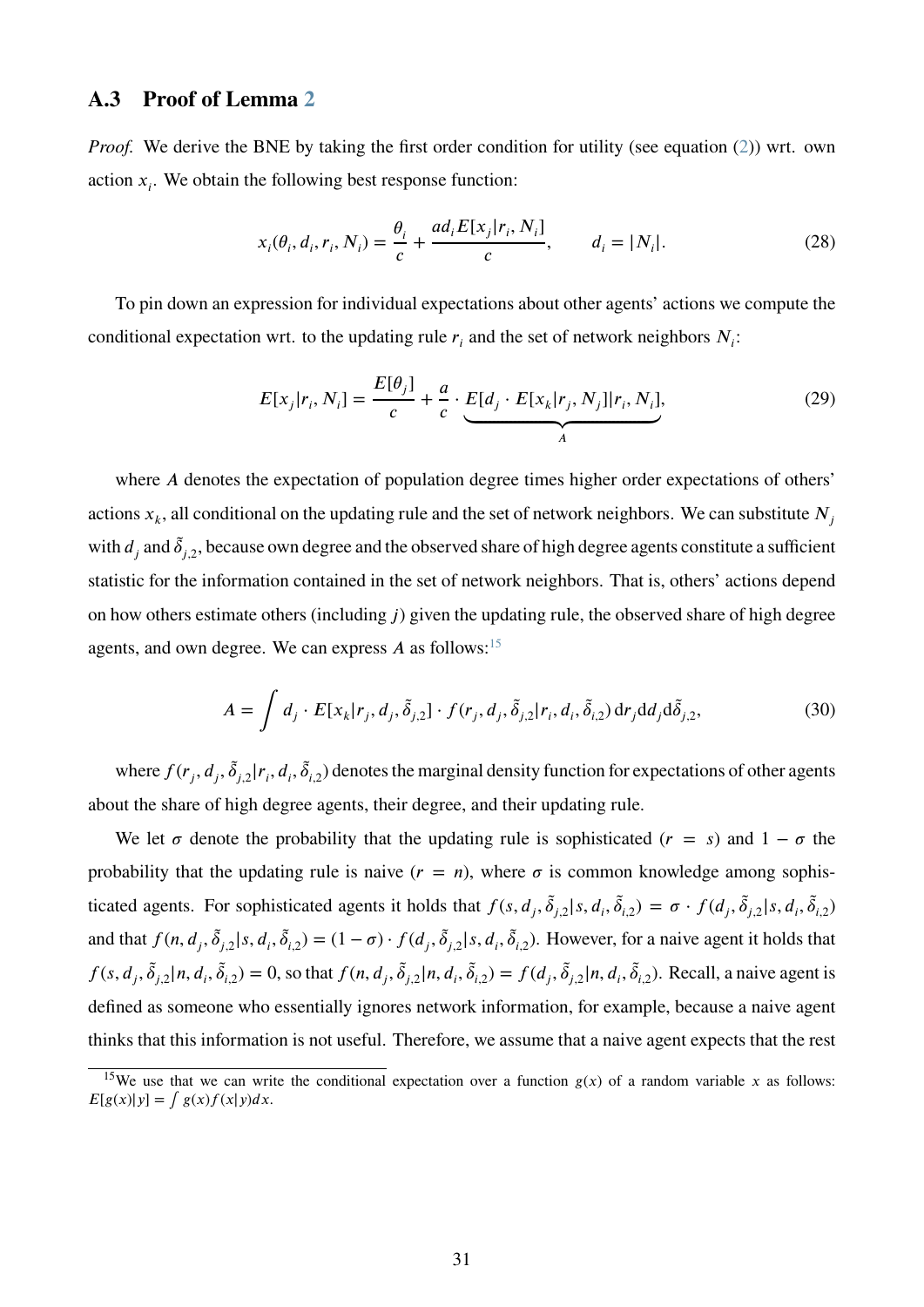of the population thinks network information is not useful. We can rewrite equation [\(30\)](#page-31-2) as follows:

$$
A = \int \sigma \cdot d_j \cdot (\sigma \cdot E[x_k | s, d_j, \tilde{\delta}_{j,2}] + (1 - \sigma) \cdot E[x_k | n, d_j, \tilde{\delta}_{j,2}]) \cdot f(d_j, \tilde{\delta}_{j,2} | s, d_i, \tilde{\delta}_{i,2}) d d_j d \tilde{\delta}_{j,2} + \int (1 - \sigma) \cdot d_j \cdot E[x_k | n, d_j, \tilde{\delta}_{j,2}] \cdot f(d_j, \tilde{\delta}_{j,2} | n, d_i, \tilde{\delta}_{i,2}) d d_j d \tilde{\delta}_{j,2}.
$$
 (31)

**Infinite degree.** We make one additional assumption to simplify the analysis. We assume that  $\lim_{d_1\to\infty}$ where the excess ratio  $\epsilon = d_2/d_1 - 1$  is fixed. Intuitively, this assumption ensures that agents have a sufficiently large sample of network neighbors to estimate the share of high degree agents in the population. To ensure that our model does not break down due to the infinity assumption we normalize complementarities  $a = \alpha/d_1$ . For an asymptotically large sample of neighbors, we have that all agents who use the same rule converge to the same estimate, irrespective of degree. Hence,  $f(r_j, d_j, \tilde{\delta}_{j,2}|r_i, d_i, \tilde{\delta}_{i,2}) = f(r_j, d_j, \tilde{\delta}_{j,2}|r_i, \tilde{\delta}_{i,2})$ . Therefore, the estimated share of high degree agents only depends on the updating rule, but not precision. This allows us to use the results of Theorem [7](#page-18-0) to replace the observed share of high degree agents  $\tilde{\delta}_2$  with its estimate  $\delta_2$  (which is true share of high degree agents), if the agent is sophisticated. Naive agents do not adjust their estimate, so the estimate for the share of high degree agents is simply the observed share. This implies that for high and low degree agents it holds that:

<span id="page-32-1"></span>
$$
A = \sigma \cdot (d_1 + (d_2 - d_1) \cdot \delta_2) \cdot (\sigma \cdot E[x_k | s, \tilde{\delta}_2] + (1 - \sigma) \cdot E[x_k | n, \tilde{\delta}_2])
$$
  
+ 
$$
(1 - \sigma) \cdot (d_1 + (d_2 - d_1) \cdot \tilde{\delta}_2) \cdot E[x_k | n, \tilde{\delta}_2].
$$
 (32)

This implies that high and low degree agents that use the same updating rule have the same con-ditional expectations.<sup>[16](#page-32-0)</sup> We can insert the excess ratio ( $\epsilon = d_2/d_1 - 1$ ) and rewrite equation [\(32\)](#page-32-1) as follows:

$$
A = \sigma \cdot d_1 \cdot (1 + \epsilon \cdot \delta_2) \cdot (\sigma \cdot E[x_k | s, \tilde{\delta}_2] + (1 - \sigma) \cdot E[x_k | n, \tilde{\delta}_2])
$$
  
+ 
$$
(1 - \sigma) \cdot d_1 \cdot (1 + \epsilon \cdot \tilde{\delta}_2) \cdot E[x_k | n, \tilde{\delta}_2].
$$
 (33)

We can rewrite the right hand side of equation [\(29\)](#page-31-3), as an equation with two unknowns ( $E[x|s, \tilde{\delta}_2]$ and  $E[x|n, \tilde{\delta}_2]$  and drop the subscripts as expectations are the same for all agents with the same updating rule:

$$
\frac{E[\theta]}{c} + \frac{a}{c}d_1\Big((1+\epsilon\cdot\delta_2)\cdot\sigma^2\cdot E[x_k|s,\tilde{\delta}_2] + (1-\sigma)\cdot E[x_k|n,\tilde{\delta}_2]\cdot\big(1+\sigma+\epsilon\cdot(\sigma\cdot\delta_2+\tilde{\delta}_2)\big)\Big).
$$

<span id="page-32-0"></span><sup>16</sup>Note that  $E[d_j|s, \delta_2] = d_1 + (d_2 - d_1) \cdot \delta_2$  and  $E[d_j|n, \delta_2] = d_1 + (d_2 - d_1) \cdot \delta_2$ .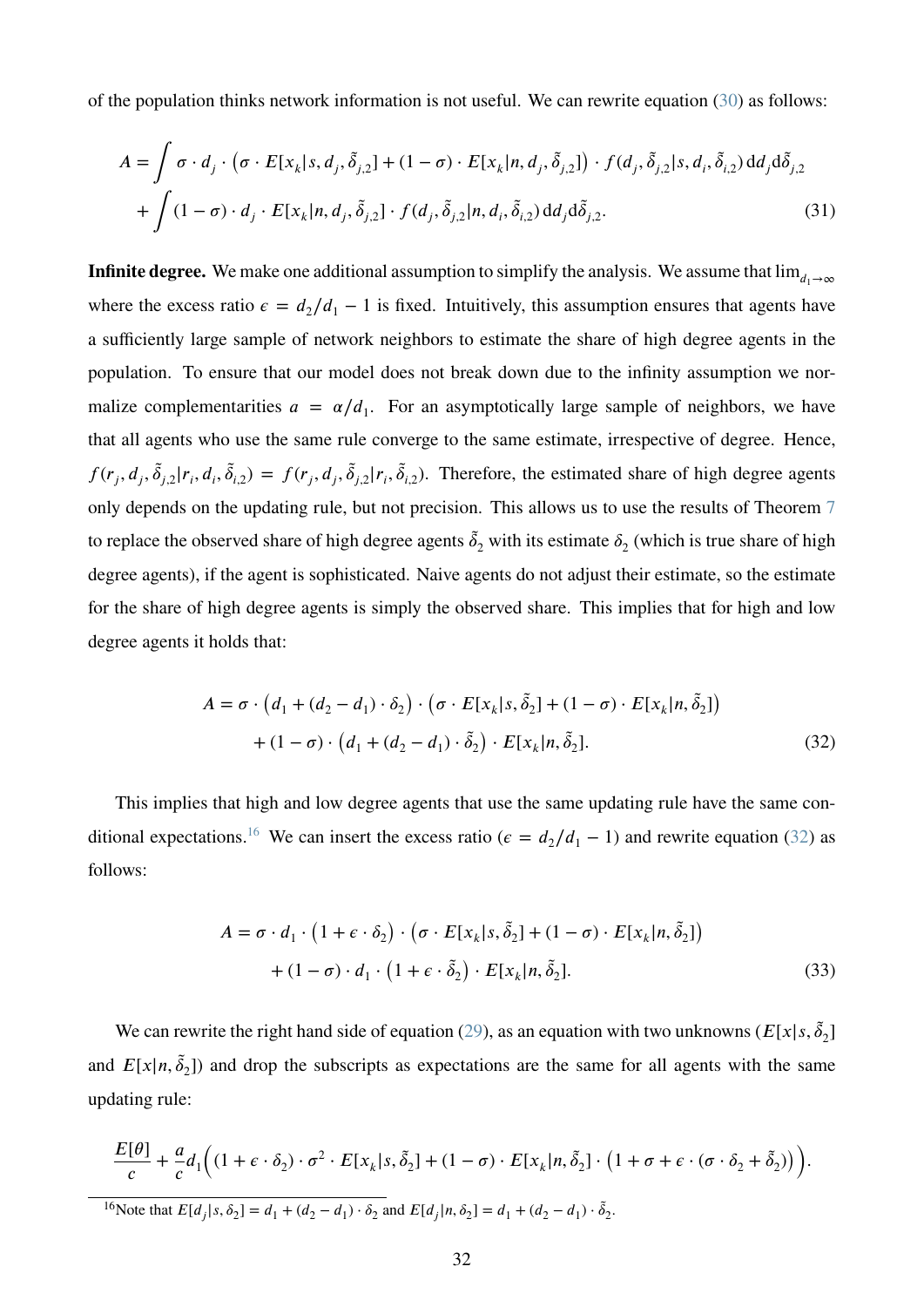First, let us compute equilibrium expectations for a naive agent. Recall, a naive agent ignores network information, therefore does not condition her action on how other agents in the population form their estimates. In other words, this corresponds to the case where a naive agent thinks that all other agents in the population are naive as well (i.e.  $\sigma = 0$ ). We can solve equation [\(29\)](#page-31-3), substituting in the constant  $\alpha = ad_1$ , as follows:

$$
E[x|n, \tilde{\delta}_2] = \frac{E[\theta]}{c} + \frac{\alpha}{c} \cdot (1 + \epsilon \cdot \tilde{\delta}_2) \cdot E[x|n, \tilde{\delta}_2].
$$
  

$$
E[x|n, \tilde{\delta}_2] = \frac{E[\theta]}{c - \alpha \cdot [1 + \epsilon \cdot \tilde{\delta}_2]}.
$$

Second, let us compute equilibrium expectations for the mixed case - i.e. sophisticated and naive agents are part of the population. Note, we only need to compute equilibrium expectations from the perspective of a sophisticated agent, because naive equilibrium expectations are independent of the share of sophisticated agents. We can solve for  $E[x|s, \delta_2]$  as follows:

$$
E[x|s,\tilde{\delta}_2] = \frac{E[\theta] + \alpha \cdot (1-\sigma) \cdot E[x|n,\tilde{\delta}_2] \cdot (1+\sigma+\epsilon \cdot (\sigma \cdot \delta_2 + \tilde{\delta}_2))}{c - \alpha \cdot [1+\epsilon \cdot \delta_2] \cdot \sigma^2},
$$

and obtain an expression for equilibrium expectations of sophisticated agents, dependent on the share of naive agents in the population. A sophisticated agent knows that naive agents do not account for the type of other agents in the population. Thus, we can treat  $E[x|n, \tilde{\delta}_2]$  as a constant. Inserting the expression for  $E[x|n, \tilde{\delta}_2]$  results in the following equation for equilibrium expectations of sophisticated agents:

$$
E[x|s,\tilde{\delta}_2] = \frac{E[\theta]}{c - \alpha \cdot [1 + \epsilon \cdot \delta_2] \cdot \sigma^2} + \frac{\alpha \cdot (1 - \sigma) \cdot E[\theta] \cdot (1 + \sigma + \epsilon \cdot (\sigma \cdot \delta_2 + \tilde{\delta}_2))}{(c - \alpha \cdot [1 + \epsilon \cdot \delta_2] \cdot \sigma^2) \cdot (c - \alpha \cdot [1 + \epsilon \cdot \tilde{\delta}_2])}.
$$
(34)

In case all agents in the population are sophisticated ( $\sigma = 1$ ), we have that:

$$
E[x|s, \tilde{\delta}_2] = \frac{E[\theta]}{c - \alpha \cdot [1 + \epsilon \cdot \delta_2]}.
$$

 $\Box$ 

## <span id="page-33-0"></span>**A.4 Information precision, convexity, and actions**

#### **Proof of Proposition [5](#page-14-1)**

*Proof.* We begin by simplifying the expressions of equilibrium expectations before taking the first and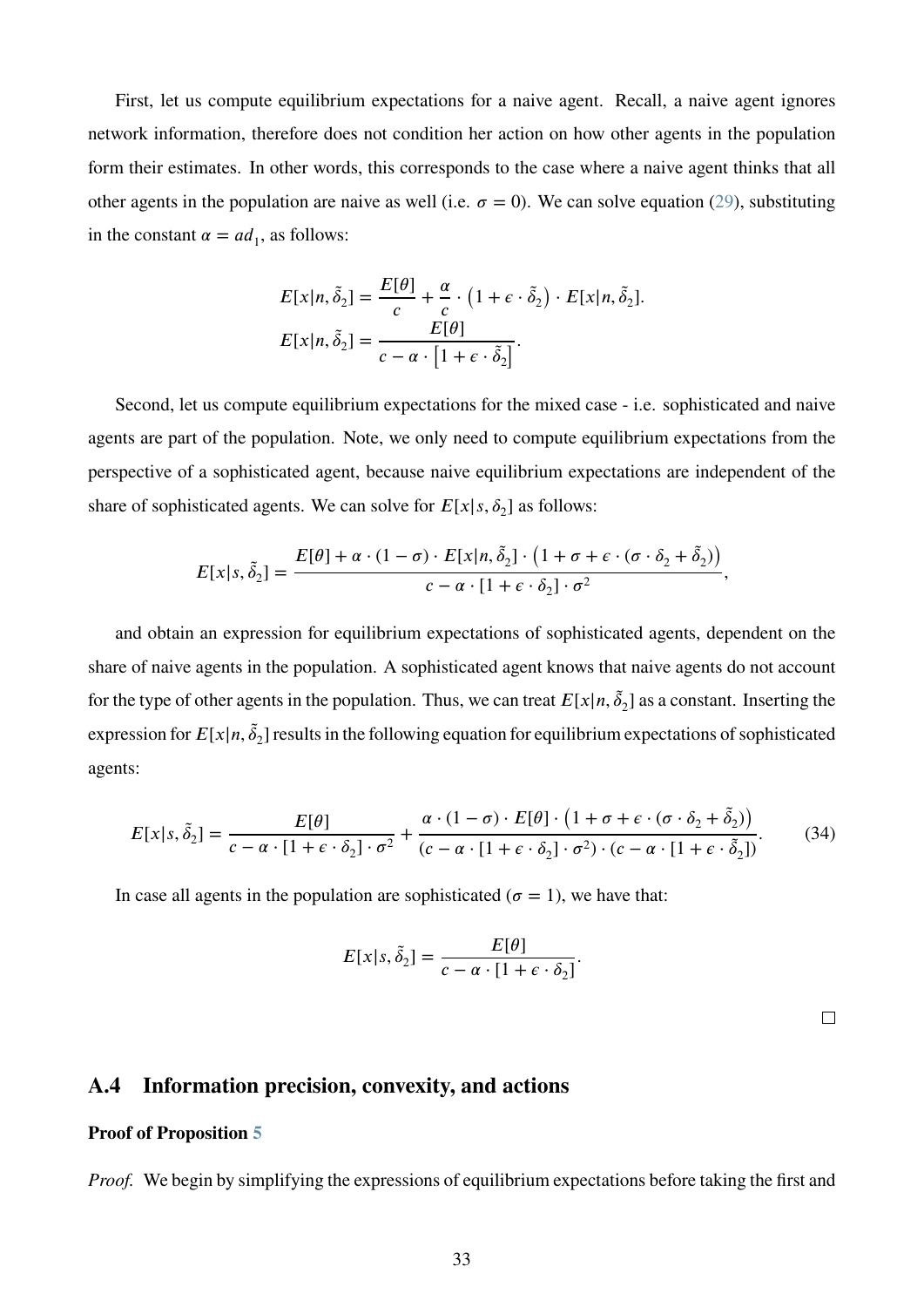second derivative as follows:

$$
E[x|n, \tilde{\delta}_2] = E[\theta] \cdot \mathcal{G}(\delta_2),\tag{35}
$$

$$
E[x|s,\tilde{\delta}_2] = E[\theta] \cdot [F(\delta_2) + \alpha(1-\sigma) \cdot F(\delta_2) \cdot \mathcal{G}(\delta_2) \cdot \mathcal{H}(\delta_2)],
$$
\n(36)

where we use the following auxiliary functions:

<span id="page-34-1"></span><span id="page-34-0"></span>
$$
\mathcal{F}(\delta_2) = \frac{1}{c - \alpha \cdot (1 + \epsilon \delta_2) \cdot \sigma^2},
$$

$$
\mathcal{G}(\delta_2) = \frac{1}{c - \alpha \cdot (1 + \epsilon \tilde{\delta}_2)},
$$

$$
\mathcal{H}(\delta_2) = 1 + \sigma + \epsilon \cdot (\sigma \cdot \delta_2 + \tilde{\delta}_2).
$$

For the remainder of this proof, we use the shortened notation of functions and denote them simply by  $F$ ,  $G$ ,  $H$  and their derivatives as:

$$
\mathcal{F}' = \frac{\alpha \epsilon \sigma^2}{\left(c - \alpha \cdot (1 + \epsilon \delta_2) \sigma^2\right)^2},\tag{37}
$$

$$
\mathcal{F}'' = \frac{2\alpha^2 \epsilon^2 \sigma^4}{\left(c - \alpha \cdot (1 + \epsilon \delta_2)\sigma^2\right)^3},\tag{38}
$$

$$
G' = \frac{\alpha \epsilon \cdot \tilde{\delta}'_2}{\left(c - \alpha \cdot (1 + \epsilon \tilde{\delta}_2)\right)^2},\tag{39}
$$

$$
G'' = \frac{\alpha \epsilon \left( \left[ \tilde{\delta}_2'' \right] \cdot \left( c - \alpha \cdot (1 + \epsilon \tilde{\delta}_2) \right) + 2\alpha \epsilon \left[ \tilde{\delta}_2' \right]^2 \right)}{\left( c - \alpha \cdot (1 + \epsilon \tilde{\delta}_2) \right)^3},\tag{40}
$$

<span id="page-34-2"></span>
$$
\mathcal{H}' = \epsilon \sigma + \epsilon \tilde{\delta}'_2 = \epsilon \cdot \left( \sigma + \frac{1 + \epsilon}{(1 + \epsilon \delta_2)^2} \right),\tag{41}
$$

$$
\mathcal{H}'' = \epsilon \tilde{\delta}_2'' = -\frac{2\epsilon^2 (1+\epsilon)}{(1+\epsilon \delta_2)^3},\tag{42}
$$

where

$$
\begin{aligned}\n\tilde{\delta}_2 &= \frac{\delta_2(1+\epsilon)}{\delta_2(1+\epsilon) + (1-\delta_2)}, \\
\tilde{\delta}_2' &= \frac{1+\epsilon}{(1+\epsilon\delta_2)^2}, \\
\tilde{\delta}_2'' &= -\frac{2\epsilon \cdot (1+\epsilon)}{(1+\epsilon\delta_2)^3} = -\frac{2\epsilon}{(1+\epsilon\delta_2)} \cdot \tilde{\delta}_2'.\n\end{aligned}
$$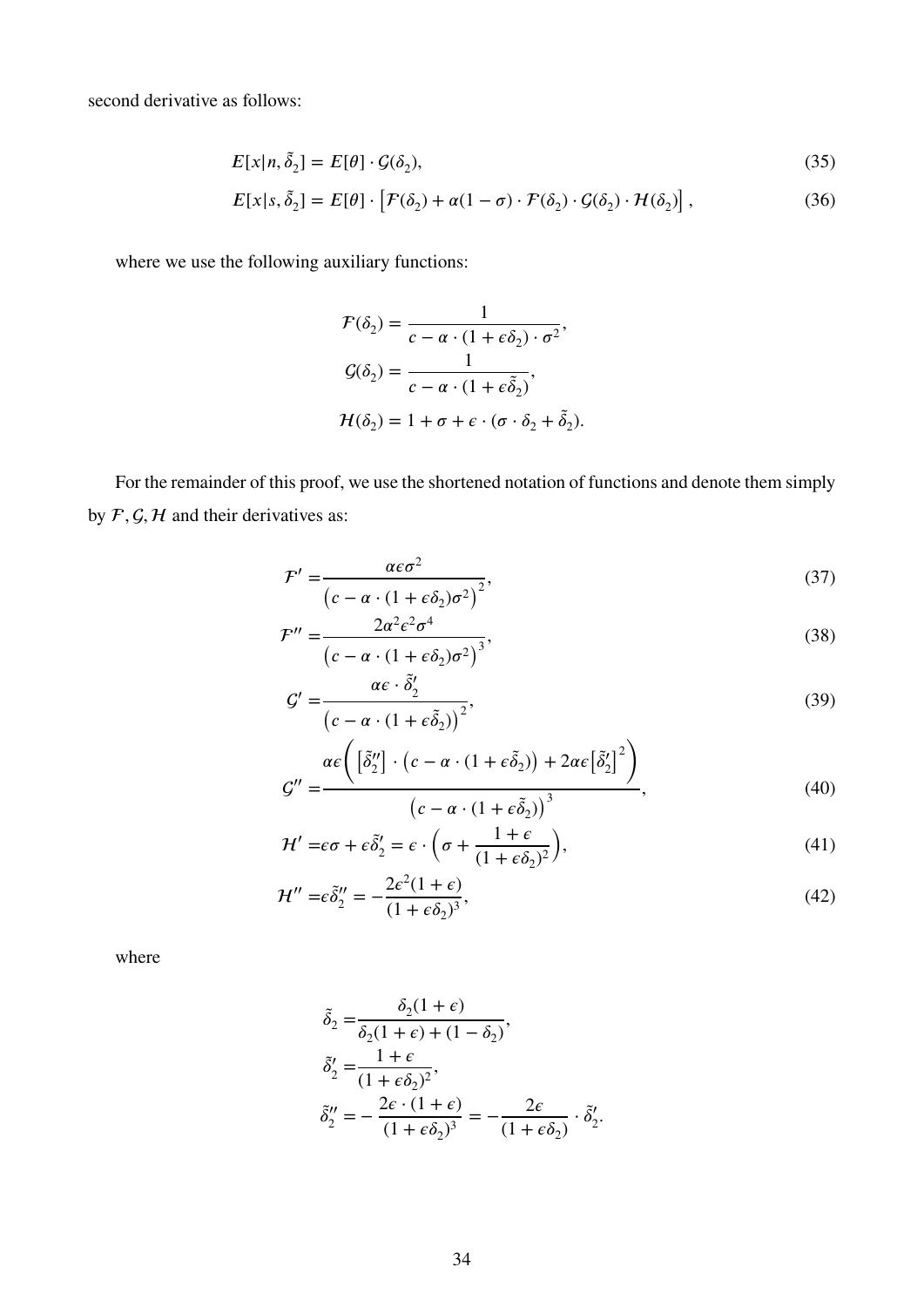We compute the first and second order conditions, which scale by  $E[\theta]$  as follows:

$$
\frac{1}{E[\theta]} \frac{\partial E[x|s, \tilde{\delta}_2]}{\partial \delta_2} = \mathcal{F}' + \alpha(1 - \sigma) \cdot \left[ \mathcal{F}' \cdot \mathcal{G} \cdot \mathcal{H} + \mathcal{F} \cdot \mathcal{G}' \cdot \mathcal{H} + \mathcal{F} \cdot \mathcal{G} \cdot \mathcal{H}' \right]
$$
(43)

$$
\frac{1}{E[\theta]} \frac{\partial^2 E[x|s, \tilde{\delta}_2]}{\partial \delta_2^2} = \mathcal{F}'' + \alpha (1 - \sigma) \cdot \left[ \mathcal{F}'' \cdot \mathcal{G} \cdot \mathcal{H} + \mathcal{F} \cdot \mathcal{G}'' \cdot \mathcal{H} + \mathcal{F} \cdot \mathcal{G} \cdot \mathcal{H}'' \right] +
$$
  

$$
2\alpha (1 - \sigma) \left[ \mathcal{F}' \cdot \mathcal{G}' \cdot \mathcal{H} + \mathcal{F} \cdot \mathcal{G}' \cdot \mathcal{H}' + \mathcal{F}' \cdot \mathcal{G} \cdot \mathcal{H}' \right]
$$
(44)

*Monotonicity of equilibrium expectations.* To prove monotonicity of the equilibrium expectations of naive and sophisticated agents, we must show that  $(35)$  and  $(36)$  both increase in  $\delta_2$ . It's clear that this holds as  $\mathcal{F}'$ ,  $\mathcal{G}'$  and  $\mathcal{H}'$  are all positive under the assumption that  $c - \alpha \cdot (1 + \epsilon) > 0$ .

*Convexity of equilibrium expectations of naive agents.* We can express equation [\(40\)](#page-34-2) as follows:

$$
G'' = \frac{\alpha \epsilon \left( -\frac{2\epsilon(1+\epsilon)}{(1+\epsilon \delta_2)^3} \left( c - \alpha \left( 1 + \epsilon \delta_2 + \frac{1+\epsilon}{1+\epsilon \delta_2} \right) \right) \right)}{\left( c - \alpha \cdot \left( 1 + \epsilon \delta_2 \right) \right)^3}
$$
(45)

We see that the equilibrium expectations of naive agents are strictly convex in  $\delta_2$  if it holds that  $c < \alpha \cdot (1 + \epsilon \tilde{\delta}_2 + \frac{1 + \epsilon}{1 + \epsilon \tilde{\delta}})$  $1+\epsilon\delta_2$ ). Conversely the expectations are strictly concave if  $c > \alpha \cdot (1 + \epsilon \tilde{\delta}_2 + \frac{1+\epsilon \tilde{\delta}_2}{1+\epsilon \tilde{\delta}_2})$  $1+\epsilon\delta_2$  $\lambda$ . *Convexity of equilibrium expectations of sophisticated agents.* To prove convexity when all agents are sophisticated ( $\sigma = 1$ ), we must show that  $\frac{\partial^2 E[x|s,\tilde{\delta}_2]}{\partial s^2}$  $\frac{x}{\delta \delta_2^2} > 0$ . This is the case as  $\mathcal{F}'' > 0$ .

*Convexity of equilibrium expectations for a mix of naive and sophisticated agents.* To prove convexity when the population consists of a mix of sophisticated and naive agents  $(0 < \sigma < 1)$ , we must show that  $\frac{\partial^2 E[x|s,\tilde{\delta}_2]}{\partial s^2}$  $\frac{[x|_{s,\tilde{\delta}_2}]}{\delta \delta_2^2} > 0$ . The only negative term in  $\frac{\partial^2 E[x|_{s,\tilde{\delta}_2}]}{\partial \delta_2^2}$  $\frac{[x|_s, \tilde{\delta}_2]}{\delta \delta_2^2}$  is  $\mathcal{F} \cdot \mathcal{G} \cdot \mathcal{H}''$  if  $c < \alpha \cdot \left(1 + \epsilon \tilde{\delta}_2 + \frac{1 + \epsilon}{1 + \epsilon \delta_2}\right)$  $1+\epsilon\delta_2$  $\lambda$ . Therefore, it is sufficient to under which condition the positive terms dominate the negative term:

$$
\alpha(1-\sigma)\cdot\mathcal{F}\cdot\mathcal{G}\cdot\mathcal{H}'' < \alpha(1-\sigma)(\mathcal{F}''\cdot\mathcal{G}\cdot\mathcal{H} + \mathcal{F}\cdot\mathcal{G}''\cdot\mathcal{H}) + 2\alpha(1-\sigma)(\mathcal{F}'\cdot\mathcal{G}'\cdot\mathcal{H} + \mathcal{F}\cdot\mathcal{G}'\cdot\mathcal{H}' + \mathcal{F}'\cdot\mathcal{G}\cdot\mathcal{H}') + \mathcal{F}''
$$
\n
$$
\mathcal{H}'' < H\cdot(\mathcal{F}''\mathcal{F}^{-1} + \mathcal{G}''\mathcal{G}^{-1} + 2\cdot\mathcal{F}'\mathcal{G}'\cdot(\mathcal{F}\mathcal{G})^{-1}) + 2\mathcal{H}'(\mathcal{G}'\mathcal{G}^{-1} + \mathcal{F}'\mathcal{F}^{-1}) + \frac{\mathcal{F}''}{\alpha(1-\sigma)\mathcal{F}\mathcal{G}'}
$$
\n
$$
\epsilon\tilde{\delta}_2'' < H\cdot(\mathcal{F}'2\alpha\epsilon\sigma^2 + \mathcal{G}''\mathcal{G}^{-1} + 2\mathcal{F}\mathcal{G}\alpha^2\epsilon^2\sigma^2\tilde{\delta}_2') + 2\epsilon(\sigma + \tilde{\delta}_2')\cdot(\mathcal{G}\alpha\epsilon\tilde{\delta}_2' + \mathcal{F}\alpha\epsilon\sigma^2) + \frac{\mathcal{F}'2\alpha\epsilon\sigma^2}{\alpha(1-\sigma)\mathcal{G}}\tag{46}
$$

where we've used that  $\mathcal{F}'\mathcal{F}^{-1} = \mathcal{F}\alpha \epsilon \sigma^2$ ,  $\mathcal{G}'\mathcal{G}^{-1} = \mathcal{G}\alpha \epsilon \tilde{\delta}'_2$ ,  $2\mathcal{F}'\mathcal{G}'(\mathcal{F}\mathcal{G})^{-1} = 2\mathcal{F}\mathcal{G}\alpha^2 \epsilon^2 \sigma^2 \tilde{\delta}'_2$ ,  $\mathcal{F}''\mathcal{F}^{-1} =$  $\mathcal{F}'2\alpha\epsilon\sigma^2$ ,  $2\mathcal{H}'=2\epsilon(\sigma+\tilde{\delta}'_2)$ , and  $\mathcal{H}''=\epsilon\tilde{\delta}''_2$ . A sufficient condition for the inequality above is the following:

<span id="page-35-0"></span>
$$
\epsilon \tilde{\delta}_2'' < 2\epsilon (\sigma + \tilde{\delta}_2') \cdot \mathcal{F} \alpha \epsilon \sigma^2
$$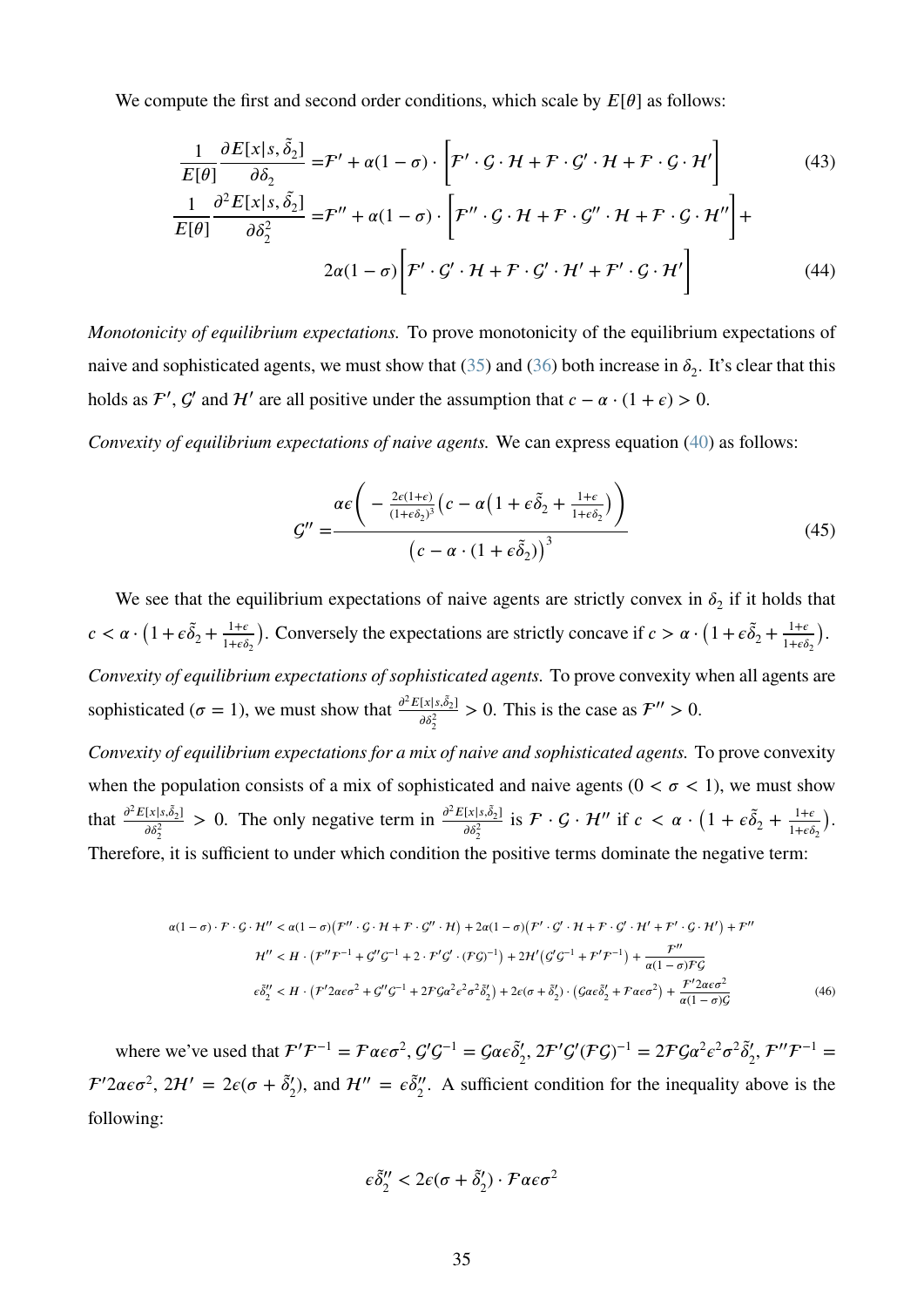as all other terms on the right hand side are positive. We can the equation as follows:

$$
c < \alpha \sigma^3 \tilde{\delta}_2'^{-1} (1 + \epsilon \delta_2) + 2\alpha (1 + \epsilon \delta_2) \sigma^2.
$$

As a result one sufficient condition is that  $c < 2\alpha(1 + \epsilon \delta_2)\sigma^2$ . Note that this sufficient conditions is very restrictive as we only focus on the comparison of two terms from equation [\(46\)](#page-35-0). However, the intuition is very clear. The inequality is more likely to hold when complementarities  $\alpha = a \cdot d_1$ between own and others actions are strong.  $\Box$ 

#### **Proof of Theorem [4](#page-14-0)**

*Proof.* When there are only two degrees then we define an interpolation of  $\xi$  for types r, d as follows. Let  $S_{r,d}(\xi) : [0,1] \to \mathbb{R}$  be the unique function such that if the input value *u* is in  $\{0, \frac{1}{d}\}$  $\frac{1}{d}$ , ..., 1 } then the function value is equal to  $\xi_{l(r,d,(1-u,u))}$  and in between two adjacent points, e.g. 0 and  $\frac{1}{d}$ , it holds that  $S_{r,d}$  is piece-wise linear.

To prove that lower precision increases expectation we will compare the solution of  $\xi^1$  for the high degree vector  $d^1$  with  $\xi^0$  of the low degree vector  $d^0$ . We know that there is a unique solution to  $\xi^0$ ,  $\xi^1$ from Proposition [1.](#page-8-2) We will exhibit a vector sequence  $\xi^{0,0}, \xi^{0,1}, ...$  where the initial value  $\xi^{0,0}$  intersects  $L(\xi^1)$ . The sequence develops according to [\(6\)](#page-8-3) as follows:

<span id="page-36-0"></span>
$$
\xi^{0,q+1} = \frac{E[\theta]}{c} \cdot J_L + \frac{\alpha}{c} \Pi^0 D^0 \xi^{0,q},\tag{47}
$$

We will show that the vector sequence in  $(47)$  converges towards the unique solution  $\xi^0$  and that at each step  $\xi^{0,q}$  to  $\xi^{0,q+1}$  the property of lower precision increases expectation holds. To establish the properties of the converging sequences we will first assume that we know  $\xi^1$  is convex to leverage the properties of the Bernstein polynomials. Finally, we will verify that  $\xi^1$  is convex. We leverage the fact that we can express each row in the matrix  $\Pi D\xi$  as a Bernstein polynomial:

$$
(\Pi D\xi)_p = \sum_{q=1}^L \pi_{pq} \rho_{qq} \xi_q = \sum_{r_j \in \{n, s\}} \sum_{d_j \in d} B_d(S_{r_j, d_j}(\xi)) (\tilde{\delta}_i) \cdot \psi(r_i, \tilde{\delta}_i, d_j) \cdot \omega(r_i, r_j), \quad p = l(r_i, d_i, \tilde{\delta}_i). \tag{48}
$$

To see that the above representation is valid, we use the expression of the Π, which is found in Equation [\(15\)](#page-26-1) of Appendix [A.1.](#page-26-0) Equations [\(16\)](#page-26-2) and [\(17\)](#page-26-3) in Appendix [A.1](#page-26-0) display the expression for  $\psi$  and  $\omega$ . It follows that for every *r*, *d* it holds that the function  $S_{r,d}(\xi^1)$  is convex, using the assumption that  $\xi^1$  is convex. We establish two properties of the vector sequence.

• By construction all points in both  $\xi^1$  and  $\xi^{0,0}$  intersect with  $S_{r,d}(\xi^1)$ . Moreover, from Equa-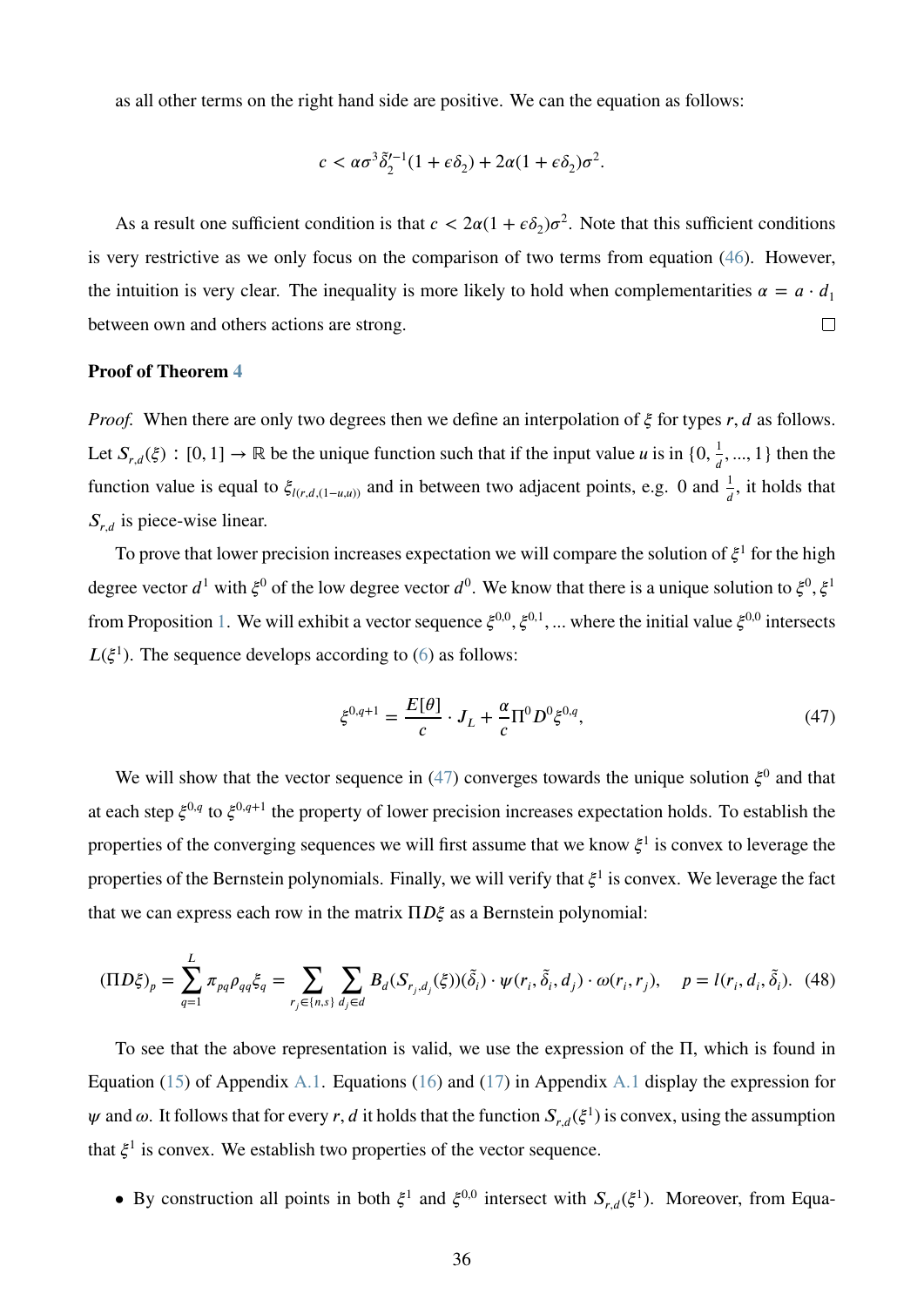tion [\(6\)](#page-8-3) holds for  $d^1$ ,  $\xi^1$ , which intersects with  $B_{d^1}(S_{r_j,d_j}(\xi^1))(x)$ . However, using that  $S_{r_j,d_j}(\xi^1)$ is convex it follows from Bernstein Theorem 6.3.4 in [Phillips](#page-25-12) [\(2003\)](#page-25-12) that  $B_{d^0}(S_{r_j,d_j}(\xi))(x) >$  $B_{d^1}(S_{r_j, d_j}(\xi))(x)$  for all *x*. Thus, for any types and  $\tilde{\delta} \in \{0, 1\}$ , where  $l = l(r, d, \tilde{\delta})$ , it follows that  $\xi_l^{0,0}$  $\frac{I_{c}^{(0,0)}(E[\theta])}{I}$  $\frac{[\theta]}{c} \cdot J_L + \frac{\alpha}{c}$  $\frac{\alpha}{c} \xi^{0,0} \Pi^0 D^0$ <sub>*l*</sub> from the Bernstein polynomial property. Conversely, for all remaining rows where  $\tilde{\delta} \in \{0, 1\}$  they are equal.

- The convexity of  $S_{r,d}(\xi^1)$  implies that  $\xi^{0,0}$  is also convex. Moreover, convexity is preserved for  $\xi^{0,1}$ , because each of the 2*K* Bernstein polynomials (one for each  $S_{r,d}(\xi^1)$ ) are convex according to Theorem 6.3.3 of [Phillips](#page-25-12) [\(2003\)](#page-25-12). We can apply the same arguments used for  $\xi^{0,0}$  and  $\xi^{0,1}$  to show that the convexity property extend to  $\xi^{0,2}, \xi^{0,3}, \dots$  and higher elements of the sequence as the sum of convex functions is convex.
- By construction the sum of the rows matrix  $\frac{\alpha}{c} \Pi D$  are all less than unity. This fact implies that the between difference in  $\xi$  is decreasing at each  $q \in \mathbb{N}$ :  $\xi^{q+1,1} - \xi^{q,1} = \frac{a}{q}$  $\frac{\alpha}{c} \Pi D(\xi^{q,0} - \xi^{q-1,0}) > 0.$ This implies that the vector sequence is convergent and the rate of convergence is bounded by the largest row sum, which is less than unity.

The final property implies that in the limit a stable solution of  $\lim_{n\to\infty} \xi^{n,0} = \xi_0$ , which is the equilibrium. As at each step the value  $\xi^{q+1} - \xi^q$  increases. It follows that lower precision increases expectations if  $\xi^1$  is convex. We proceed to establish that  $\xi^1$  is convex. Let  $d^2$  be some degree such that it equals  $d^1$  times a large, finite integer such that we know that  $\xi^2$  is convex. Such a large, finite integer must exist as we know that  $ξ$  will converge to the infinite precision case. We know this from Theorem [5.](#page-14-1) When  $\xi^2$  is convex  $L(\xi^2)$  is also convex. Again, we can construct a sequence  $\xi^{1,0}, \xi^{1,1}, ...$ where  $\xi^{1,0}$  intersects with  $L(\xi^2)$  and we know from above that this sequence converges to  $\xi^1$  and that each step of the sequence is convex, which terminates the proof.  $\Box$ 

### <span id="page-37-0"></span>**A.5 An illustrative example: additional calculation steps**

The assumption underlying the results of Theorem [3](#page-10-0) is that the population of agents is infinite, which allows us to isolate sampling bias caused by the friendship paradox and abstract from the following two effects. First, we can abstract from estimation precision, where one could argue that high degree agents might be able to make a better estimation than low degree agents due to a larger sample of network neighbors. This is not the case in an infinite network. Second, there is no degree (dis-)assortativity in an infinite network which can arguably amplify or mitigate the effect of sampling bias caused by the friendship paradox. We would not be able to distinguish to what extent misperceptions are caused by the friendship paradox compared to (dis-)assortativity.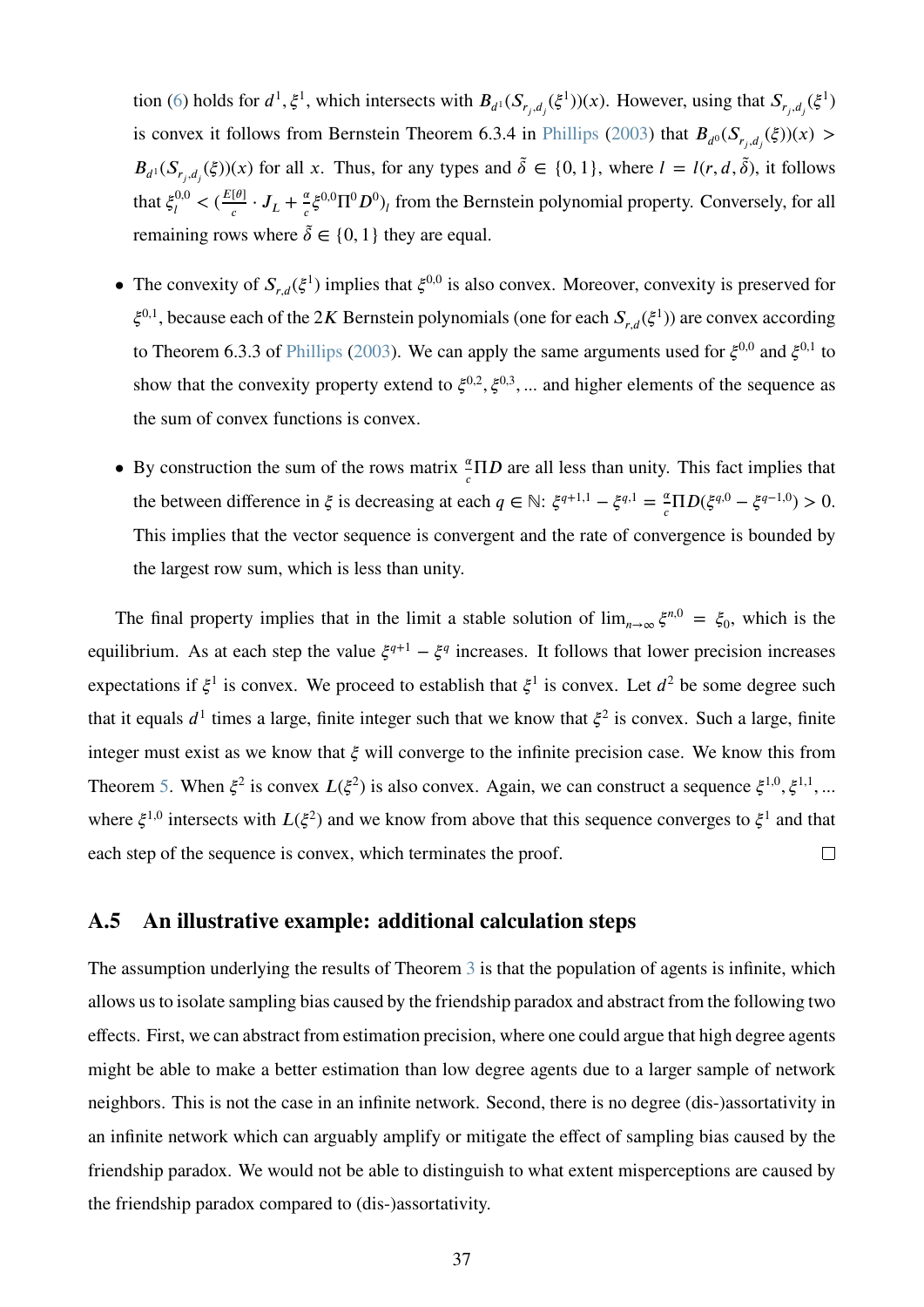Recall that the example network consists of 10 agents (nodes), where 4 out of 10 agents have high degree (black nodes) and 6 out of 10 agents have low degree (white nodes). That is, the degree distribution consists of a share of high degree agents ( $\delta_2 = 40\%$ ) and the share of low degree agents  $(1 - \delta_2 = 60\%)$ . Each agent observes that 50% (=  $\tilde{\delta}_2$ ) of network neighbors are of high degree  $(d_2 = 6)$  and the other 50% (=  $\tilde{\delta}_1$ ) are of low degree ( $d_1 = 4$ ). Furthermore, we defined  $\theta_i = \frac{1}{2}$  $rac{1}{2}$  for all  $i, E[\theta] = 1/2, \alpha = 4, \text{ and } c = 6.$ 

#### **Benchmark Case without Sampling Bias**

Equilibrium actions for each type of agent  $x(\theta_i, d_1) = x(\frac{1}{2})$  $\frac{1}{2}$ , 4) and  $x(\theta_i, d_2) = x(\frac{1}{2})$  $\frac{1}{2}$ , 6) are defined as follows:

$$
x(\frac{1}{2}, 4) = \frac{\theta_i}{c} + \frac{ad_i E[\theta]}{c \cdot (c - \alpha \cdot [1 + \epsilon \cdot \delta_2]]} = \frac{0.5}{6} + \frac{1 \cdot 4 \cdot 1/2}{6 \cdot (6 - 4 \cdot [1 + 1/2 \cdot 4/10])} = \frac{13}{36} \approx 0.361.
$$
  

$$
x(\frac{1}{2}, 6) = \frac{\theta_i}{c} + \frac{ad_i E[\theta]}{c \cdot (c - \alpha \cdot [1 + \epsilon \cdot \delta_2]]} = \frac{0.5}{6} + \frac{1 \cdot 6 \cdot 1/2}{6 \cdot (6 - 4 \cdot [1 + 1/2 \cdot 4/10])} = \frac{18}{36} = 0.5.
$$

That is, average actions are equal to  $\frac{4}{10} \cdot \frac{18}{36}$  $rac{18}{36} + \frac{6}{10}$  $\frac{6}{10} \cdot \frac{13}{36}$  $rac{13}{36} = \frac{15}{36}$  $\frac{15}{36}$  or one can compute average actions as follows:

$$
E[x|\delta_2] = \frac{E[\theta]}{c - \alpha \cdot [1 + \epsilon \cdot \delta_2]} = \frac{1/2}{6 - (4 \cdot [1 + 1/2 \cdot 4/10])} = \frac{15}{36} \approx 0.417,
$$

where this formulation becomes useful once we do not assume that agents know the degree distribution. We compute utility for both types of agents  $U(x, \theta_i, d_1) = U(x, \frac{1}{2})$  $\frac{1}{2}$ , 4) and  $U(x, \theta_i, d_2) =$  $U(x, \frac{1}{2})$  $\frac{1}{2}$ , 6):

$$
U(x, \frac{1}{2}, 4) = \theta_i x + axd_i E[x|\delta_2] - \frac{cx^2}{2} = \frac{1}{2} \cdot \frac{13}{36} + 1 \cdot \frac{13}{36} \cdot 4 \cdot \frac{15}{36} - \frac{6 \cdot (\frac{13}{36})^2}{2} = 0.3912,
$$
  

$$
U(x, \frac{1}{2}, 6) = \theta_i x + axd_i E[x|\delta_2] - \frac{cx^2}{2} = \frac{1}{2} \cdot \frac{18}{36} + 1 \cdot \frac{18}{36} \cdot 6 \cdot \frac{15}{36} - \frac{6 \cdot (\frac{18}{36})^2}{2} = 0.75,
$$

where high degree agents enjoy more interaction, thus have a higher utility than low degree agents.

#### **All Agents are Naive or Sophisticated**

In the following, we do not assume that agents know the degree distribution. Instead, they must estimate it using information about their sample of network neighbors. When all agents are naive,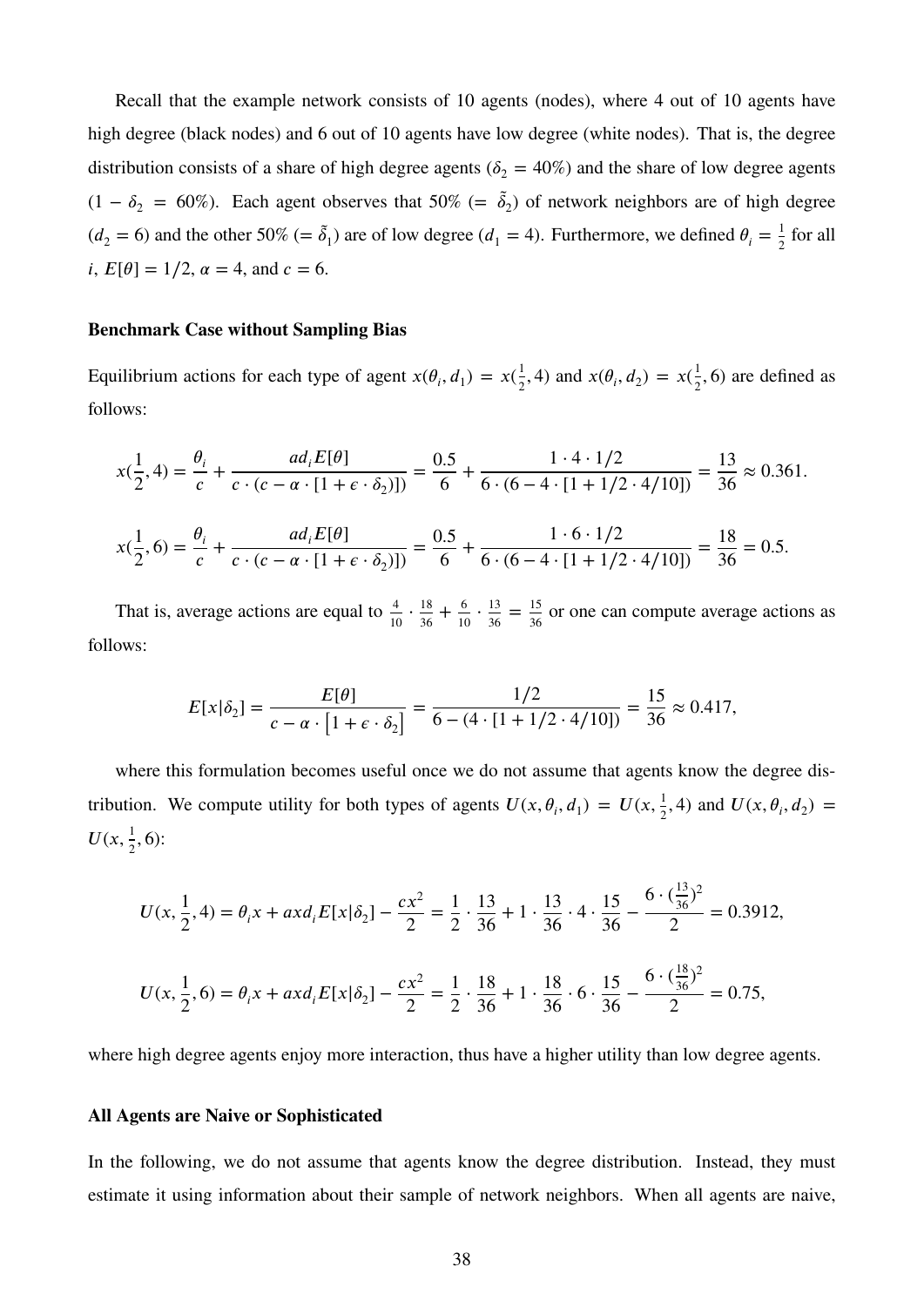each agent estimates that 50% of agents in the population are of high degree  $\hat{\delta}_2 = \tilde{\delta}_2$ . First, we calculate equilibrium expectations of naive agents about other agents' actions as follows:

$$
E[x|n, \tilde{\delta}_2] = \frac{E[\theta]}{c - \alpha \cdot [1 + \epsilon \cdot \tilde{\delta}_2]} = \frac{1/2}{6 - (4 \cdot [1 + 1/2 \cdot 1/2])} = \frac{18}{36} = 0.5.
$$

where equilibrium expectations of others' actions increase if all agents are naive compared to the benchmark case (i.e.  $E[x|n, \tilde{\delta}_2] = 0.5 > E[x|\delta_2] = 0.417$ ). Next, we compute equilibrium actions for each type of the naive agent  $x(\theta_i, d_1, r) = x(\frac{1}{2})$  $\frac{1}{2}$ , 4, *n*) and  $x(\theta_i, d_2, r) = x(\frac{1}{2})$  $\frac{1}{2}$ , 6*, n*):

$$
x(\frac{1}{2}, 4, n) = \frac{\theta_i}{c} + \frac{ad_i E[\theta]}{c \cdot (c - \alpha \cdot [1 + \epsilon \cdot \tilde{\delta}_2)])} = \frac{0.5}{6} + \frac{1 \cdot 4 \cdot 1/2}{6 \cdot (6 - 4 \cdot [1 + 1/2 \cdot 1/2])} = \frac{15}{36} \approx 0.417,
$$

$$
x(\frac{1}{2},6,n) = \frac{\theta_i}{c} + \frac{ad_i E[\theta]}{c \cdot (c - \alpha \cdot [1 + \epsilon \cdot \tilde{\delta}_2)])} = \frac{0.5}{6} + \frac{1 \cdot 6 \cdot 1/2}{6 \cdot (6 - 4 \cdot [1 + 1/2 \cdot 1/2])} = \frac{21}{36} \approx 0.583,
$$

where equilibrium actions increase for all types of naive agents compared to the case where sampling bias is absent (i.e.  $x(\frac{1}{2})$  $\frac{1}{2}$ , 4*, n*)  $\approx 0.417 > x(\frac{1}{2})$  $\frac{1}{2}$ , 4)  $\approx 0.361$  and  $x(\frac{1}{2})$  $\frac{1}{2}$ , 6*, n*)  $\approx 0.583 > x(\frac{1}{2})$  $\frac{1}{2}$ , 6) = 0.5).

Next, we compute expected utility for both types of naive agents. Here we compare the utility change directly to the case without sampling bias. That is, we use the actions naive agents choose under misperceptions about expected actions of others  $E[x|n, \tilde{\delta}_2]$ , but use correct expectations  $E[x|\delta_2]$ to calculate the utility change:

$$
EU(x, \frac{1}{2}, 4, n) = \theta_i x + axd_i E[x|\delta_2] - \frac{cx^2}{2} = \frac{1}{2} \cdot \frac{15}{36} + 1 \cdot \frac{15}{36} \cdot 4 \cdot \frac{15}{36} - \frac{6 \cdot (\frac{15}{36})^2}{2} \approx 0.3819,
$$
  

$$
EU(x, \frac{1}{2}, 6, n) = \theta_i x + axd_i E[x|\delta_2] - \frac{cx^2}{2} = \frac{1}{2} \cdot \frac{21}{36} + 1 \cdot \frac{21}{36} \cdot 6 \cdot \frac{15}{36} - \frac{6 \cdot (\frac{21}{36})^2}{2} \approx 0.7291,
$$

where expected utility decreases for naive agents compared to the benchmark for each type of agent (i.e.  $EU(x, \frac{1}{2})$  $\frac{1}{2}$ , 4, n)  $\approx 0.3819 < U(x, \frac{1}{2})$  $\frac{1}{2}$ , 4)  $\approx 0.3912$  and  $EU(x, \frac{1}{2})$  $\frac{1}{2}$ , 6, n)  $\approx 0.7291 < U(x, \frac{1}{2})$  $\frac{1}{2}$ , 6) = 0*.*75). If all agents are sophisticated, we can compute their estimate using equation [\(14\)](#page-18-2):

$$
\hat{\delta}_k = \frac{\tilde{\delta}_k \cdot d_k^{-1}}{\sum_{k=1}^K \tilde{\delta}_k d_k^{-1}} = \frac{0.5 \cdot 1/6}{0.5 \cdot 1/6 + 0.5 \cdot 1/4} = \frac{4}{10},
$$

where, in this example, each agent (high or low degree) has infinite precision to exactly estimate the share of high degree agents in the population, if sophisticated (i.e.  $\hat{\delta}_{i,2} = \hat{\delta}_2 = \frac{4}{10}$  $\frac{4}{10}$  for all *i*). We can see that the sophisticated estimate aligns with the true share of high degree agents  $\delta_2$ . Thus, if all agents in the population are sophisticated, the friendship paradox does not influence behavior even